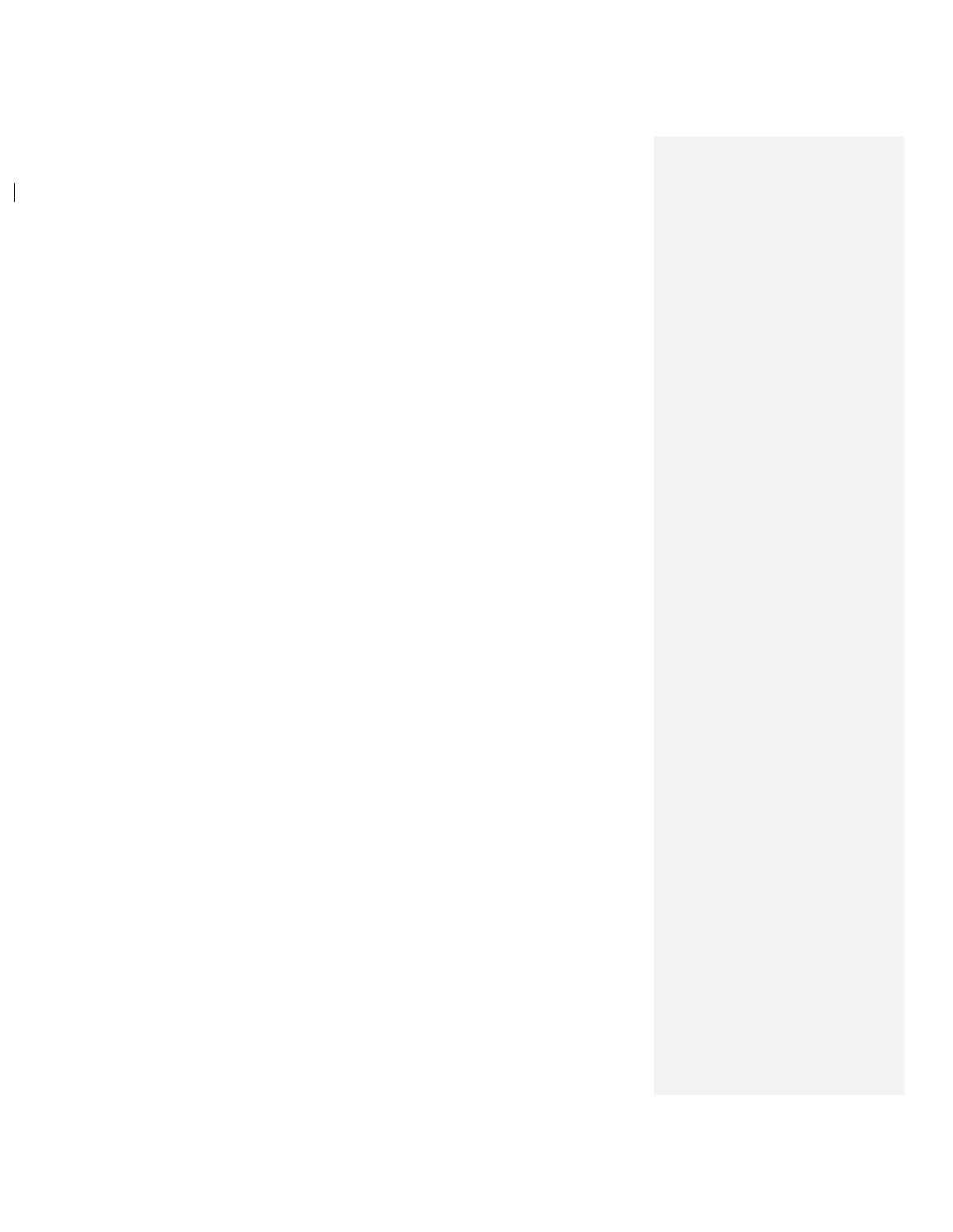$\overline{\phantom{a}}$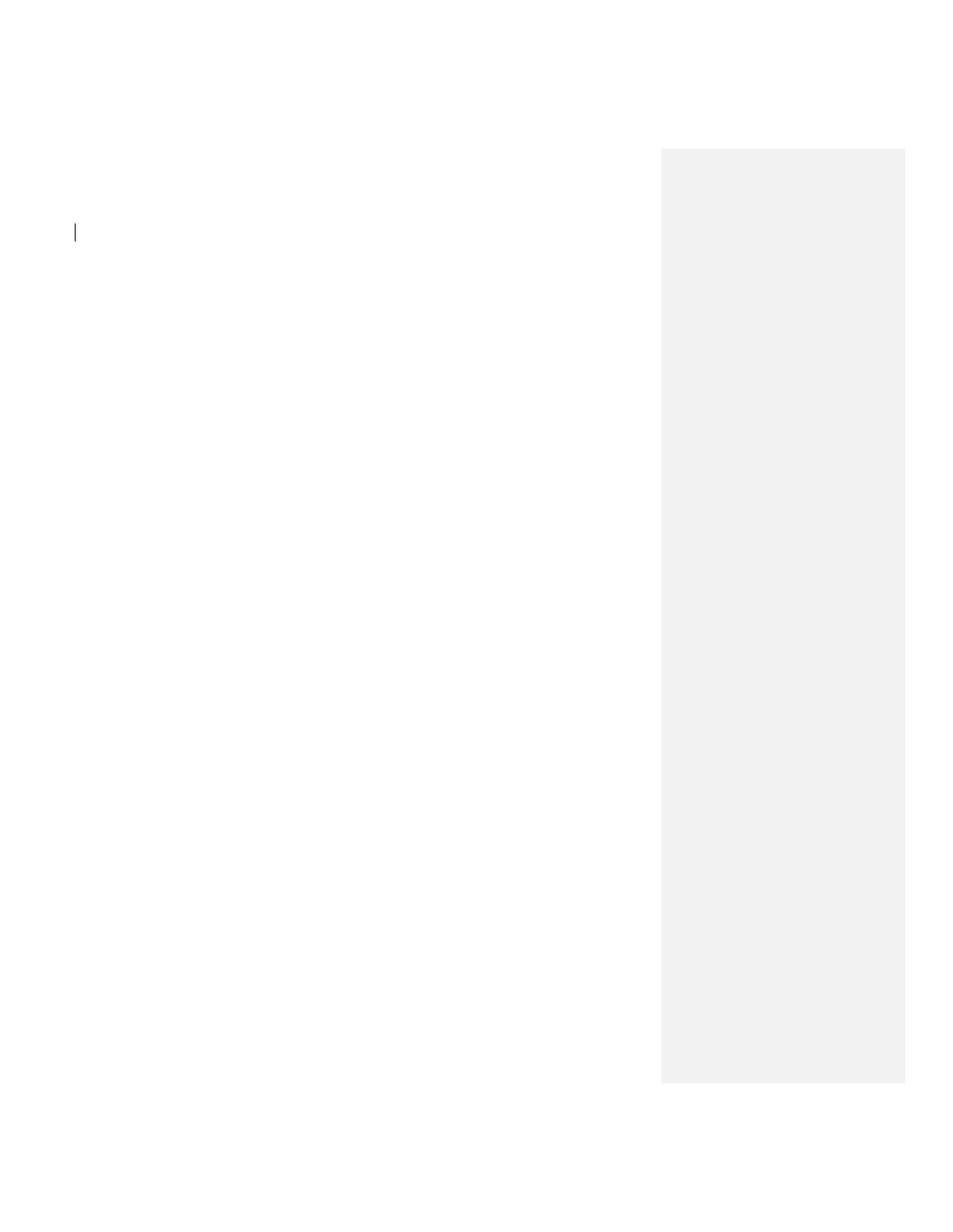#### **QAP SCORING TABLE OF CONTENTS**

**DRAFT 2012 2013 Qualified Allocation Plan – Scoring 1 of 31298** I. APPLICATION COMPLETENESS / FINANCIAL ADJUSTMENTS /ORGANIZATION…3 A. Missing/Incomplete Documents B. Financial Adjustments C. Organization II. DEEPER TARGETING / RENT AND INCOME RESTRICTIONS ……………………….54 III. DESIRABLE AND UNDESIRABLE CHARACTERISTICS………………………………...64 A. Desirable Activities B. Undesirable Activities IV. COMMUNITY TRANSPORTATION OPTIONS…………………………………………….97 V. ADAPTIVE REUSE……………………………………………………………………….….10 VI. BROWNFIELD………………………………………………………..………………………….108 VII. SUSTAINABLE DEVELOPMENTS…………………………………..……………….……….118 A. Sustainable Communities Certification B. Sustainable Building Certification VIII. STABLE COMMUNITIES / REDEVELOPMENT / REVITALIZATION…………………..1311 A. Stable Communities B. Community Redevelopment / Revitalization Plans and Strategies 1. Hope VI or Choice Neighborhoods Initiatives 2. Statutory Redevelopment Plans 3. Redevelopment Zones 4. Local Redevelopment Plans VIIIIX. PHASED DEVELOPMENTS/PREVIOUS PROJECTS……………..…….………………………..………….……………1613 IX. MARKET…………………………………………………………………………………........17 14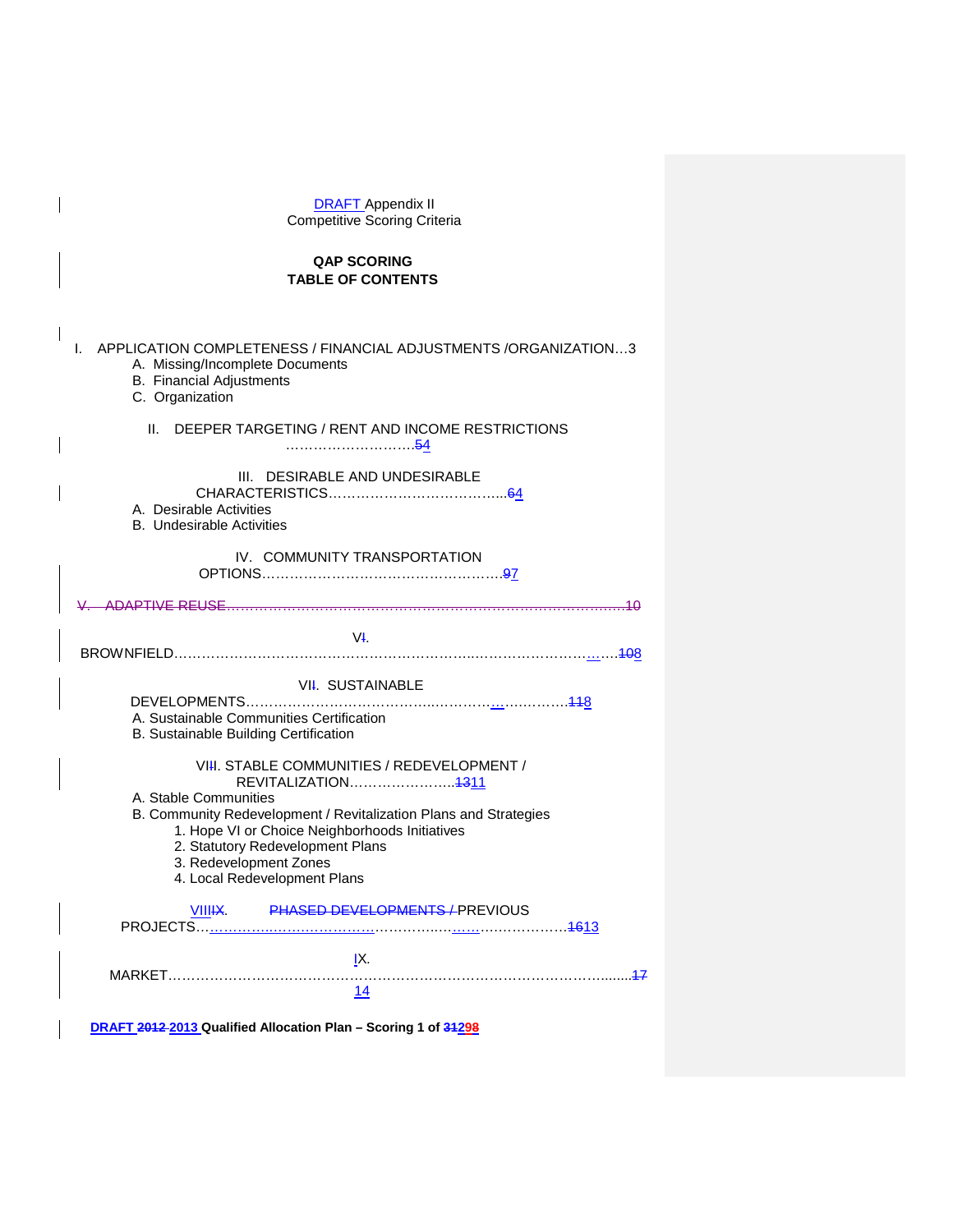

**DRAFT 2012 2013 Qualified Allocation Plan – Scoring 2 of 31298**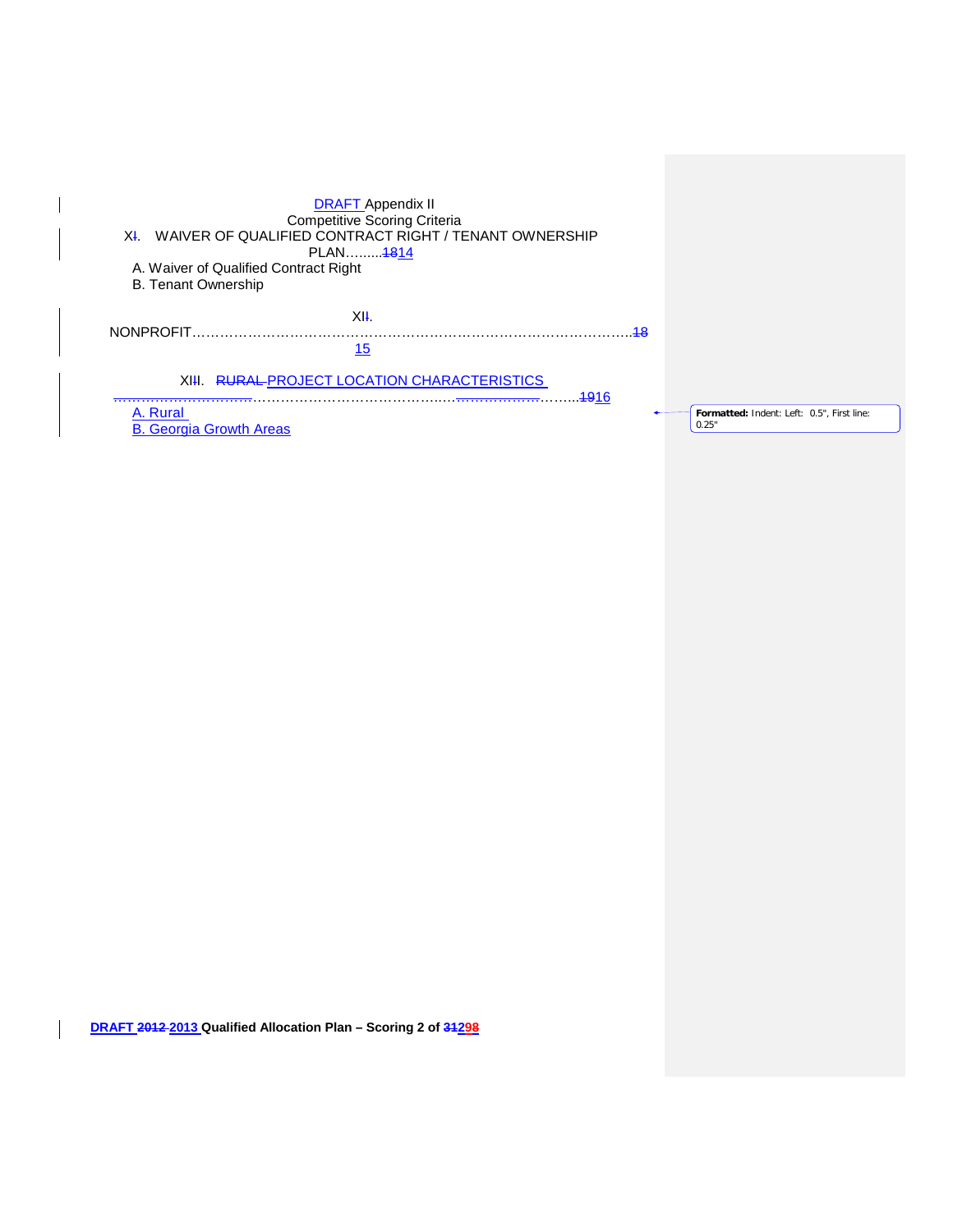$\mathsf{l}$ 

| XIIIXIV. DCA COMMUNITY INITIATIVES                                                                                                                                                                       |                                |
|----------------------------------------------------------------------------------------------------------------------------------------------------------------------------------------------------------|--------------------------------|
| XIV. LEVERAGING OF<br>A. Grants/Loans<br>B. Local Government / Nonprofit Contribution<br>C. Off Site Improvement, Amenity and Facility Investment                                                        |                                |
| XVI. SUPERIOR PROJECT CONCEPT AND DESIGN                                                                                                                                                                 |                                |
| XVII. BONUS POINTS<br>A. Integrated Supportive Housing<br><b>B.</b> Historic Preservation                                                                                                                |                                |
| XVIII. COMPLIANCE / PERFORMANCE                                                                                                                                                                          |                                |
| A. Overview of Scoring<br>1. Funding Programs<br>2. Required Documentation<br>3. Relevant Time Period<br>4. Calculation of Point Deductions<br>5. Calculation of Point Additions<br><b>B.</b> Exceptions |                                |
| PRESERVATION PRIORITY<br>XVIII <del>IX</del> .<br>A. Core Priority<br>B. Add-On Priority                                                                                                                 |                                |
|                                                                                                                                                                                                          | Formatted: Indent: Left: 0.06" |

**DRAFT 2012 2013 Qualified Allocation Plan – Scoring 3 of 31298**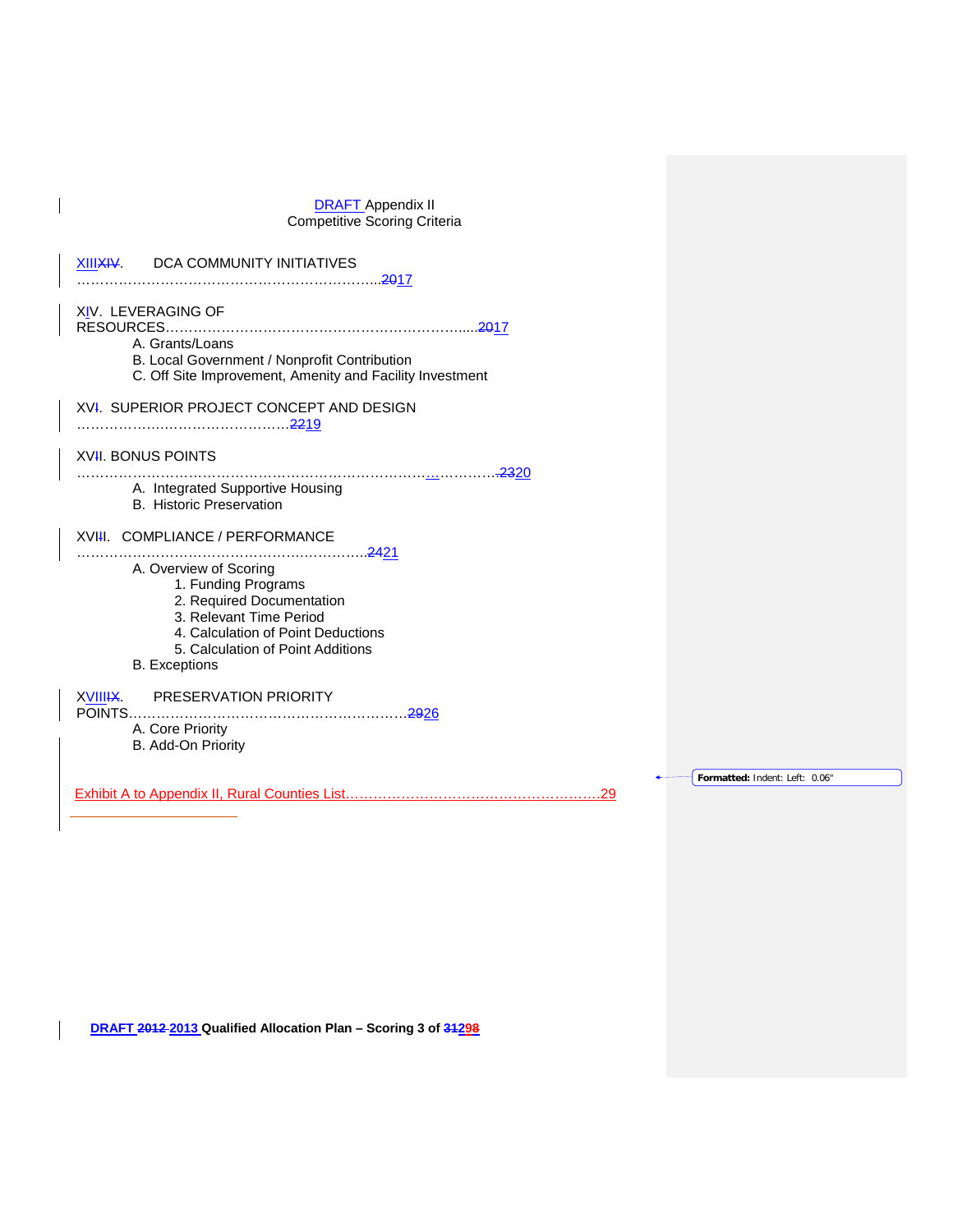$\mathbf{l}$ 

**DRAFT 2012 2013 Qualified Allocation Plan – Scoring 4 of 31298**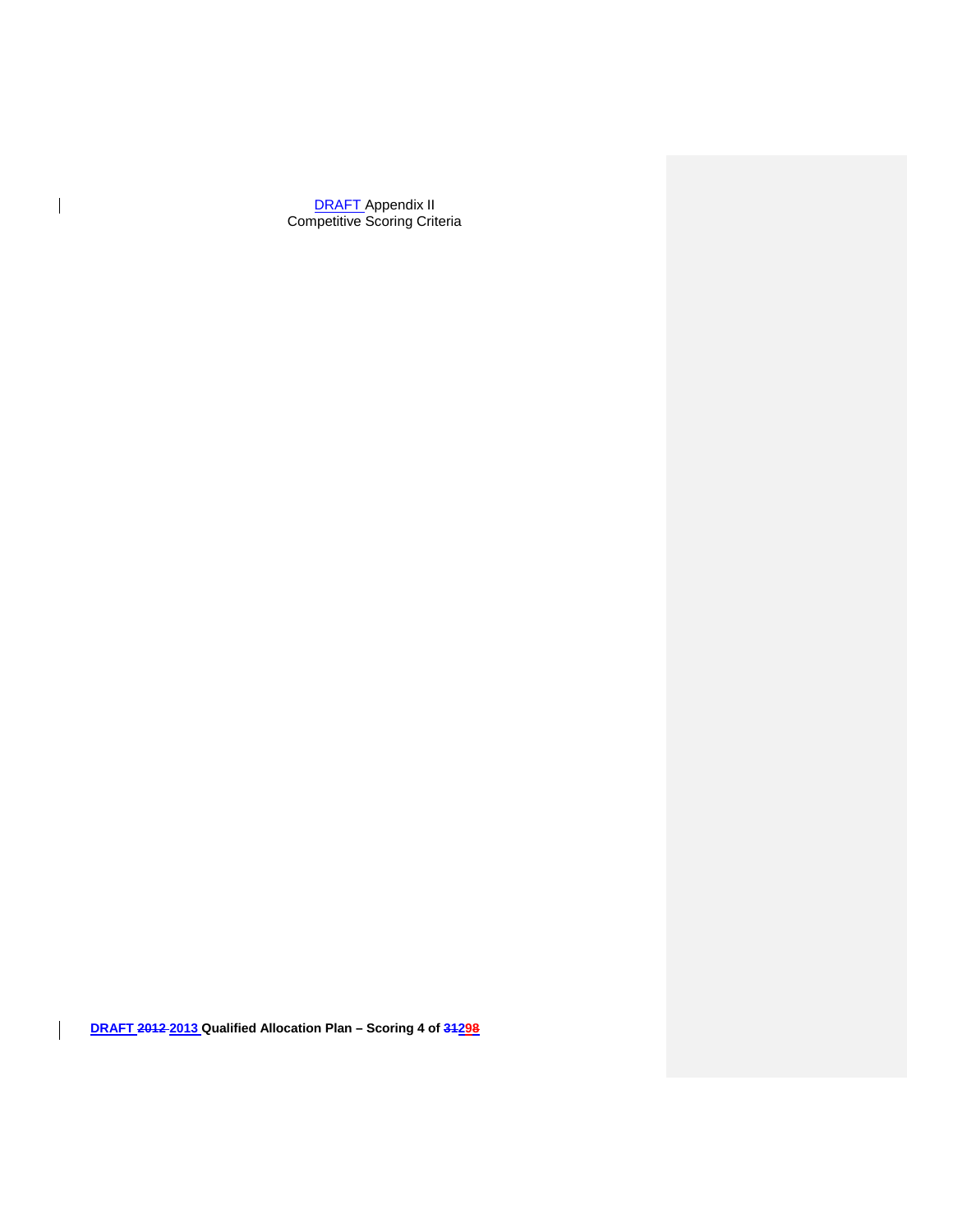## **INTRODUCTION**

**Documents**: Minimum document requirements are listed after each point category. However, Applicants are required to submit all documents at Application Submission which are necessary for DCA to determine that the Application meets the criteria for points regardless of whether they are listed in the minimum document requirements. Additional quidance will be available in the Application Tab checklist. No additional documentation or explanations can be provided after Application Submission.

**Applicants must use eachthe comment section in the scoring workbook to fully explain the basis for points claimed in each category**.

## **I. APPLICATION COMPLETENESS / FINANCIAL ADJUSTMENTS / ORGANIZATION 10 Points**

DCA requires each Applicant to carefully follow all instruction in submitting Application materials. Errors in the Application may result in a Threshold Failure, according to the requirements detailed in Appendix I. Only documents that were in existence prior to Application Submission day may be submitted after Application Submission with the exception of written clarifications requested by DCA.

Each Application will be awarded an initial score of ten  $(10)$  points in this category. Point deductions to that score will be made for missing, incomplete, or inaccurate documents, financial or other adjustments or unorganized submissions.Application errors that do not result in a Threshold Failure.e. There is no cap on the total number of points that may be deducted. Therefore, an application may receive a negative point value in this section.

## **A. A.** *Missing/Incomplete DDocuments/Organization*

- **Adjustments**. Each sSubmitted Application must meet DCA requirements and policies. It must include all required forms and supporting documentation.One (1) point will be deducted for each of the following:-
- For each mEach miissing or incomplete documentnt, one (1) point will be deducted. 2. Points will be deducted for each document that does not have the correct
- number of copies ilnconsistencies between the Application hard copy and the Application electronic file, or between either and the required organization as set out in the Application Instructions.
- 3. (Documents that are submitted with the Application but must be modified to accurately reflect the structure of the Application will be considered an adjustment and not a missing document. Submitted documents that are not accurate, legible or are incomplete.
- Applications that are not organized as set out in the Tab checklist and the Application $\star$ instructions) 4.

**Guidelines**. Guidelines that will be used by DCA in scoring this section include.

**DRAFT 2012 2013 Qualified Allocation Plan – Scoring 5 of 31298**

| Formatted: Indent: Left:<br>0"                                                                                                                                                                            |
|-----------------------------------------------------------------------------------------------------------------------------------------------------------------------------------------------------------|
| Formatted: Indent: Left:<br>0"                                                                                                                                                                            |
| Formatted: Font: (Default) Arial, 12 pt, Bold,<br>Lowered by 0.5 pt                                                                                                                                       |
| Formatted: List Paragraph, Indent: Left:<br>$0"$ .<br>Right: $2.22$ ", Numbered + Level: 1 +<br>Numbering Style: A, B, C,  + Start at: 1 +<br>Alignment: Left + Aligned at: 0.08" + Indent<br>at: 0.33"   |
| Formatted: Font: (Default) Arial, 12 pt, Bold,<br>Italic, Thick underline, Lowered by 0.5 pt                                                                                                              |
| Formatted: Font: (Default) Arial, 12 pt, Bold,<br>Italic, Thick underline, Lowered by 0.5 pt                                                                                                              |
| Formatted: Font: (Default) Arial, 12 pt                                                                                                                                                                   |
| Formatted: Font: Bold                                                                                                                                                                                     |
| Formatted: Indent: Left: 0", Hanging: 0.25"                                                                                                                                                               |
| Formatted: Font: (Default) Arial, 12 pt                                                                                                                                                                   |
| Formatted: Not Expanded by / Condensed by                                                                                                                                                                 |
| Formatted: Font: (Default) Arial, 12 pt                                                                                                                                                                   |
| Formatted: List Paragraph, Indent: Left:<br>$0"$ ,<br>Numbered + Level: 2 + Numbering Style: 1, 2,<br>3,  + Start at: 1 + Alignment: Left + Aligned<br>at: 0.58" + Indent at: 0.83"                       |
| Formatted: Font: (Default) Arial, 12 pt                                                                                                                                                                   |
| Formatted: Font: (Default) Arial, 12 pt                                                                                                                                                                   |
| Formatted: Not Expanded by / Condensed by                                                                                                                                                                 |
| Formatted: Font: (Default) Arial, 12 pt                                                                                                                                                                   |
| Formatted: Font: (Default) Arial, 12 pt                                                                                                                                                                   |
| Formatted: Font: (Default) Arial, 12 pt                                                                                                                                                                   |
| Formatted: Font: (Default) Arial, 12 pt                                                                                                                                                                   |
| Formatted: Not Expanded by / Condensed by                                                                                                                                                                 |
| Formatted: Font: (Default) Arial, 12 pt                                                                                                                                                                   |
| Formatted: List Paragraph, Indent: Left: 0",<br>Numbered + Level: 2 + Numbering Style: a, b,<br>c,  + Start at: 1 + Alignment: Left + Aligned<br>at: 0.58" + Indent at: 0.83"                             |
| Formatted: Font: (Default) Arial, 12 pt                                                                                                                                                                   |
| Formatted: List Paragraph, Justified, Indent:<br>Left: 0", Right: 0.04", Numbered + Level: 2 +<br>Numbering Style: 1, 2, 3,  + Start at: 1 +<br>Alignment: Left + Aligned at: 0.58" + Indent<br>at: 0.83" |
| Formatted: Font: (Default) Arial, 12 pt, Bold                                                                                                                                                             |
| Formatted: List Paragraph, Numbered +<br>Level: 1 + Numbering Style: 1, 2, 3,  + Start<br>at: 1 + Alignment: Left + Aligned at: 0.08" +<br>Indent at: 0.33"                                               |
| Formatted: Font: (Default) Arial, 12 pt                                                                                                                                                                   |
| Formatted: Font: (Default) Arial, 12 pt                                                                                                                                                                   |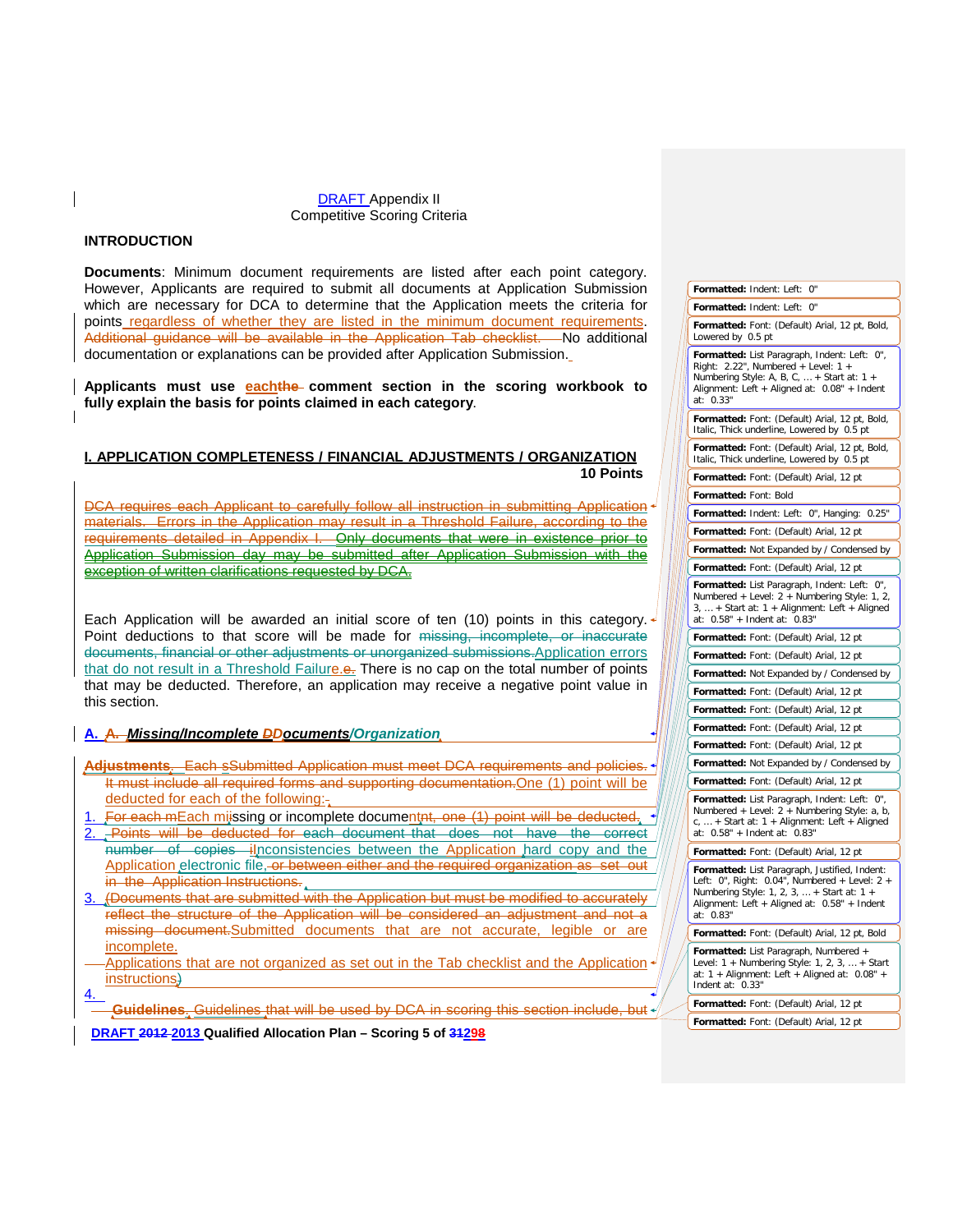| <b>DRAFT</b> Appendix II                                                                                                                                                               |                                                                                            |
|----------------------------------------------------------------------------------------------------------------------------------------------------------------------------------------|--------------------------------------------------------------------------------------------|
| <b>Competitive Scoring Criteria</b>                                                                                                                                                    |                                                                                            |
| are not limited to the following:                                                                                                                                                      | Formatted: Font: (Default) Arial, 13 pt                                                    |
|                                                                                                                                                                                        | Formatted: Font: (Default) Arial, 12 pt                                                    |
| a.1. The application must accurately reflect all supporting documentation as well as a                                                                                                 | Formatted: Indent: First line: 0"                                                          |
| any representations made by the Applicant. It is incumbent on the Aapplicant to                                                                                                        |                                                                                            |
| verify that all facts concerning the project are accurately represented in the                                                                                                         |                                                                                            |
| application.                                                                                                                                                                           |                                                                                            |
| b.2. Each Application document must be                                                                                                                                                 | Formatted: Indent: First line: 0.25"                                                       |
| accurate, legible and complete.                                                                                                                                                        |                                                                                            |
| Only documents that were in existence prior to Application Submission day may                                                                                                          | Formatted: Indent: Left: 0.08", First line: 0",                                            |
| submitted after Application Submission with the exception of written                                                                                                                   | Right: 0.04"                                                                               |
| requested by DCA.                                                                                                                                                                      |                                                                                            |
| Applications must be complete when submitted. Applicants cannot submit updated                                                                                                         |                                                                                            |
| applications or new documents after the Application Submission date.                                                                                                                   |                                                                                            |
| 5. Applications that contain a significant number of missing or incomplete documents                                                                                                   | Formatted: Indent: Left: 0.08", First line: 0"                                             |
| will be returned to the Applicant and be deemed a threshold failure.                                                                                                                   |                                                                                            |
|                                                                                                                                                                                        |                                                                                            |
|                                                                                                                                                                                        |                                                                                            |
|                                                                                                                                                                                        |                                                                                            |
| <b>B. Financial and Other Adjustments</b>                                                                                                                                              | Formatted: Indent: Left: 0", Hanging: 0.25"                                                |
|                                                                                                                                                                                        |                                                                                            |
| <b>1. Adjustments.</b> DCA may correct minor errors in the Application or make minor                                                                                                   | Formatted: Not Expanded by / Condensed by                                                  |
| adjustments (financial or otherwise) to the-                                                                                                                                           |                                                                                            |
|                                                                                                                                                                                        | Formatted: Font color: Auto                                                                |
| Application- during review. The first adjustment will not result in a point deduction. Any additional adjustments -will result in a one (1) point deduction. -An additional point will |                                                                                            |
| be deducted for each adjustment after the first four.                                                                                                                                  | Formatted: Font color: Auto                                                                |
| 1-3 adjustments and/or revisions will result in a one (1) point deduction. An additional                                                                                               | Formatted: Indent: Left: 0", Right: 0.04",                                                 |
| point will be deducted for each adjustment after the first three. if the Application:                                                                                                  | Space Before: 1.45 pt                                                                      |
|                                                                                                                                                                                        |                                                                                            |
| a) does not meet DCA requirements and policies                                                                                                                                         | Formatted: Indent: Left: 0", Right: -0.03"                                                 |
| b) does not containcontains inaccurate information or representations                                                                                                                  |                                                                                            |
| does not appear to accurately reflect the project structure based on supporting                                                                                                        | Formatted: Indent: Left: 0", First line: 0",                                               |
| documentation                                                                                                                                                                          | Right: -0.03"                                                                              |
| d) does not utilize realistic and reasonable development and<br><del>operating</del><br>-cost                                                                                          |                                                                                            |
| assumptions                                                                                                                                                                            |                                                                                            |
|                                                                                                                                                                                        |                                                                                            |
| Points will be deducted for financial adjustments and revisions as follows:                                                                                                            | Formatted: Font: Bold, Italic                                                              |
|                                                                                                                                                                                        | Formatted: List Paragraph, Indent: Left: 0",                                               |
| 1. Financial Adjustments made during Threshold Feasibility review. Examples of                                                                                                         | Right: -0.03", Numbered + Level: $1 +$                                                     |
| financial adjustments include, but are not limited to:                                                                                                                                 | Numbering Style: 1, 2, 3,  + Start at: 1 +<br>Alignment: Left + Aligned at: 0.08" + Indent |
| a. -lincorrectly calculating developer fee.                                                                                                                                            | at: 0.33"                                                                                  |
| b. - Aadditions to line item development cost                                                                                                                                          | Formatted: Not Expanded by / Condensed by                                                  |
| c. A <sub>r</sub> application errors that result in a change in the allowable tax credits, and/or                                                                                      | Formatted: Not Expanded by / Condensed by                                                  |
| d. F-failure to include DCA required reserves                                                                                                                                          | Formatted: Not Expanded by / Condensed by                                                  |
| Documents that are submitted with the Application but must be modified to                                                                                                              | Formatted: Font: Bold, Italic                                                              |
| reflect the structure of the project as submitted in the Applications.                                                                                                                 | Formatted: Font: (Default) Arial, 12 pt, Bold,                                             |
| <u>2.</u><br>1-3 adjustments and/or revisions will result in a one (1) point deduction<br><u>An additional</u>                                                                         | Italic                                                                                     |
| point will be deducted for each adjustment after the first three.                                                                                                                      | Formatted: Font: (Default) Arial, 12 pt                                                    |
|                                                                                                                                                                                        | Formatted: Font: 13 pt                                                                     |
| DRAFT 2012 2013 Qualified Allocation Plan - Scoring 6 of 31298                                                                                                                         |                                                                                            |

 $\overline{\phantom{a}}$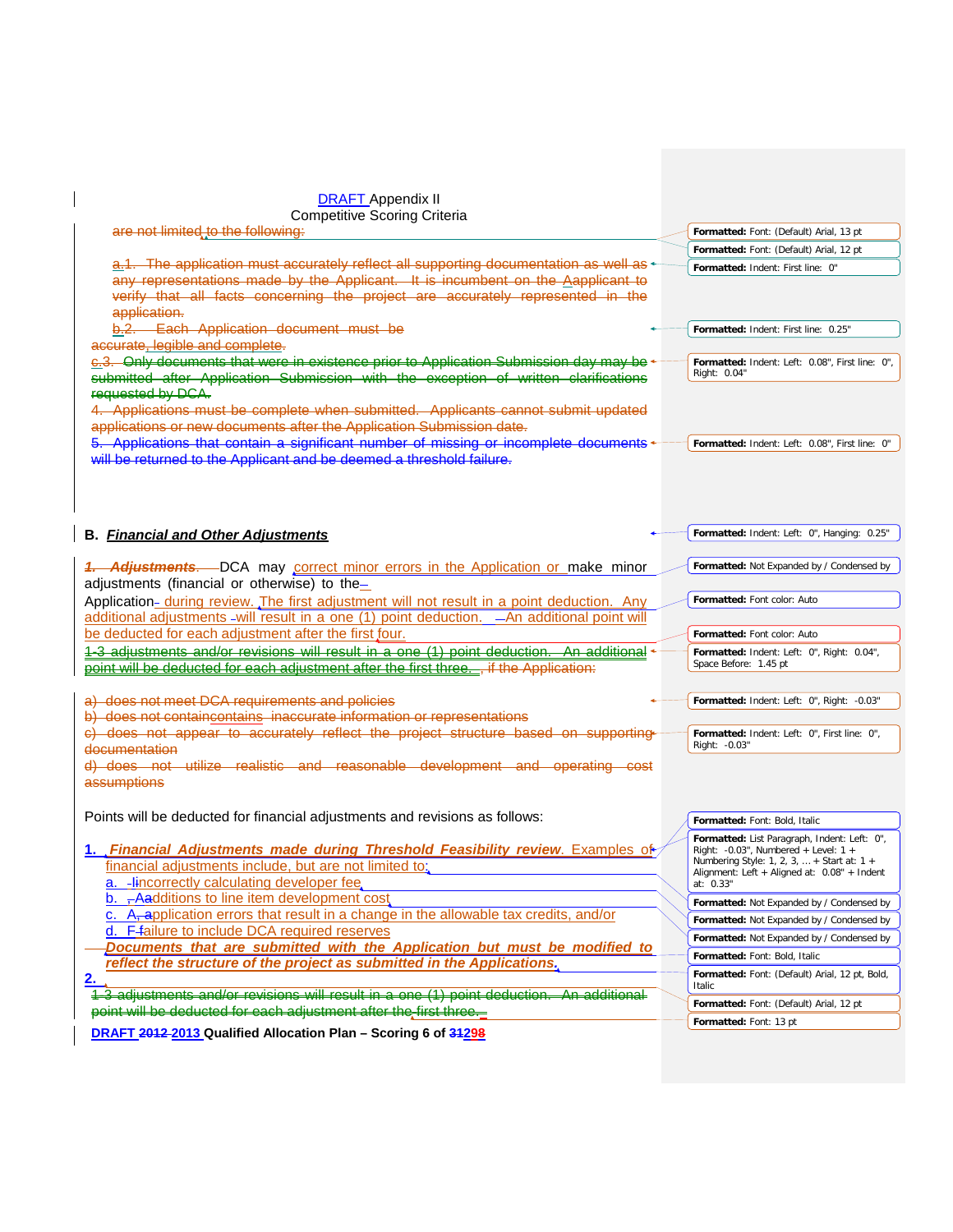# DRAFT Appendix II



**DRAFT 2012 2013 Qualified Allocation Plan – Scoring 7 of 31298**

not behind the appropriate tab.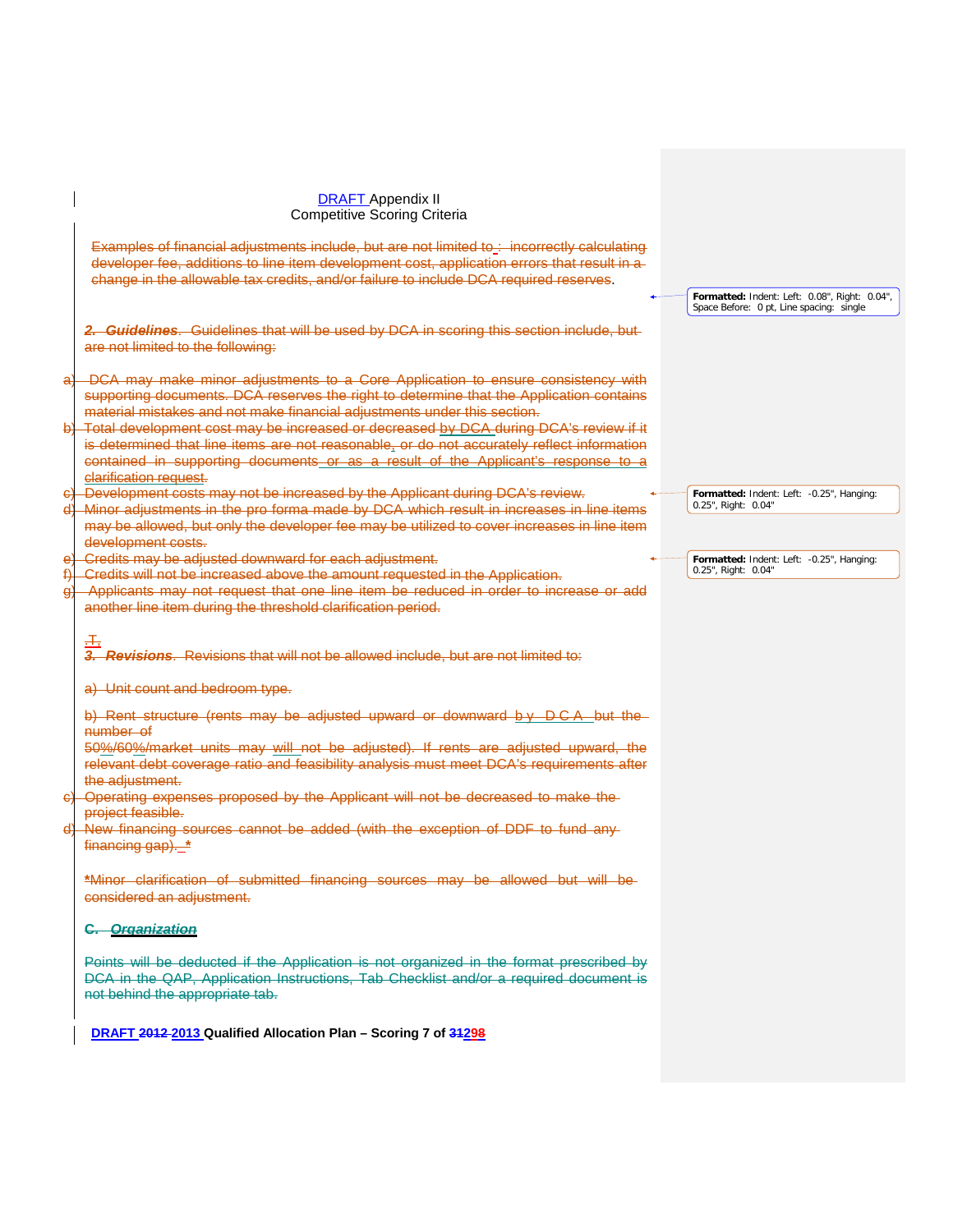| <b>DRAFT</b> Appendix II<br><b>Competitive Scoring Criteria</b>                                                                                                                                                                                                                                                                                                                                                                                                                                                                                                                                                                                                                                                                                                                                                                                                 |           |                                                    |
|-----------------------------------------------------------------------------------------------------------------------------------------------------------------------------------------------------------------------------------------------------------------------------------------------------------------------------------------------------------------------------------------------------------------------------------------------------------------------------------------------------------------------------------------------------------------------------------------------------------------------------------------------------------------------------------------------------------------------------------------------------------------------------------------------------------------------------------------------------------------|-----------|----------------------------------------------------|
| <b>II. DEEPER TARGETING / RENT AND INCOME RESTRICTIONS</b>                                                                                                                                                                                                                                                                                                                                                                                                                                                                                                                                                                                                                                                                                                                                                                                                      | 4 Points  |                                                    |
| A. Deeper Targeting through Rent Restrictions                                                                                                                                                                                                                                                                                                                                                                                                                                                                                                                                                                                                                                                                                                                                                                                                                   | _3 Points |                                                    |
| Applications that agree to set gross rents and income limits for at least 15% of the low-<br>Incometotal residential units at or below 30% of 50% AMI shall be awarded three<br>points in this category. In order to qualify for these points, tenants must meet the<br>required income restrictions for the property and the tenant portion of the rent must not<br>exceed the 50% rent restriction.                                                                                                                                                                                                                                                                                                                                                                                                                                                           |           |                                                    |
| Owners will be required to execute restrictive covenants stipulating the number of very<br>low rent-restricted units to be rented to very-low income households for the term of the<br>Compliance Period or the Period of Affordability (if applicable), whichever is longer.                                                                                                                                                                                                                                                                                                                                                                                                                                                                                                                                                                                   |           |                                                    |
| Percentage of deeper targeted units will be calculated based on the total residential<br>units (common space employee units will not be included in the total residential units).                                                                                                                                                                                                                                                                                                                                                                                                                                                                                                                                                                                                                                                                               |           |                                                    |
| <b>OR</b>                                                                                                                                                                                                                                                                                                                                                                                                                                                                                                                                                                                                                                                                                                                                                                                                                                                       |           |                                                    |
| B. Deeper Targeting through new PBRA contracts<br>4 Points                                                                                                                                                                                                                                                                                                                                                                                                                                                                                                                                                                                                                                                                                                                                                                                                      |           | Formatted: Indent: Left: 0", Right: -0.03"         |
| Applications for new construction that have an award of government-awarded project<br>based rental assistance for a specified number of low-income units at least 30% of total<br>residential units for a minimum of ten (10) years shall be awarded up to four points in<br>this category. Projects selected to participate in the HUD Rental Assistance<br>Demonstration program may be eligible for these points if above criteria are met.In-order<br>to qualify for these points,                                                                                                                                                                                                                                                                                                                                                                          |           | Formatted: Font: Not Expanded by /<br>Condensed by |
| Equal to or greater than 30%<br>4 Points                                                                                                                                                                                                                                                                                                                                                                                                                                                                                                                                                                                                                                                                                                                                                                                                                        |           |                                                    |
| Percentage of deeper targeted units will be calculated based on the total residential<br>units (common space employee units will not be included in the total residential units).                                                                                                                                                                                                                                                                                                                                                                                                                                                                                                                                                                                                                                                                               |           |                                                    |
| DESIRABLE.<br>DESIRABLE AND UNDESIRABLE CHARACTERISTICS<br><b>Maximum 12 Points</b>                                                                                                                                                                                                                                                                                                                                                                                                                                                                                                                                                                                                                                                                                                                                                                             |           | Formatted: Indent: Left: 0"                        |
| <b>Desirable Activities</b>                                                                                                                                                                                                                                                                                                                                                                                                                                                                                                                                                                                                                                                                                                                                                                                                                                     |           | Formatted: Indent: Left: 0"                        |
| One (1) pointPoints will be awarded for each desirable activity/characteristic category that<br>is near a proposed site <sup>*</sup> / <sub>(up to a maximum of 12 points). One (1) point will be</sub><br>deducted from the total desirable activities score for each undesirable<br>activity/characteristic category that is near a proposed site. The total points awarded will<br>be determined by calculating the sum of the total desirable activity points less the total<br>undesirable activity points. A negative total in this category will be awarded zero (0)<br>points. Applicants will be limited to receiving a maximum of 12 points. However, there is<br>no limit on the number of desirable categories Applicants may submit for DCA's review.<br>*For <i>Multifamily</i> Scattered Site Projects, the Applicant must measure the distances |           | Formatted: Font: Bold, Italic, Underline           |
| DRAFT 2012-2013 Qualified Allocation Plan - Scoring 8 of 34298                                                                                                                                                                                                                                                                                                                                                                                                                                                                                                                                                                                                                                                                                                                                                                                                  |           |                                                    |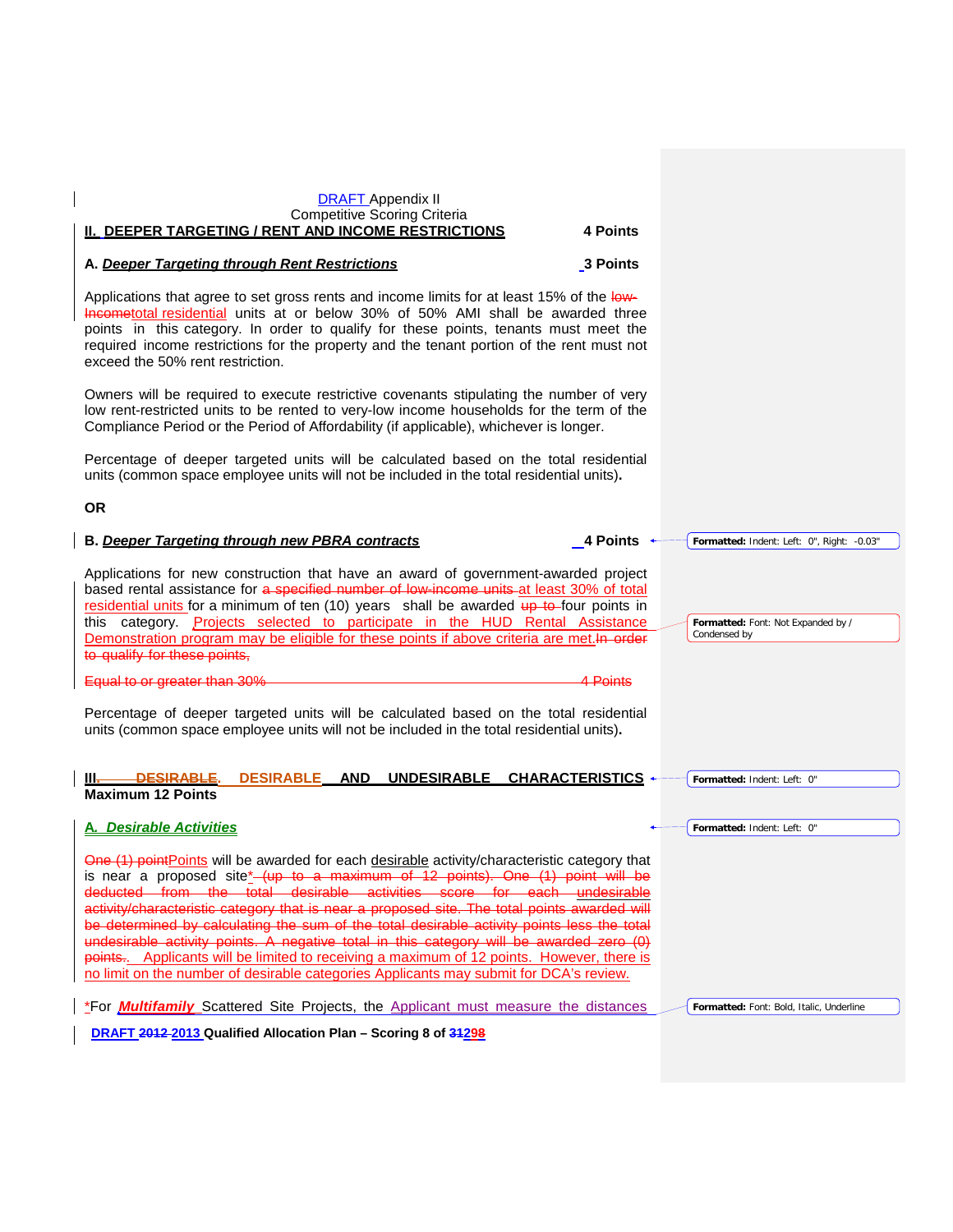from the approximate center of perimeter of the  $\frac{1}{2}$  mile radius in which the noncontiguous parcels are located. shall serve as the boundary of the proposed site from which the distances for determining the location of the desirable and undesirable activities shall be measured for both non-Rural and Rural sites. All desirable and undesirable activities within the perimeter of the ½ mile radius must also be noted for purposes of claiming points. Each parcel shall be reviewed individually as defined above. The applicant shall calculate the total score (to a maximum allowed points) for each non-contiguous parcel then add the total points obtained and divide by the number of non-contiguous parcels to arrive at the total points for this category. No rounding up, and only whole numbers may be claimed as points.

For *Single Family* Scattered Site Projects, the Applicant must measure distances from the approximate center of the neighborhood boundary identified in the Application. **Formatted:** Font: Bold, Italic, Underline

**Formatted:** Indent: Left: 0", Right: -0.03"

**Formatted:** Justified, Indent: Left: 0", Right: -0.03", Space Before: 0 pt, Line spacing:

**Formatted:** Indent: Left: 0.02", Hanging:

**Formatted:** Line spacing: Exactly 13.8 pt

Line spacing: Exactly 13.8 pt

**Formatted:** Indent: Hanging: 0.06"

**Formatted:** Indent: Left: 0.44", First line: 0",

**Formatted:** Indent: Left: 0.44", First line: 0"

**Formatted:** Right: -0.03"

Exactly 13.55 pt

0.17"

## **A***. Desirable Activities*

In order to be eligible for desirable points, the following criteria must be met:

- 1. Only activities and/or characteristics which are located within a 2.0 mile · walking/driving distance from the proposed site will be considered.
- 2. Each desirable category may only be counted once.
- 3. Each building/entity will be assigned to only one desirable category.
- 4. Desirable activities/characteristics are eligible for points according to the following scale:
	- **·** National big box <del>discount general merchandise</del> store (<del>i.e.<u>e</u>.g.,</del> Wal-Mart, Target and K-Mart) K-Mart) 2
	- pts **·** Hospital (not outpatient centers or emergency care facilities) 2 pts
	- **·** Traditional town square which includes an operational anchor institution (e.g.
	- **countyCcounty** courthouse, city hall) and which serves as a hub for both commercial-<br>activityAactivity and community events<br>2 pts activity Aactivity and community events **·** Grocery stores (convenience stores not eligible) 2 pts <mark>· Located in attendance zone of high-performing</mark><br>ንancy only)\* \_\_\_\_\_\_2 pts **b**<br>**b** tenancy only)\*

categoryCcategory) and the category of the category of the category of the category of the category of the category of the category of the category of the category of the category of the category of the category of the cat

- **·** Elementary, middle, or high school 1 pt • Public Park 1 pt **1 pt is a set of the contract of the contract of the contract of the contract of the contract of the contract of the contract of the contract of the contract of the contract of the contract of the contr ·** Public library 1 pt **·** Fire Station or Police Station 1 pt **·** Retail/ Clothing/ Department store 1 pt **Restaurants ·** Federally insured banking institutions (ATMs are not eligible for points in this
- **·** Post Office 1 pt
- **·** Medical facility (i.e. clinic, physician/dental office) 1 pt • Pharmacy

**DRAFT 2012 2013 Qualified Allocation Plan – Scoring 9 of 31298**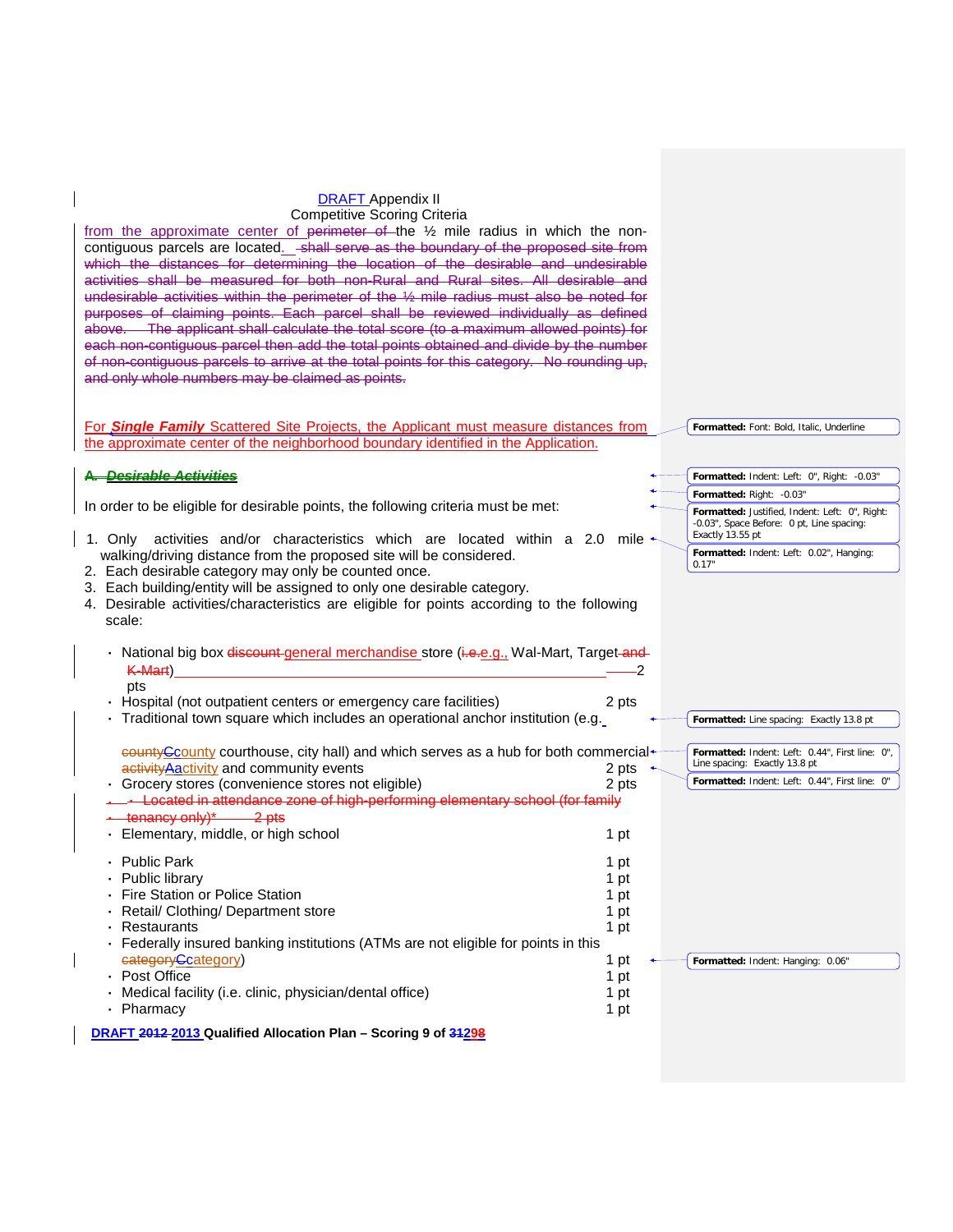| <b>DRAFT</b> Appendix II                                                                                                                                   |                                                                                            |
|------------------------------------------------------------------------------------------------------------------------------------------------------------|--------------------------------------------------------------------------------------------|
| <b>Competitive Scoring Criteria</b>                                                                                                                        |                                                                                            |
| $\cdot$ Church<br>1 pt                                                                                                                                     |                                                                                            |
| Day care services (must be licensed)<br>1 pt                                                                                                               |                                                                                            |
| • Community or Recreational Center (i.e. YMCA, Boys & Girls Club, Senior                                                                                   |                                                                                            |
| Community or Multipurpose Facility)<br>1 pt                                                                                                                | Formatted: Indent: Hanging: 0.06"                                                          |
| *(DCA dofinos a high porformance cchool as one in which each grade lovel moots or                                                                          | Formatted: Indent: Left: 0.44", Hanging:<br>0.06", Right: -0.01", Space Before: 0 pt, Line |
| exceeds the average state achievement level, as defined by the Georgia Education                                                                           | spacing: Exactly 12.75 pt, Tab stops: 6.14",                                               |
| Scorecard released by the Governor's Office of Student Achievement. An elementary                                                                          | Left                                                                                       |
| school attendance zone does not include magnet schools or elementary schools with                                                                          |                                                                                            |
| district wide possibility of enrollment, unless that district has only one elementary                                                                      |                                                                                            |
| school. Documentation for this category includes:                                                                                                          |                                                                                            |
| School name. local school district contact information, and copy of the school's                                                                           | Formatted: Right: 0.04", Space Before: 0 pt,                                               |
| recent Georgia Education Scoreboard results (http://www.gaosa.org/)                                                                                        | Line spacing: single                                                                       |
|                                                                                                                                                            |                                                                                            |
| 5. Desirable characteristics that are under construction may be eligible for points if the $\div$                                                          | Formatted: Indent: Left: 0"                                                                |
| construction site is clearly active and the new structures are above ground at the time of<br>Application Submission.                                      |                                                                                            |
|                                                                                                                                                            |                                                                                            |
| B. Undesirable/Inefficient Site Activities/Characteristics                                                                                                 |                                                                                            |
|                                                                                                                                                            |                                                                                            |
| In determining whether an undesirable activity/characteristic is near a proposed site*, the                                                                | Formatted: Indent: Left: 0", Right: 0.03"                                                  |
| Application must consider any undesirable activity/characteristic that is located within                                                                   |                                                                                            |
| the radius of one quarter $(1/4)$ mile of the proposed site. One $(1)$ point will be deducted                                                              |                                                                                            |
| from the maximum 12 Desirable points per activity/characteristic.                                                                                          |                                                                                            |
|                                                                                                                                                            | Formatted: Indent: Left: 0", Right: 0.03",                                                 |
|                                                                                                                                                            | Space Before: 0 pt                                                                         |
| *For Multifamilyall Scattered Site Projects, the Applicant must evaluate the 1⁄4 mile                                                                      | Formatted: Font: Bold, Italic, Underline                                                   |
| radius from each non-contiguous parcel separately.                                                                                                         |                                                                                            |
| For Single Family Scattered Site Projects, the Applicant must evaluate the 1/4 mile radius                                                                 | Formatted: Font: Bold, Italic, Underline                                                   |
| for each non-contiguous parcel separately.                                                                                                                 |                                                                                            |
|                                                                                                                                                            | Formatted: Justified, Right: 0.04", Space                                                  |
|                                                                                                                                                            | Before: 0 pt, Line spacing: single                                                         |
| 1. Undesirable/Inefficient Site Activities/Characteristics may include but are not $\leftarrow$                                                            | Formatted: Indent: Left: 0"                                                                |
| limited to the following:                                                                                                                                  |                                                                                            |
|                                                                                                                                                            |                                                                                            |
| a) Developments that propose any new construction activities that place impervious $\star$                                                                 | Formatted: Indent: Left: 0"                                                                |
| surface including paving, sidewalks, or buildings within 100 feet of any floodplain,                                                                       |                                                                                            |
| wetlands, perennial stream, or intermittent stream (in other words, State Waters that                                                                      |                                                                                            |
| require a buffer according to GA EPD). Exception: stream crossings that that are                                                                           |                                                                                            |
| covered under the USACE's Nationwide Permit.                                                                                                               |                                                                                            |
| b) Inappropriate surrounding property uses (examples include junkyards, dumps,                                                                             |                                                                                            |
| landfills, -materials -storage -areas, -commercial -livestock -operations, -uses<br>that generate odor, uses that generate excessive glare from lighting). |                                                                                            |
|                                                                                                                                                            | Formatted: Indent: Left: 0"                                                                |
| c) Potential -or -existing environmentalexisting -hazardsenvironmental -suchhazards                                                                        |                                                                                            |
| assuch - chemicalas - orchemical - heavyor heavy manufacturing activities,                                                                                 |                                                                                            |
| industrial development, facilities listed in Federal or State hazardous inventory                                                                          |                                                                                            |
| databases, gas stations with a history of leaking underground storage tanks, auto                                                                          |                                                                                            |
| DRAFT 2012-2013 Qualified Allocation Plan - Scoring 10 of 34298                                                                                            |                                                                                            |
|                                                                                                                                                            |                                                                                            |
|                                                                                                                                                            |                                                                                            |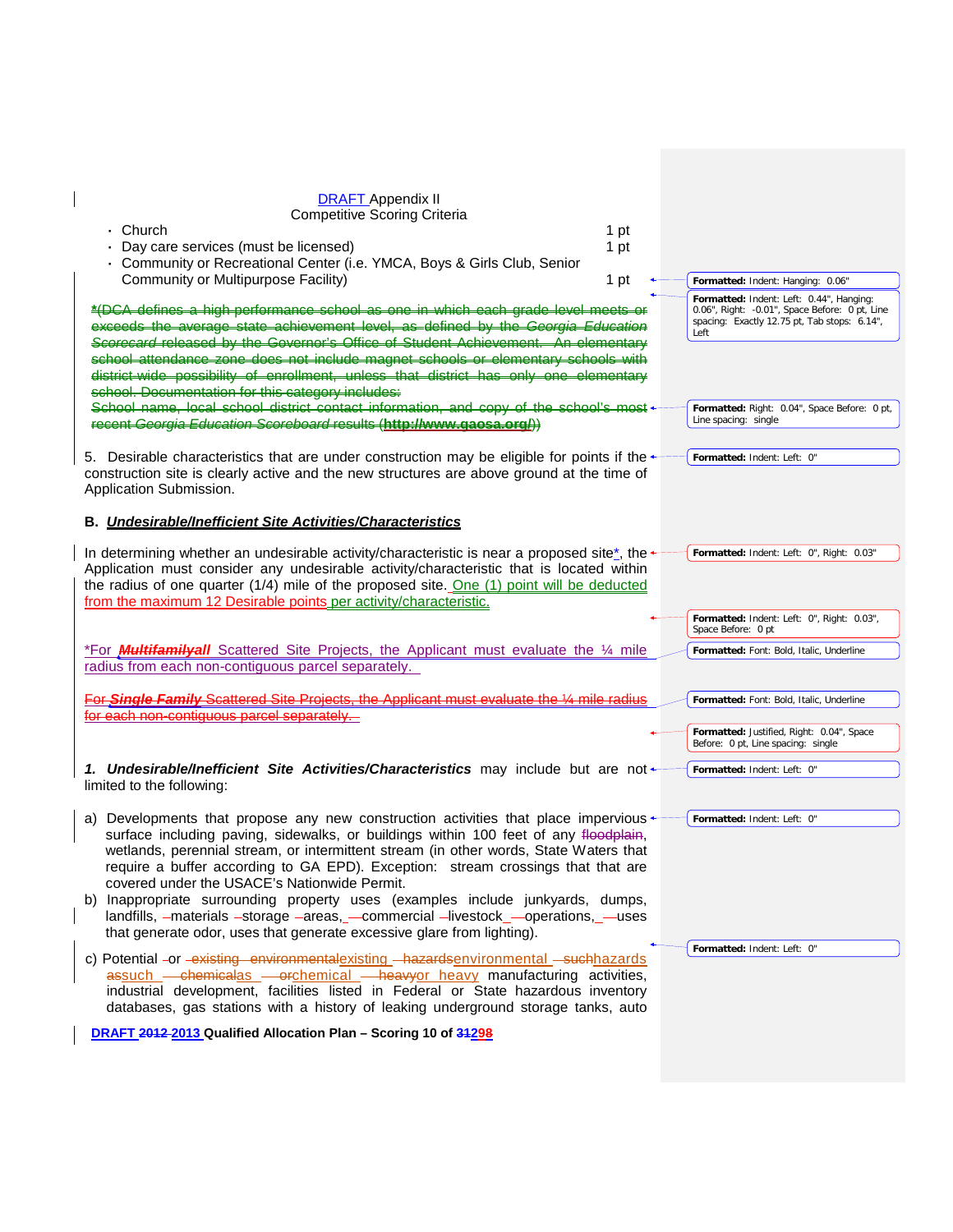repair stations and drycleaners with a history of contaminant releases.

- d) Noise that is 72 decibels or more prior to mitigation and barrier adjustments as calculated in the Phase I Environmental Assessment.
- e) Abandoned houses or buildings, unoccupied, unsecured buildings that depress an area's physical appearance, diminish living conditions and/or safety of the neighborhood and decrease the marketability of the proposed sites (abandoned will be determined by the following factors: broken windows, doors, unsecured, lack of maintenance, and/or evidence of loitering; unsecured means open or broken windows and doors).
- f) Deteriorated housing or buildings where extensive defects are evident from the exterior of the building and depress an area's physical appearance, diminish living conditions and/or safety of the neighborhood and decrease the marketability of the proposed site.
- g) Topographic, hydrogeologic, or other site characteristics that require extensive mitigation and translate to a less efficient use of resources (examples include extensive noise mitigation costs, steep grade changes that require extensive grading and/or retaining walls, extensive floodplain or wetland areas that render the existing soils unsuitable for required bearing capacity, inefficient use of land/excessive site acreage in relation to the number of units constructed).

#### (1) point will be deducted per activity/characterictic.

DCA will review the undesirable activity or establishment'sNot all establishments listed will result in a point deduction depending on the proximity to the property and the impact to the resident population in deducting the point. This list is not all inclusive. DCA will determine in its sole and absolute discretion whether or not the undesirable activity will impact the proposed development when completed.

#### *2. Exceptions to Undesirable Deductions***:**

If the Applicant has knowledge at the time of Application that the conditions that make the property undesirable are temporary and that change or mitigation is imminent (i.e. demolition, rehabilitation, etc.), then sufficient evidence of the change must be submitted in the Application.

DCA will consider mitigation to be performed by a third party that will remove the undesirable condition imminent if it scheduled to occur prior to September 1, 20122013. Applicants will need to supplement their application by providing evidence to DCA that the condition has been mitigated by September 1, 20122013 (Applicants will not be notified that this documentation should be submitted prior to the deadline).

If the mitigation will be completed by the Applicant as opposed to a third party, the condition must be mitigated by the placed in service date for the project. Applicants will

need tomust provide clear documentation that they have the site control and resources to complete the mitigation.

*Documentation:*

**DRAFT 2012 2013 Qualified Allocation Plan – Scoring 11 of 31298**

**Formatted:** Justified, Indent: Left: 0", Hanging: 0.25", Right: 0.04", Space Before: 0 pt, Line spacing: single

**Formatted:** Indent: Left: 0"

**Formatted:** Justified, Line spacing: single **Formatted:** Justified, Indent: Left: 0"

**Formatted:** Indent: Left: 0"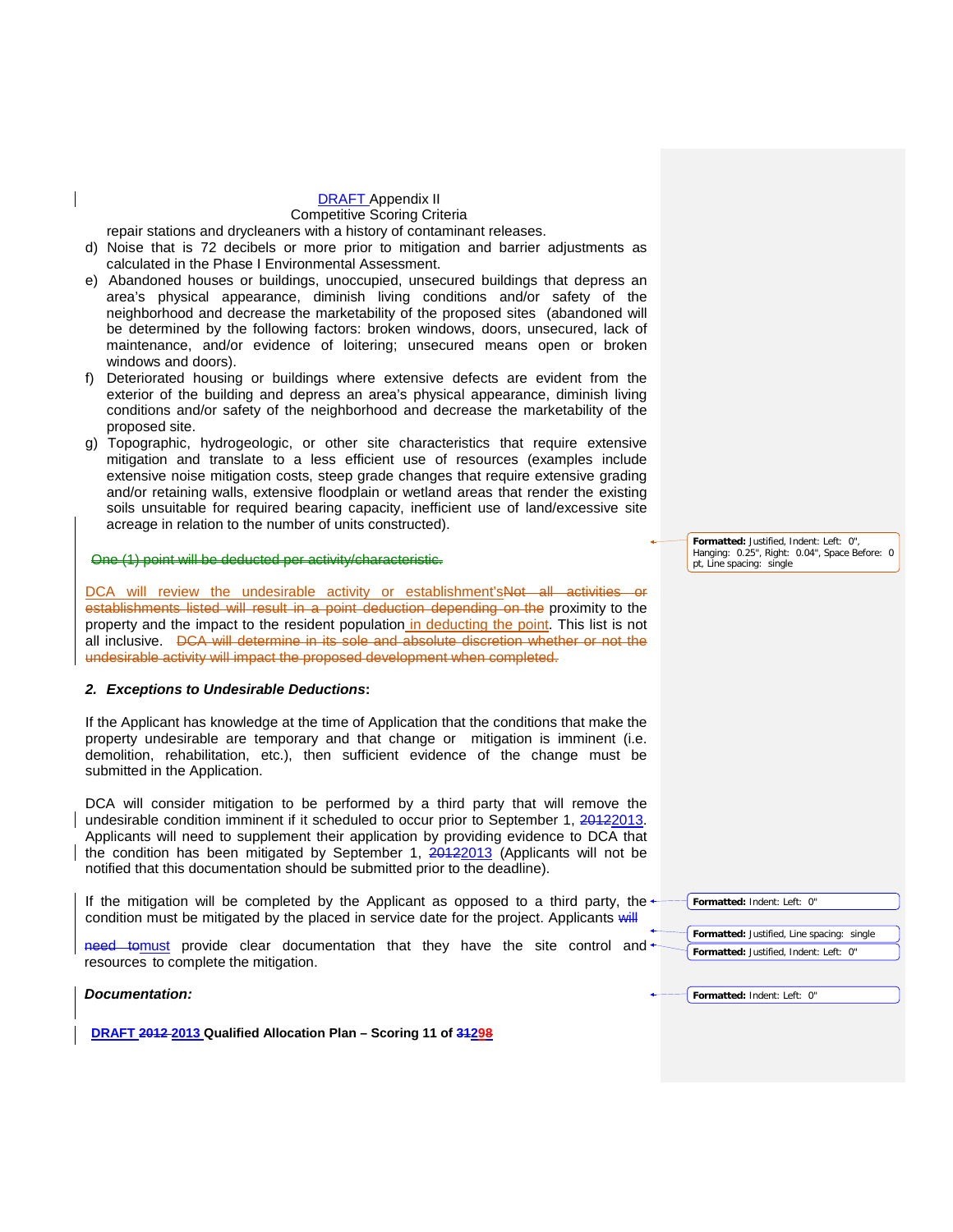|    | Desirable/Undesirable Form                                                                                  |                                                                        |
|----|-------------------------------------------------------------------------------------------------------------|------------------------------------------------------------------------|
|    | b) A site map indicating the specific locations of each desirable and undesirable $\triangleleft$           | Formatted: Indent: Left: 0"                                            |
|    | activity/characteristics. The map must contain a key stating the type of                                    |                                                                        |
|    | activities/characteristics identifiedcharacteristics - and identified - theirand their                      | Formatted: Not Expanded by / Condensed by                              |
|    | addresses - and - must - include - the following:                                                           | Formatted: Not Expanded by / Condensed by                              |
|    | location Location of site including an indication of major access roads,                                    |                                                                        |
|    | indicationIndication of distances in 1/4 mile increments,                                                   |                                                                        |
|    | indication Indication of any major industrial or commercial development, and                                |                                                                        |
|    | allAll desirable and undesirable activities/characteristics.                                                |                                                                        |
|    | c) Photographs<br>of<br>the<br>desirable<br>undesirable_activities/<br>and<br>and+                          | Formatted: Justified, Tab stops: Not at 1.43"                          |
|    | characteristics. All                                                                                        | $+ 1.74$ " + 2.13" + 2.97" + 3.4" + 4.43" +                            |
|    | photographs are to be either color originals or color copies. Black and Black                               | 6.39"                                                                  |
|    | white and white -photographs are not acceptable.                                                            | Formatted: Justified, Right: -0.01", Line<br>spacing: Exactly 12.75 pt |
|    | d) Documentation from the owner of the site on which the undesirable condition exists                       |                                                                        |
|    | or from a third party government source documenting how such change will occur and                          |                                                                        |
|    | the time frame.                                                                                             |                                                                        |
|    | e) Documentation that evidences the desirable activity/characteristic that will be located                  |                                                                        |
|    | in sites under construction.                                                                                |                                                                        |
|    |                                                                                                             |                                                                        |
|    |                                                                                                             |                                                                        |
|    | <b>V. COMMUNITY. COMMUNITY TRANSPORTATION OPTIONS</b><br>3 Points +                                         | Formatted: Indent: Left: 0"                                            |
|    |                                                                                                             |                                                                        |
|    | A. <b>Three (3)</b> points will be awarded to applications that propose a site adjacent to an $\rightarrow$ | Formatted: Indent: Left: 0"                                            |
|    | established public transportation stop along paved roads, sidewalks, established                            |                                                                        |
|    | pedestrian walkways or bike trails. The stop must rest along a transit line that                            |                                                                        |
|    | follows a fixed route in the local area and daily schedule. DCA will define                                 |                                                                        |
|    |                                                                                                             |                                                                        |
|    | adjacent for this purpose as within 300 feet of the site's main entrance.                                   |                                                                        |
|    |                                                                                                             |                                                                        |
|    | <b>OR</b>                                                                                                   | Formatted: Indent: Left: 0"                                            |
|    |                                                                                                             |                                                                        |
|    | <b>B.</b> Two (2) points will be awarded to applications that propose a site within standard                |                                                                        |
|    | walking distance (1/4 mile or less) to an established public transportation stop along                      |                                                                        |
|    | paved roads, sidewalks, established pedestrian walkways or bike trails. The stop                            |                                                                        |
|    | must rest along a transit line that follows a fixed route in the local area and daily                       |                                                                        |
|    | schedule.                                                                                                   |                                                                        |
|    |                                                                                                             |                                                                        |
|    | <b>OR</b>                                                                                                   | Formatted: Indent: Left: 0"                                            |
|    |                                                                                                             |                                                                        |
|    | C. One (1) point will be awarded to applications that propose a site in close proximity                     |                                                                        |
|    | (1/2 mile or less) to an established public transportation stop along paved roads,                          |                                                                        |
|    | sidewalks, established pedestrian walkways or bike trails. The stop must rest along                         |                                                                        |
|    | a transit line that follows a fixed route in the local area and daily schedule.                             |                                                                        |
|    |                                                                                                             |                                                                        |
|    | <b>Documentation:</b>                                                                                       | Formatted: Indent: Left: 0"                                            |
|    |                                                                                                             |                                                                        |
|    | a) Map showing the location of the transit stop in relation to the proposed development                     | Formatted: Indent: Left: 0"                                            |
|    | site.                                                                                                       |                                                                        |
| b) | Documentation from transit authority showing relevant bus route and schedule.                               | Formatted: Indent: Left: 0", Hanging: 0.25"                            |
|    |                                                                                                             |                                                                        |
|    |                                                                                                             |                                                                        |
|    | DRAFT 2012 2013 Qualified Allocation Plan - Scoring 12 of 34298                                             |                                                                        |

 $\mathbf I$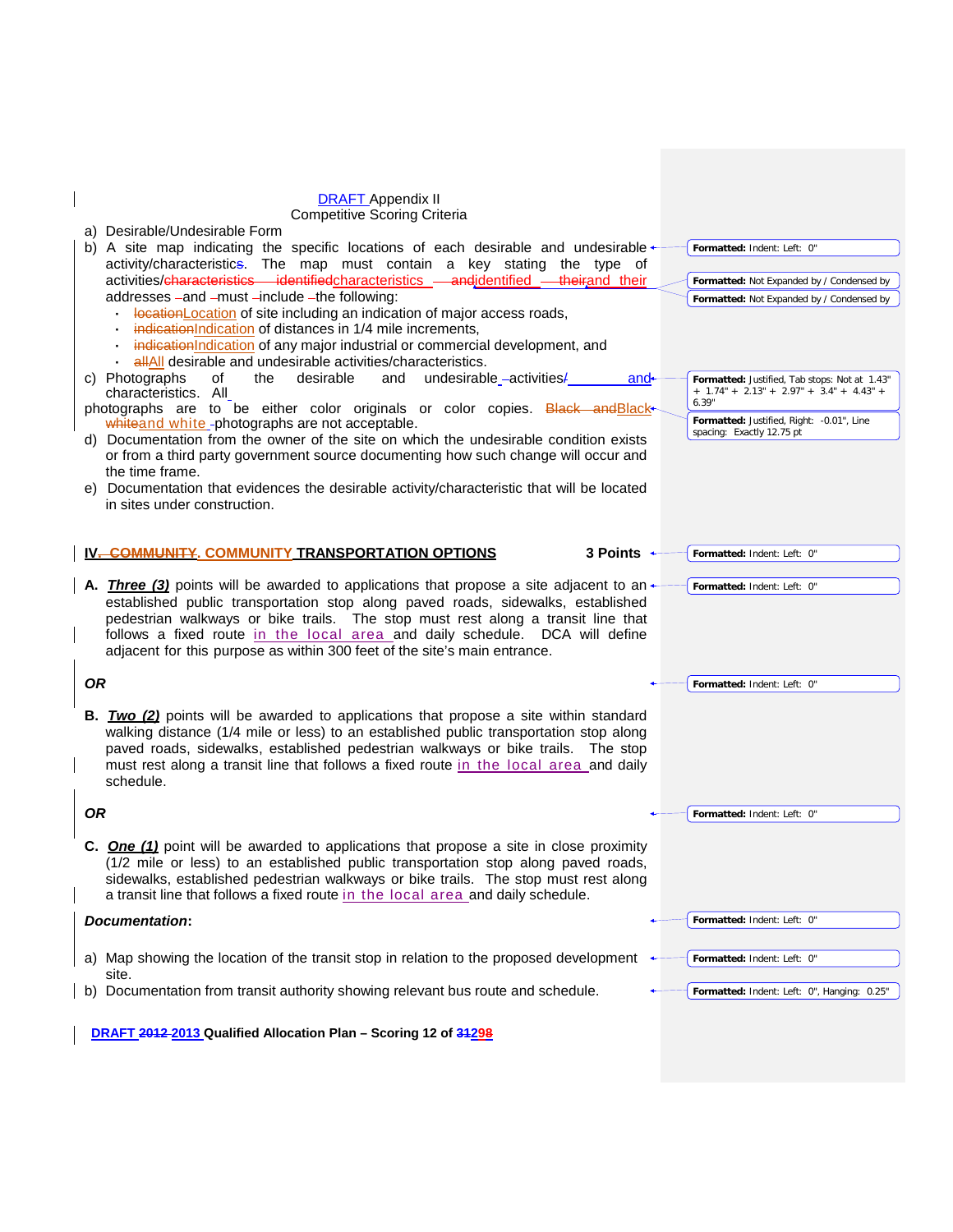For **Multifamily** Scattered Site Projects, each non-contiguous parcel must meet the above criteria.

For Single Family Scattered Site Projects, no less than 50% of the proposed homes must satisfy the criteria for the point tier claimed.

## **V. ADAPTIVE REUSE 1 Point**

One (1) point will be awarded if the proposed development is an adaptive reuse of an entire existing building and constitutes a significant part of the development as a whole.

Adaptive reuse is defined as the change in use of a major buildingbuilding or buildings being lydcontain for residential use or as a community building. The reuse of only a part of a building (slabs, sheds, gazebos, trailers/mobile homes, pavilions, pump houses, barns, garages or single-family homes) are not eligible for these points. For rehabilitation projects, the reuse of buildings that are already part of the existing multifamily development are not eligible for these points.

#### *Documentation***:**

- a) Documentation on the previous use of the building.
- b) Photographs of the building to be reused.
- c) Documentation of whether or not the building is occupied.
- d) Narrative of how building will be reused.

## **VI. BROWNFIELD 2 Points**

Two (2) points will be awarded if the proposed development is the redevelopment of a Brownfield site. The definition of a Brownfield site is one where the EPA, Georgia EPD or other environmental regulatory agency has defined the site as a Brownfield site and has determined the applicable guidelines for the cleanup required for residential uses.

## *Documentation***:**

- a) Evidence of designation as a Brownfield site.
- b) An opinion letter from an attorney, a PE, or a PG that the property appears to meet the requirements for issuance of an EPD No Further Action or Limitation of Liability letter. The opinion letter must also outline the steps and timeline for obtaining the EPD letter.
- c) Proposed scope of work for cleanup of a site (where applicable).
- d) Detailed budget for clean up (where applicable).
- e) Time-line for clean up must also be submitted (where applicable).
- (DCA will require a copy of the Letter of No Further Action prior to issuance of 8609s.)

**DRAFT 2012 2013 Qualified Allocation Plan – Scoring 13 of 31298**

**Formatted:** Indent: Left: 0"

**Formatted:** Indent: Left: 0"

**Formatted:** Indent: Left: 0", Hanging: 0.25"

**Formatted:** Indent: Left: 0"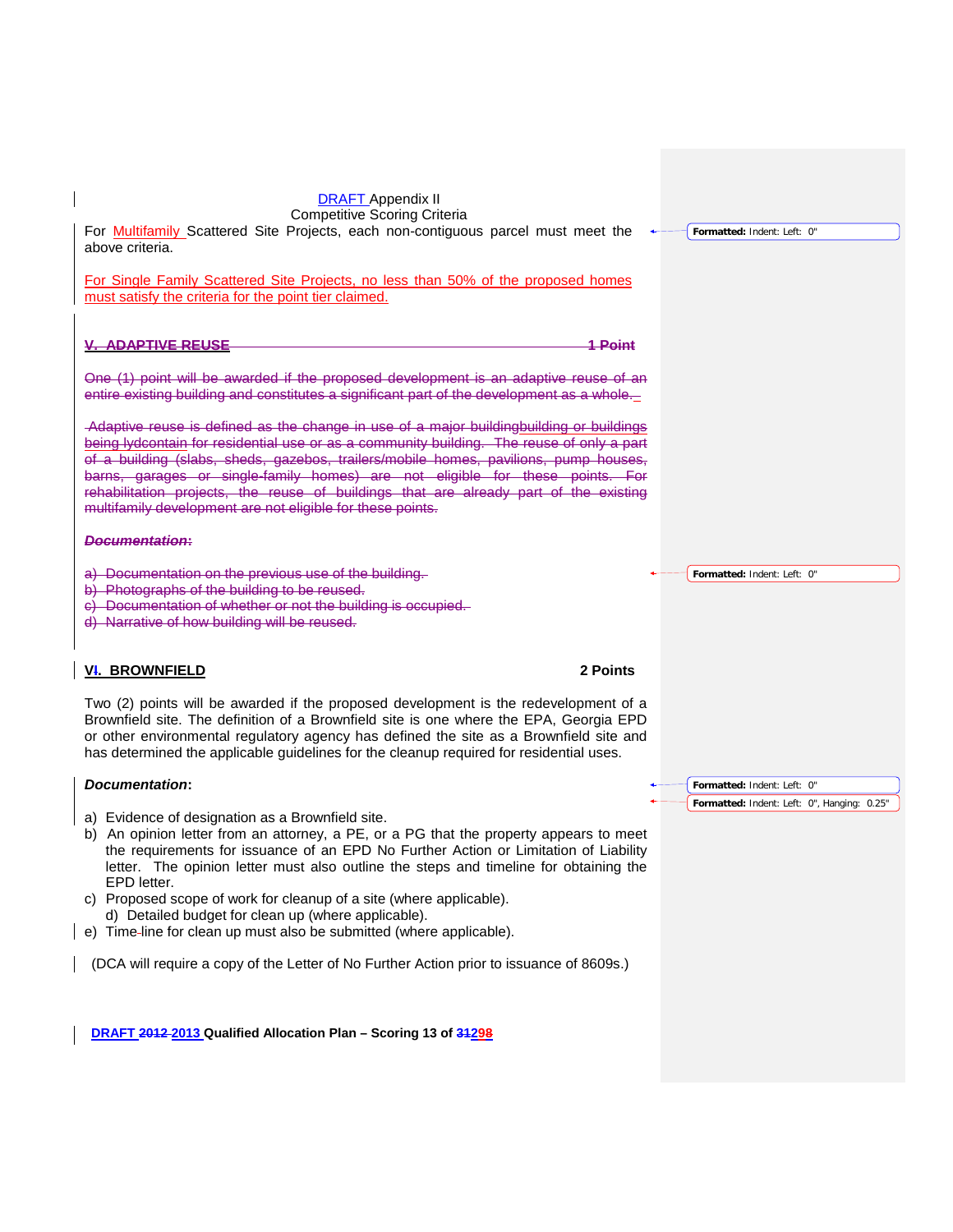**Maximum**

**3**

## **V II. S U S T A I N ABLE DEVELO P M ENTS Poin t s**

Certification of the project's compliance with a sustainable program that is utilized to claim points must be submitted at either the LIHTC final certification or HOME Loan final construction draw, whichever comes last. Failure to demonstrate a good faith effort to complete the certification may result in a finding of non-compliance and limited participation in further rounds. DCA will review proposed scoring sheets to determine that the Applicant has made a good faith effort to obtain the certification.

| A. Sustainable Communities Certification | 3 Points |
|------------------------------------------|----------|
|                                          |          |

Three (3) points will be awarded to projects that seek certification in:

*1. EarthCraft EarthCraft Communities* program*Communities* through*program* Southfacethrough- the <del>-Energy</del>Southface- <del>-Institute</del>Energy --andInstitute --theand the G Greater Atlanta Home Builder's Association, *with the following stipulations* :

- a) Site Analysis Packet as defined in EarthCraftEarth Craft Communities Guidebook is submitted and reviewed by both DCA and EarthCraftEarth Craft Communities administrators at Pre - application.
- b) Project s may **not**may **not** seek points for certification in the under the "conservation" development form.
- c) Projects may **not** seek points for certification in the following categories unless it is clearly demonstrated in the application that the cost of the technology justifies the commitment of resources:
	- **·** District heating/cooling ,
	- **·** Renewable electric generation, and
	- **· Alternative thermal production-**

## *Documentation* **:**

- a) Copy of an executed EarthCraft Communities Memorandum of Participation for the development where the project is located.
- b) If Memorandum of Participation is not signed by the Applicant, then the Applicant must provide a narrative as to how the Memorandum is applicable to the project.
- c) Draft scoring worksheet for the development that includes the minimum score under the program to qualify for the designation and includes the comments from the EarthCraft design review.
- d) Site Analysis Packet (Pre -application).

## *OR*

- **2.** *Leadership in Energy and Environmental Design for Neighborhood* **Development** (LEED-ND), with the following stipulations:
- a) Feasibility study prepared by a LEED AP-ND that evaluates the feasibility of the proposed project meeting LEED ND criteria is submitted and reviewed by DCA at Pre -
- **DRAFT 2012 2013 Q u a l ified Alloca t ion P lan – Sco r ing 14 of 31 2 9 8**

| Formatted        | $\overline{\mathbf{u}}$                      |
|------------------|----------------------------------------------|
| Formatted        |                                              |
| Formatted        | ſ<br>$\stackrel{\text{\tiny \textsf{L}}}{=}$ |
| Formatted        | <u>C.,</u>                                   |
| Formatted        |                                              |
| Formatted        | <u>(</u>                                     |
| Formatted        | $\subseteq$                                  |
|                  | ſ<br>$\frac{1}{2}$                           |
| Formatted        | ĺ<br>$\overline{\phantom{a}}$                |
| Formatted        | <u>ب</u>                                     |
| Formatted        | ے)                                           |
| Formatted        | <u>l </u>                                    |
| Formatted        | I<br>$\ddotsc$                               |
| Formatted        | $\cdot$                                      |
| Formatted        |                                              |
| Formatted        | <u></u>                                      |
| Formatted        | l.                                           |
| Formatted        | $\overline{\phantom{a}}$                     |
| Formatted        | <u></u>                                      |
| Formatted        | <u>C.,</u>                                   |
| Formatted        |                                              |
| Formatted        | $\frac{1}{2}$                                |
| Formatted        | $\mathbb{R}$                                 |
| Formatted        | <u>بب</u>                                    |
| <b>Formatted</b> | .<br>≝                                       |
|                  | <u>l </u>                                    |
| Formatted        | l                                            |
| Formatted        | $\overline{u}$                               |
| Formatted        | ÷                                            |
| Formatted        | $\overline{\phantom{a}}$<br>.<br>            |
| Formatted        | <u>لت</u>                                    |
| Formatted        | <u>C</u>                                     |
| Formatted        | <u>(</u>                                     |
| Formatted        | چ                                            |
| Formatted        | <u>لت</u>                                    |
| <b>Formatted</b> | <u>(</u>                                     |
| Formatted        | چا                                           |
| Formatted        | <u>ِي</u>                                    |
| Formatted        |                                              |
| Formatted        | I                                            |
| Formatted        |                                              |
| Formatted        |                                              |
| Formatted        |                                              |
| Formatted        |                                              |
|                  |                                              |
| Formatted        | $\equiv$                                     |
| Formatted        |                                              |
| Formatted        |                                              |
| Formatted        |                                              |
| Formatted        |                                              |
|                  |                                              |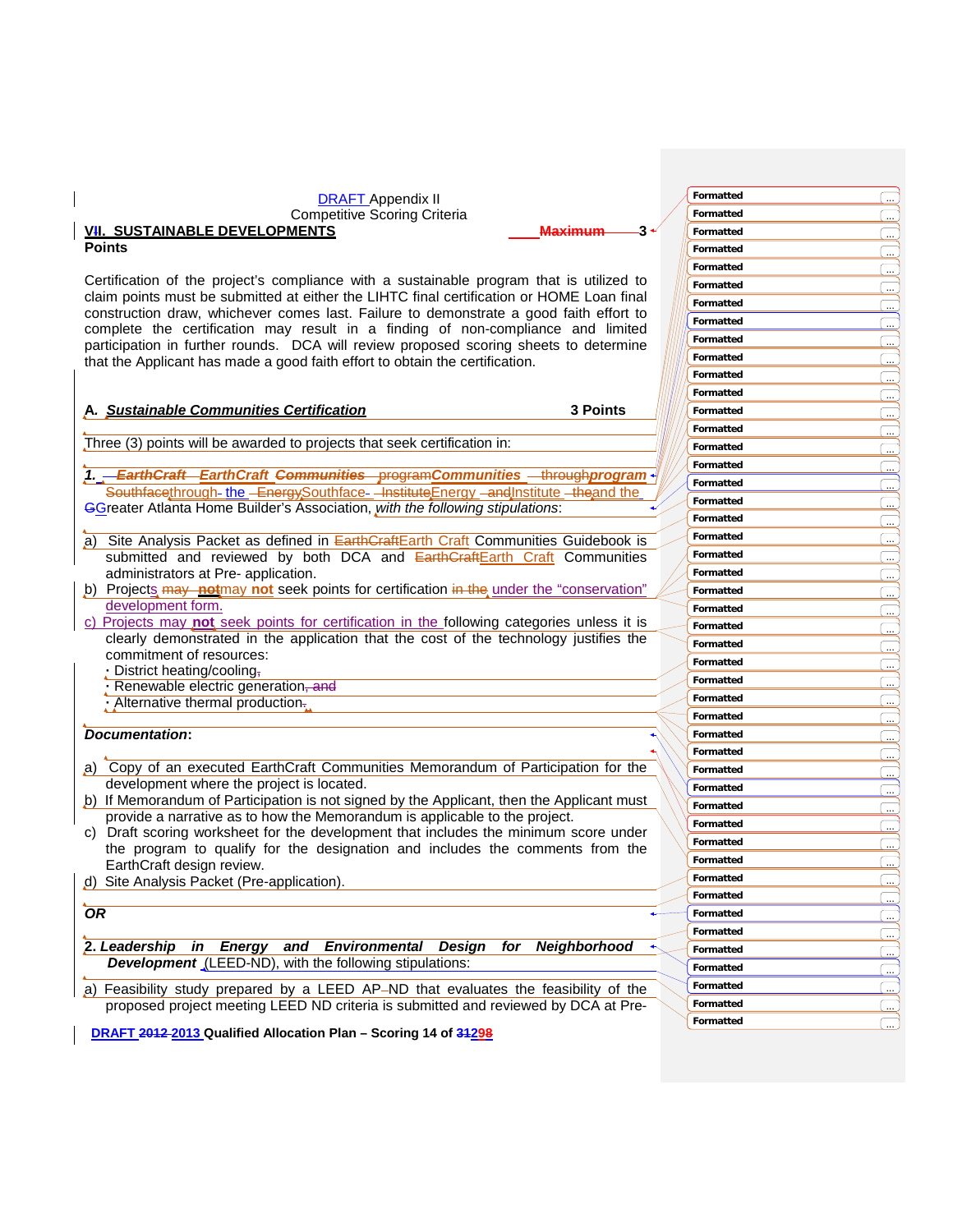Application.

b) Project may **not**may **not** seek points for certification in the following categories unless it is clearly demonstrated in the application that the cost of the technology justifies the commitment of resources:

**·** On site Renewable Energy Sources **·** District Heating and Cooling

*Documentation***:**

- a) Draft scoring worksheet for the development that includes the minimum score under the program to qualify for the designation and master site plan for the development. b) Documentation of the project's registration in the LEED database.
- c) Feasibility study prepared by a LEED AP ND that evaluates the feasibility of the proposed project meeting LEED ND criteria (Pre-application).

DCA reserves the right to deny points for the following:

- a) Projects that seek EarthCraft Communities or LEED ND designations through the projection of points in categories that require an excessive amount of DCA resources.
- b) Projects that materially change the project concept between Pre-application and d
	- Aapplication submission.
- c) Failure to accurately complete the draft scoring worksheet.

Developments certified under these programs successfully protect and enhance the overall health, natural environment, and quality of life of communities. The program rating systems integrate the principles of smart growth, new urbanism, and green building into a standard for neighborhood design. The programs provide independent, third-party verification that a development's location and design meet accepted high standards for an environmentally responsible, sustainable development.

## **OR**

## **B***. Sustainable Building Certification* **2 Points**

Two (2) points will be awardedbe -toawarded to projects that commit to obtainingto obtaining a sustainablea sustainable building certification from one of the following entities:

-Southface Energy Institute's and Greater Atlanta Home Builder's Association' Earth Craft House multifamily (or single family or renovation) certification program. 1. 2. Enterprise Foundation's Green Communities certification program (following

Enterprise Green Communities protocol under the guidance of an Enterprise Qualified TA provider). 2.

**DRAFT 2012 2013 Qualified Allocation Plan – Scoring 15 of 31298**

| Formatted: Not Expanded by / Condensed by                                             |
|---------------------------------------------------------------------------------------|
| Formatted: Not Expanded by / Condensed by                                             |
| Formatted: Font: (Default) Arial                                                      |
| Formatted: Font: (Default) Arial                                                      |
| Formatted: Font: (Default) Arial                                                      |
| Formatted: Indent: Left:<br>በ'                                                        |
| Formatted: Font: (Default) Arial                                                      |
| Formatted: Justified, Right:<br>5.28", Space<br>Before: 0 pt, Line spacing:<br>single |
| Formatted: Not Expanded by / Condensed by                                             |
| Formatted: Not Expanded by / Condensed by                                             |
| Formatted: Indent: Left: 0"                                                           |
| Formatted: Font: (Default) Arial                                                      |
| Formatted: Indent: Left: 0"                                                           |
| Formatted: Font: (Default) Arial                                                      |
| Formatted: Not Expanded by / Condensed by                                             |
| Formatted: Not Expanded by / Condensed by                                             |
| Formatted: Justified, Right: - 0.03"                                                  |
| Formatted: Not Expanded by / Condensed by                                             |
| Formatted: Not Expanded by / Condensed by                                             |
| Formatted: Indent: Left: 0.25", Right: -0.03"                                         |
| Formatted: Not Expanded by / Condensed by                                             |
| Formatted: Justified, Indent: Left: 0.25",<br>Right:<br>$-0.03'$                      |
| Formatted: Not Expanded by / Condensed by                                             |
| Formatted: Font: (Default) Arial                                                      |
| Formatted: Indent: Left: 0"                                                           |
| Formatted: Font: (Default) Arial                                                      |
| Formatted: Indent: Left: 0"                                                           |
| Formatted: Font: (Default) Arial                                                      |
| Formatted: Indent: Left:<br>0"                                                        |
| Formatted: Indent: Left: 0"                                                           |
| Formatted: Not Expanded by / Condensed by                                             |
| Formatted                                                                             |
| Formatted                                                                             |
| Formatted: Not Expanded by / Condensed by                                             |
| Formatted: Font:                                                                      |
| Formatted                                                                             |
| Formatted                                                                             |
| Formatted: Font:                                                                      |
| Formatted                                                                             |
| Formatted: Not Expanded by / Condensed by                                             |
| Formatted                                                                             |
| Formatted: Font: (Default) Arial, 12 pt                                               |
| Formatted                                                                             |
|                                                                                       |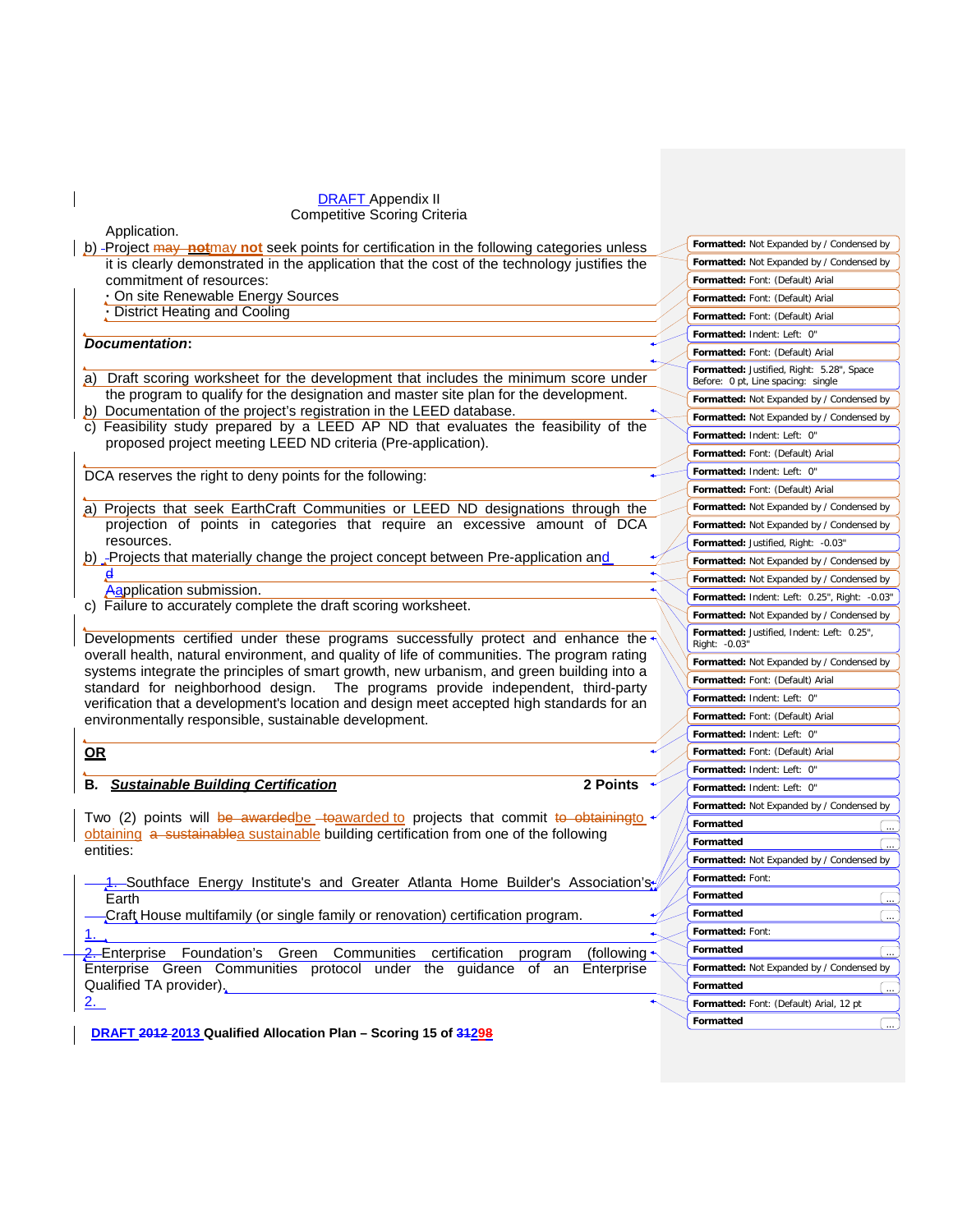| <b>DRAFT</b> Appendix II<br><b>Competitive Scoring Criteria</b>                                                                                                                                                                                                                                                                                                                                                                                                 |                                                                                               |
|-----------------------------------------------------------------------------------------------------------------------------------------------------------------------------------------------------------------------------------------------------------------------------------------------------------------------------------------------------------------------------------------------------------------------------------------------------------------|-----------------------------------------------------------------------------------------------|
| 3. US Green Building Council's LEED for Homes certification program which includes<br>single family detached and multi-family low and mid-rise structures.<br>4. National Association of Home Builders Research Center's National Green Building                                                                                                                                                                                                                |                                                                                               |
| Standard certification program, meeting Gold level or higher for single and multifamily<br>buildings, new and renovation<br>5. ENERGYSTAR Version 3 certification for new single and low rise multifamily buildings                                                                                                                                                                                                                                             |                                                                                               |
| Due to the various revision cycles for each of these programs, the project must comply<br>with the version in effect at the time of the drawings are prepared for permit review.<br>Regardless of program requirements, all projects must meet threshold requirements for                                                                                                                                                                                       |                                                                                               |
| Building Sustainability and engage in tenant and building manager education in<br>compliance with the point requirements of the respective programs.                                                                                                                                                                                                                                                                                                            |                                                                                               |
| <b>Documentation:</b><br>a) Draft scoring sheet for the development that includes the minimum score under the<br>program to qualify for the designation.<br>b) Certificate of Participation in DCA's Green Building for Affordable Housing Training                                                                                                                                                                                                             | Formatted: Indent: Left: 0"<br>Formatted: Indent: Left: 0", Hanging: 0.25",                   |
| Course completed by a direct employee of the project owner dated 2012 or 2013.<br>DCA may request an explanation of the participant's relationship to the owner.                                                                                                                                                                                                                                                                                                | Right: 0.04", Tab stops: Not at 0.93"<br>Formatted: Indent: Left: 0", Hanging: 0.25",         |
| 3. US Green Building Council's LEED for Homes certification program which includes<br>single family detached and multi-family low and mid-rise structures.<br>4. National Association of Home Builders Research Center's National Green Building-<br>Standard certification program, meeting Gold level or higher for single and multifamily                                                                                                                    | Right: 0.04"<br>Formatted: Indent: Hanging: 0.27"                                             |
| buildings, new and renovation<br><b>ENERGY SSTAR Version 3 certification for new single and low rise multifamily</b><br>buildings                                                                                                                                                                                                                                                                                                                               |                                                                                               |
| Due to the various revision cycles for each of these programs, the projectthe project<br>comply with the version in effect at the time of the drawings are prepared for<br>must-<br>permit review. Regardless of program requirements, all projects must meet threshold<br>requirements for Building Sustainability and engage in tenant and building manager<br>education in compliance with the point requirements of the respective programs.                | Formatted: Indent: Left: 0"                                                                   |
| <del>Documentation:</del>                                                                                                                                                                                                                                                                                                                                                                                                                                       | Formatted: Justified, Indent: Left: 0.08",<br>Right: 5.28", Space Before: 0 pt, Line spacing: |
| a) Draft scoring sheet for the development that includes the minimum score under the<br>program to qualify for the designation.<br>Certificate of Participation in Southface's DCA's green Green building Building<br>for affordable Affordable housing Housing training Training course Course<br>completed by a direct employee of the project owner dated 2011 or<br>2012. DCA may request an explanation of the participant's relationship to the<br>owner. | single                                                                                        |
| <b>VIII. STABLE COMMUNITIES /REDEVELOPMENT/REVITALIZATION</b><br><b>Maximum 6 Points</b>                                                                                                                                                                                                                                                                                                                                                                        | Formatted: Indent: Left: 0"                                                                   |

**DRAFT 2012 2013 Qualified Allocation Plan – Scoring 16 of 31298**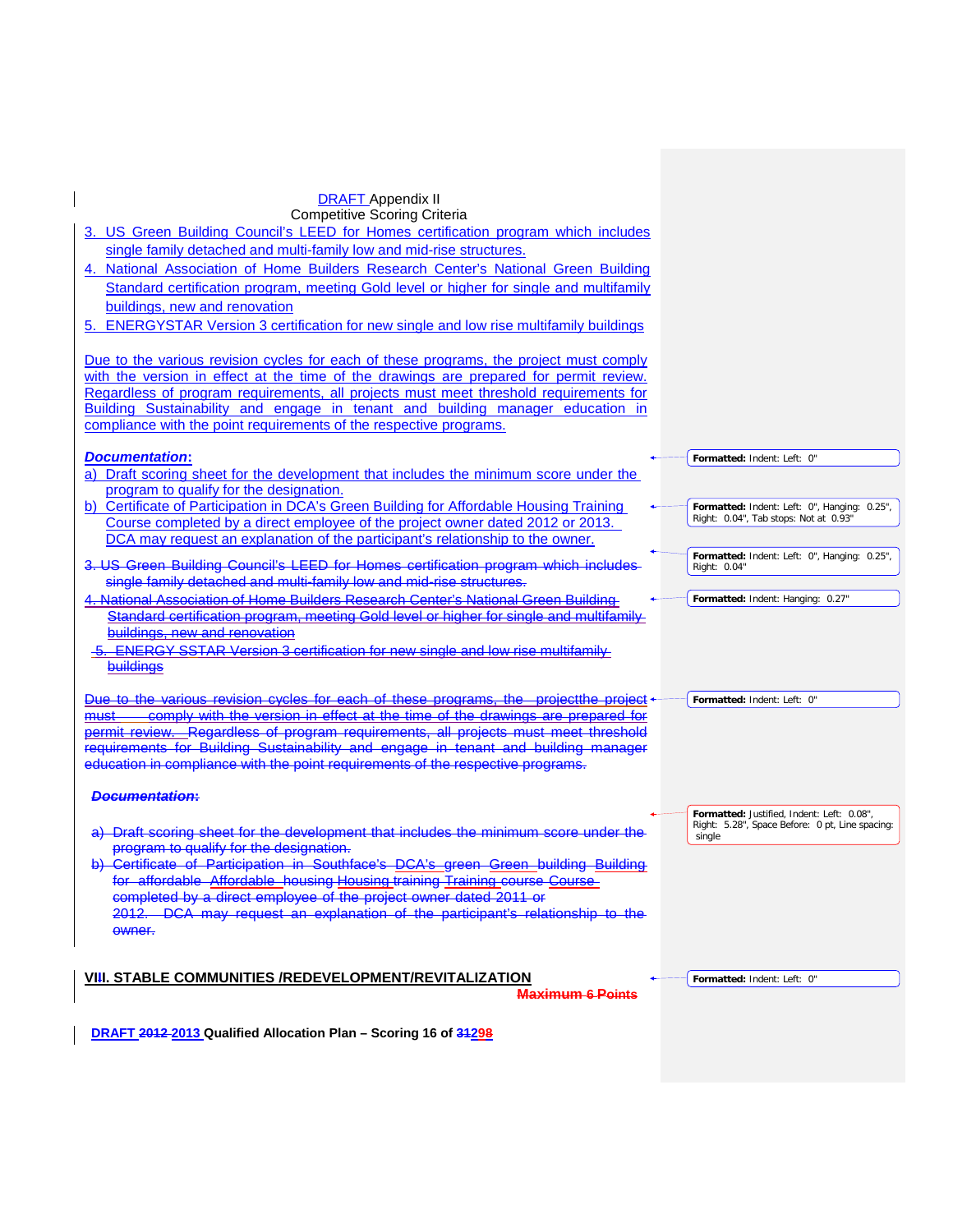| <b>DRAFT</b> Appendix II                                                                                                                                                         |                                              |
|----------------------------------------------------------------------------------------------------------------------------------------------------------------------------------|----------------------------------------------|
| <b>Competitive Scoring Criteria</b>                                                                                                                                              |                                              |
| DCA promotes developments located in strong and stable communities that have a +                                                                                                 | Formatted: Indent: Left: 0"                  |
| need for affordable housing and in areas which demonstrate the capacity for community                                                                                            |                                              |
| redevelopment, economic growth and revitalization. Applicants may choose points in                                                                                               |                                              |
| either Category A or Category B.                                                                                                                                                 |                                              |
| A. Stable Communities<br>4 Points -                                                                                                                                              | Formatted: Indent: Left: 0", Right: -0.02"   |
|                                                                                                                                                                                  |                                              |
| 1. Four (4) points will be awarded to projects that are located in a census tract that $\star$                                                                                   | Formatted: Indent: Left: 0", Hanging: 0.25"  |
| meets the following demographics according to the most recent FFIEC Census                                                                                                       |                                              |
| Report (http://www.ffiec.gov/census/).                                                                                                                                           | Formatted: Font: 11 pt                       |
|                                                                                                                                                                                  | Formatted: Indent: Left: 0.25", Right: 0.03" |
| a) Less than <b>105</b> % below Poverty level (see Income)<br>b) Designated Middle or Upper Income level (see Demographics)                                                      | Formatted: Font: Bold                        |
|                                                                                                                                                                                  | Formatted: Indent: Left: 0"                  |
| e) Market study must demonstrate need for affordable housing                                                                                                                     |                                              |
|                                                                                                                                                                                  |                                              |
| <b>OR</b>                                                                                                                                                                        |                                              |
|                                                                                                                                                                                  |                                              |
|                                                                                                                                                                                  | Formatted: Indent: Left: 0.08"               |
| 2. <b>Two (2) Three (3)</b> points will be awarded to projects that are located in a census $\rightarrow$                                                                        | Formatted: Indent: Left: 0", Hanging: 0.25"  |
| tract that meets the following demographics according to the most recent FFIEC<br>Census Report (http://www.ffiec.gov/census/).                                                  | Formatted: Font: 11 pt                       |
|                                                                                                                                                                                  | Formatted: Indent: Left: 0.25", Right: 0.03" |
| a) Less than <b>2010</b> % below Poverty level (see Income)                                                                                                                      | Formatted: Font: Bold                        |
| b) Designated Middle or Upper Income level (see Demographics)                                                                                                                    |                                              |
|                                                                                                                                                                                  | Formatted: Indent: Left: 0"                  |
| Market study must demonstrate need for affordable housing                                                                                                                        |                                              |
| <u>OR</u>                                                                                                                                                                        | Formatted: Indent: Left: 0"                  |
| Documentation:                                                                                                                                                                   | Formatted: Indent: Left: 0.08"               |
|                                                                                                                                                                                  |                                              |
| Each page of FFIEC census demonstrating project meets requirements.                                                                                                              | Formatted: Line spacing: single              |
|                                                                                                                                                                                  |                                              |
| 3. Two (2) points will be awarded to projects that are located in a census tract that $\leftarrow$<br>meets the following demographics according to the most recent FFIEC Census | Formatted: Indent: Left: 0", Hanging: 0.25"  |
| Report (http://www.ffiec.gov/census/).                                                                                                                                           | Formatted: Font: 11 pt                       |
| a) Less than 15% below Poverty level (see Income)                                                                                                                                | Formatted: Indent: Left: 0.25", Right: 0.03" |
| b) Designated Middle or Upper Income level (see Demographics)                                                                                                                    | Formatted: Font: Bold                        |
|                                                                                                                                                                                  | Formatted: Indent: Left: 0"                  |
| <u>OR</u>                                                                                                                                                                        |                                              |
|                                                                                                                                                                                  |                                              |
| 4. One (1) point will be awarded to projects that are located in a census tract that +<br>meets the following demographics according to the most recent FFIEC Census             | Formatted: Indent: Left: 0", Hanging: 0.25"  |
| Report (http://www.ffiec.gov/census/).                                                                                                                                           | Formatted: Font: 11 pt                       |
| a) Less than 20% below Poverty level (see Income)                                                                                                                                | Formatted: Indent: Left: 0.25", Right: 0.03" |
| b) Designated Middle or Upper Income level (see Demographics)                                                                                                                    | Formatted: Font: Bold                        |
|                                                                                                                                                                                  | Formatted: Indent: Left: 0"                  |
| <b>Documentation:</b><br>Each page of FFIEC census demonstrating project meets requirements.                                                                                     |                                              |
|                                                                                                                                                                                  | Formatted: Indent: Left: 0.06"               |
| DRAFT 2012 2013 Qualified Allocation Plan - Scoring 17 of 31298                                                                                                                  |                                              |
|                                                                                                                                                                                  |                                              |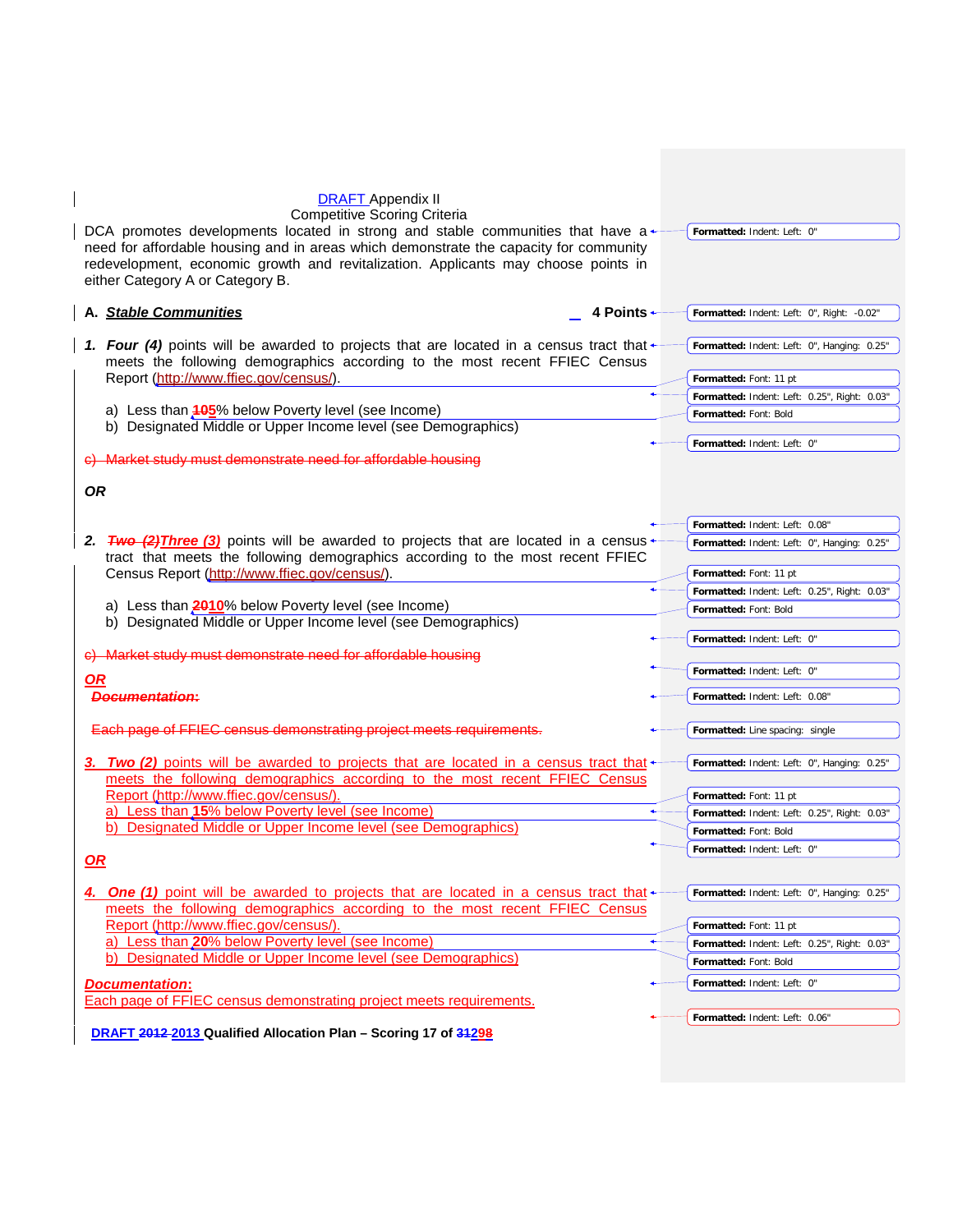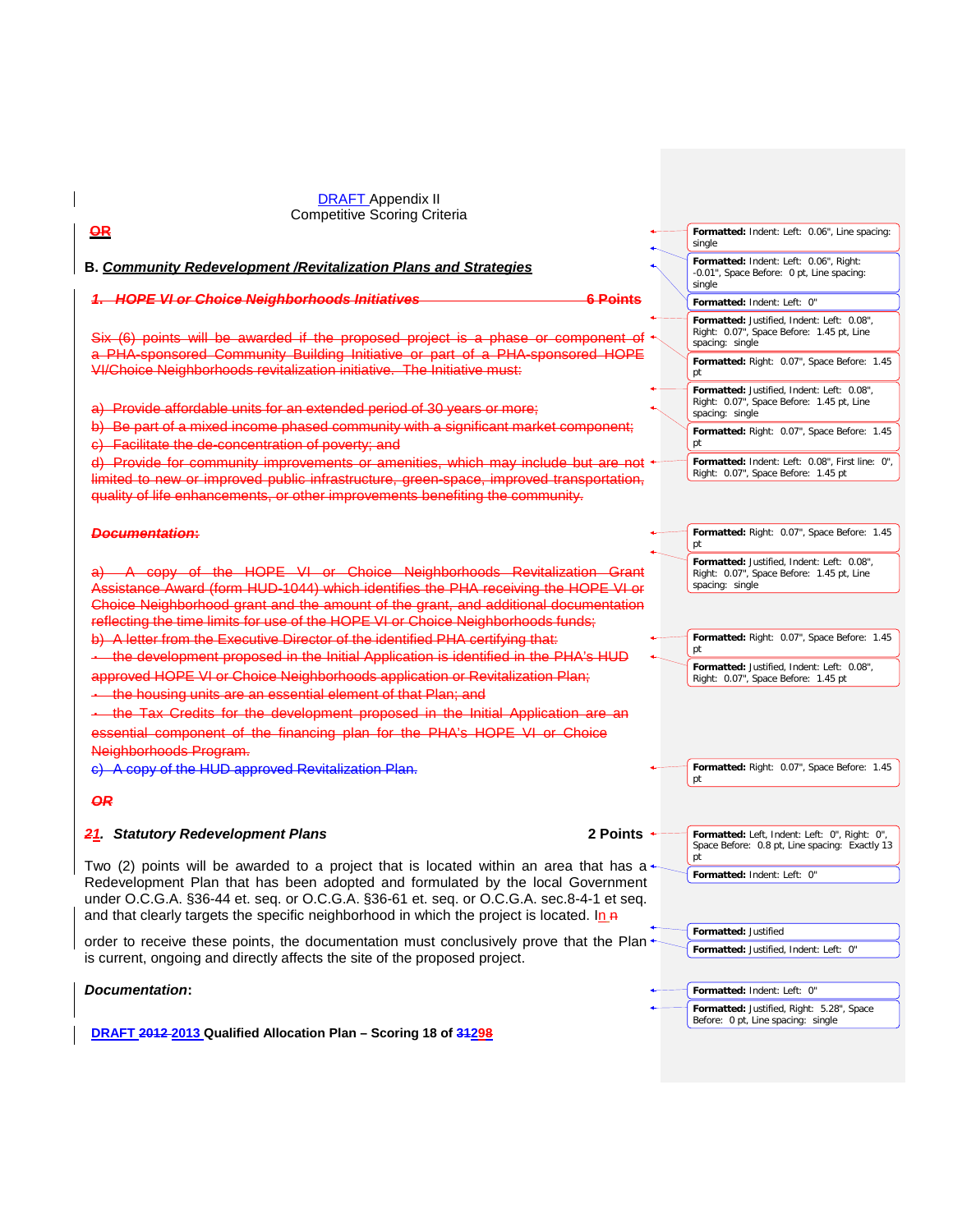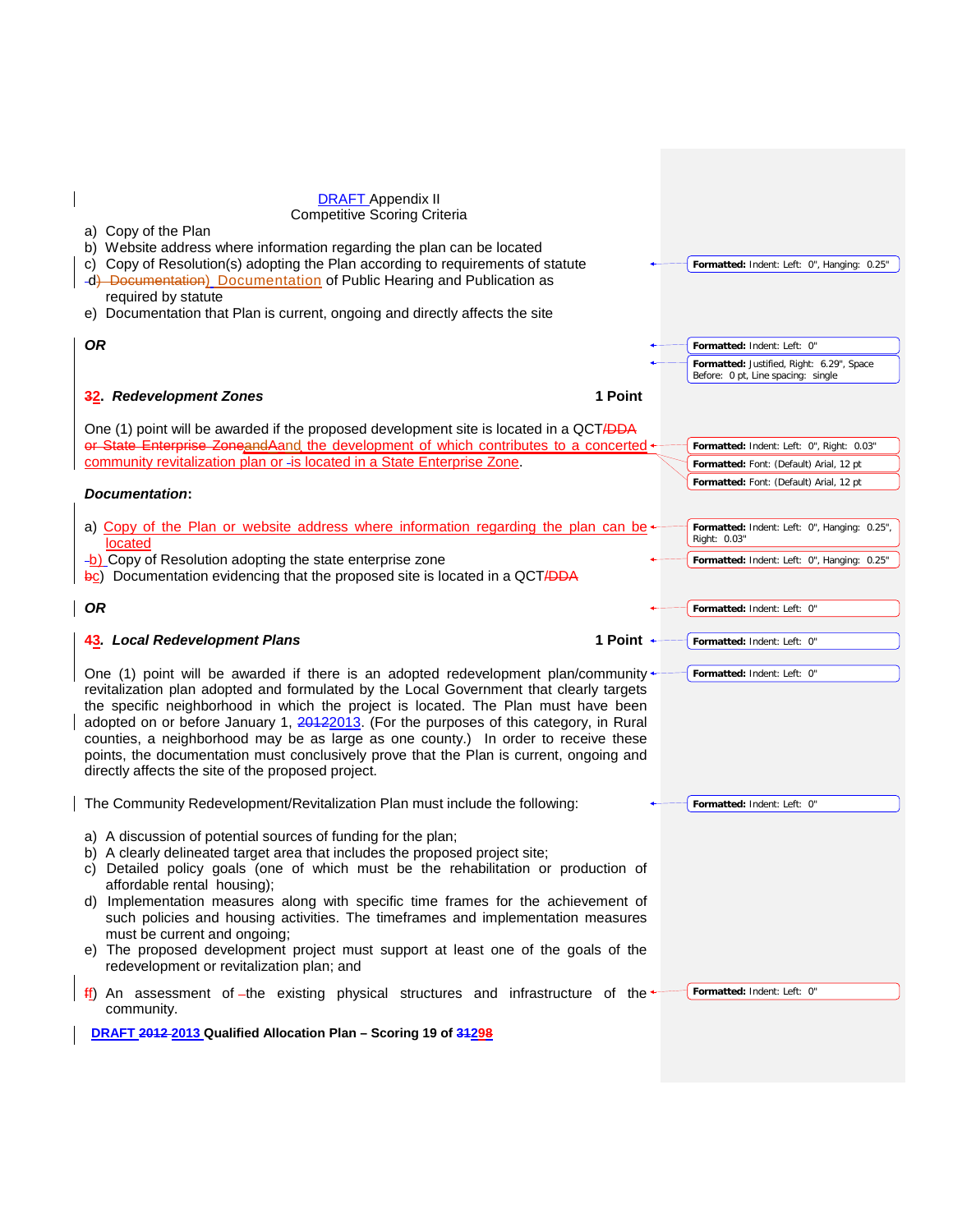## DRAFT Appendix II Competitive Scoring Criteria The following plans are not eligible for points: a) Plans formulated by the Owner of the project and submitted to a local government  $\leftarrow$ for approval; b) Short-term work plans; c) Comprehensive plans, consolidated plans, municipal zoning plans or land use plans; and d) Plans that are outdated and do not reflect the current neighborhood conditions (Plans that are more than four years old will be presumed outdated unless documentation regarding the continued viability of the plan is submitted with the Application). *Documentation***:** a) The DCA Neighborhood Redevelopment Certification Form b) Documentation of the process the government used for developing and adopting the plan c) Details regarding community input and public hearings held prior to the adoption of the plan must be included in the Application d) A copy of the entire plan must be included in the Application **.** e) Evidence of adoption f) Map of area targeted by plan identifying location of project **VIIIIX. PHASED DEVELOPMENTS / PREVIOUS PROJECTS 3 Points A***. Phased Developments* **3 Points** Three (3) points will be awarded if the proposed project is part of a Phased Development in which one or more phases received an allocation of 9% within the past 3 funding rounds and at least one phase has commenced construction per that allocation. Documentation of the Master plan, site control and total project concept must be submitted in the application. Projects that DCA determines adjacent (as opposed to being Phased Developments) are not eligible for points. DCA will look to the underlying project concept to determine whether the community was originally designed as one development with different phases. Only one phase of a project can receive points during a funding round. In determining whether a project is a phased development, DCA will require that site control over the total site be in place when the initial phase is closed. **OR B***. Previous Projects* **Formatted:** Indent: Left: 0" **Formatted:** Indent: Left: 0" **Formatted:** Indent: Left: 0" **Formatted:** Indent: Left: 0" **Formatted:** Justified, Indent: Left: 0.07", Right: 0.06", Space Before: 1.45 pt, Line spacing: single **Formatted:** Right: 0.06", Space Before: 1.45 pt

**3**

**Points**

**DRAFT 2012 2013 Qualified Allocation Plan – Scoring 20 of 31298**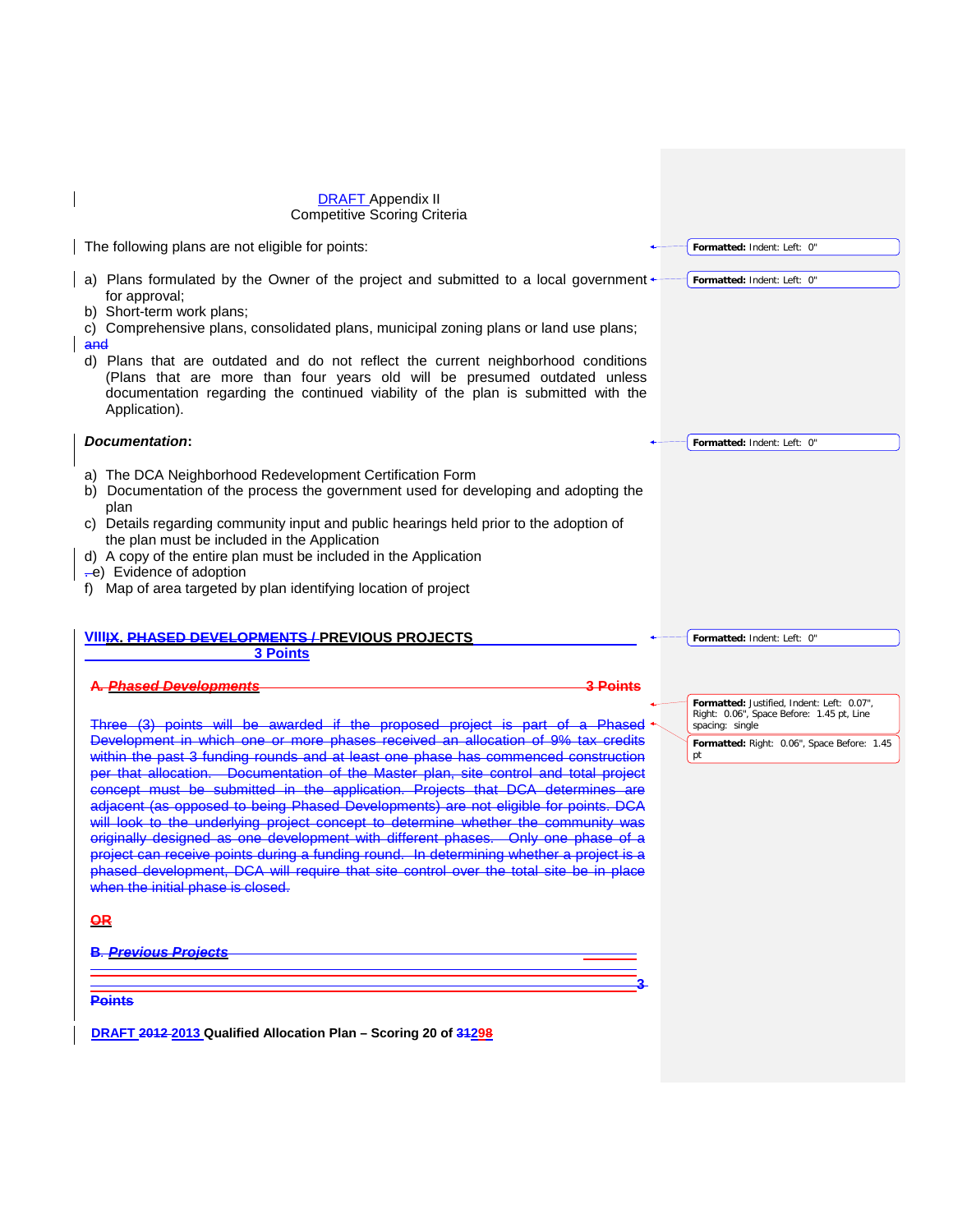#### DRAFT Appendix II Competitive Scoring Criteria **1A. Three (3)** points will be awarded if the proposed development site is within the boundaries of a Local Government in which a 9% Credit, 4% Credit and/or HOME project has not been awarded within the last five (5) DCA funding cycles. *OR* **2B. Two** (2) points will be awarded if the proposed development site is within the boundaries of a Local Government in which a 9% Credit, 4% Credit and/or HOME project has not been awarded within the last four (4) DCA funding cycles. theIf -proposedthe -projectproposed -isproject -partis -ofpart -aof -Phaseda Phased Development in which one or more phases received an allocation of 9% tax credits within the past 3 funding rounds and at least one phase has commenced construction per that allocation, then the previous phase(s) will not be counted as a previous project. **"**Phased Development**"** means one Tax Credit project that will be developed in several adjacent phases with different allocations of Credits under common planning documents. The common planning document(s) may include parks and -green space.-and. - Each phase of the property should have common ownership entities. In order to be considered a "Phased Development", there must be some form of site in place at the time the initial phase was commenced. Documentation of the Master plan, site control and total project concept mustconcept bemust - submittedbe - insubmitted - thein - applicationthe application. Projects thatProjects - DCAthat - determinesDCA - aredetermines are adjacent (as opposed to being Phased Developments) are not eligible for points. DCA will look to the underlying project concept to determine whether the community was originally designed as one **Formatted:** Indent: Left: 0" **Formatted:** Indent: Left: 0" **Formatted:** Indent: Left: 0" **Formatted:** Indent: Left: 0" **Formatted:** Not Expanded by / Condensed by **Formatted:** Not Expanded by / Condensed by **Formatted:** Not Expanded by / Condensed by **Formatted:** Not Expanded by / Condensed by **Formatted:** Not Expanded by / Condensed by **Formatted:** Not Expanded by / Condensed by **Formatted:** Not Expanded by / Condensed by **Formatted:** Not Expanded by / Condensed by **Formatted:** Font: Not Bold **Formatted:** Indent: Left: 0"

development with different phases. Only one phase of a project can receive points during a funding round. In determining whether a project is a Phased Development, DCA will require that site control over all planned phases be in place when the initial phase is closed. For Scattered Site Projects, each non-contiguous parcel may be considered for points in this category. However, the Application will be awarded a maximum of three (3) points in this category. **IX. MARKET 2 Points** Each Application will be awarded an initial score of two (2) points in this category. One  $(1)$  pPoint will be deducteddeductions to that score for each of the will be made iif DCA determines that any one or more of the following conditions-may negatively **Formatted:** Indent: Left: 0" **Formatted:** Indent: Left: 0" **Formatted:** Font: (Default) Arial, 12 pt **Formatted:** Font: (Default) Arial, 12 pt **Formatted:** Indent: Left: 0" **Formatted:** Indent: Left: 0"

affect the ability of the project to meet the DCA market requirements. If more than one of the conditions noted below are application to the project and/or its market, no points will

**DRAFT 2012 2013 Qualified Allocation Plan – Scoring 21 of 31298**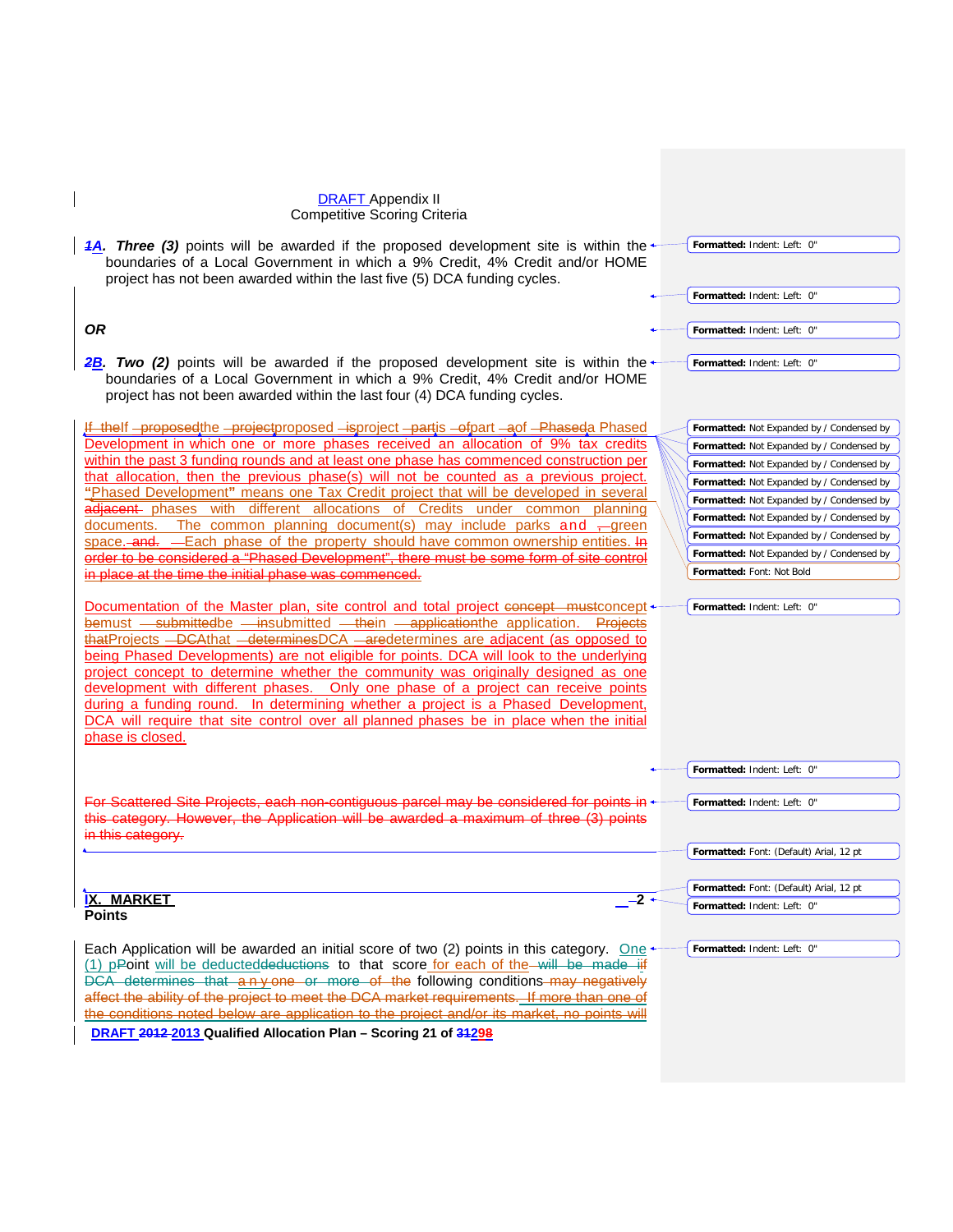#### be awarded. .

- A. A. DCA determines that ecOccupancy rates at more than one comparable DCA properties<u> within the market area</u> have experienced a significant decline (more than 5% over a two year period) which indicates-indicating a deteriorating market. DCA would utilize the submitted market study, DCA rent rolls and project data of similar projects located in close proximity to determine that the property could have difficulty in achieving the required lease up.
- **B.** B. There are more than two DCA funded projects in the primary market area which have occupancy rates of less than 90 percent and which compete for the same tenant base as the proposed project. <del>(DCA reserves the right to determine that the</del> low occupancy rate of a project is not the result of market conditions but rather the result of poor property management or deferral of physical maintenance).
- C. Analysis of one or more comparable properties in the market areas<u>, including DCA</u> funded projects in the primary market area, indicates that the property may have difficulty reaching stabilized occupancy within the required timeframe. <u>DCA will utilize</u> <u>the submitted market study, DCA rent rolls and project data of similar projects lo</u> c a t e d <u>in close proximity.</u>
- <u>C</u>D. DCA has one or more projects in the primary market area that have been unable to convert construction to permanent loans due to failure to reach stabilized occupancy.
- C. ED. DCA determines that tThere has been a significant change in economic conditions in the proposed market <del>that was unknown at the time of Application and</del> which could detrimentally affect the long term viability of the proposed project and the proposed tenant population. An example would be the loss of a major employer that would affect the proposed tenant population.
- **D.** DFE. DCA determines that fForeclosures rates in the proposed market area will detrimentally affect the ability of the proposed project to lease up due to their condition or if they are potentially competition for tenants .
	- E
- **E.** GF. DCA determines that the proposed rents are at or nearnot more than 10% less than market rate rents of comparable properties.
- **F.** EHG. The proposed market area appears to be overestimated, creating the likelihoodindicating that the demand for the project is weaker than projected.

## <u>XI. WAIVER OF QUALIFIED CONTRACT RIGHT / TENANT OWNERSHIP PLAN</u> **Maximum 1 Point**

## **A.**  *Wa ive r of Qu ali fied Con tract Right*

## **1 Point**

The Code requires that all low-income units in a project receiving Credits remain rentrestricted and income-restricted for the 15-year Compliance Period and for 15 years after the close of the Compliance Period. However, owners have an option to request DCA's assistance in procuring a qualified contract for acquisition of the building(s) after the 14th year of the Compliance Period. If DCA is unable to present such a contract within a one-year period, the owner may terminate the extended use agreement. One (1) point will be awarded to Owners willing to forgo this "cancellation option" for at least

**DRAFT 2012 2013 Q u a l ified Alloca t ion P lan – Sco r ing 22 of 31 2 9 8**

| Formatted        |                          |
|------------------|--------------------------|
| Formatted        | l                        |
| Formatted        | سے)                      |
| Formatted        | … ا                      |
| Formatted        | ے)                       |
| Formatted        | $\ldots$                 |
| Formatted        |                          |
| Formatted        | سا                       |
| Formatted        | $\overline{\phantom{a}}$ |
| Formatted        | سيا                      |
| Formatted        | (                        |
| Formatted        |                          |
| Formatted        | <u>ب</u>                 |
| Formatted        |                          |
| Formatted        |                          |
| Formatted        | ىيىل                     |
| Formatted        | l                        |
|                  | $\ddotsc$                |
| Formatted        |                          |
| Formatted        | <u>(</u>                 |
| <b>Formatted</b> |                          |
| Formatted        | l <u>.</u>               |
| Formatted        | $\ldots$                 |
| Formatted        | l <u></u>                |
| Formatted        | ِبِ                      |
| Formatted        | l                        |
| Formatted        | (. <u></u>               |
| Formatted        | … ا                      |
| Formatted        | سے)                      |
| Formatted        | C <u></u>                |
| Formatted        | <u>(پ</u>                |
| Formatted        |                          |
| Formatted        |                          |
| Formatted        |                          |
| Formatted        | [                        |
| Formatted        | $\cdots$                 |
| Formatted        | سے ا                     |
| Formatted        | سيا                      |
| Formatted        | $\overline{\phantom{a}}$ |
| Formatted        | ſ.                       |
| Formatted        |                          |
| Formatted        |                          |
| Formatted        |                          |
| Formatted        |                          |
| Formatted        |                          |
| Formatted        |                          |
| Formatted        |                          |
| Formatted        |                          |
| Formatted        |                          |
| Formatted        |                          |
|                  |                          |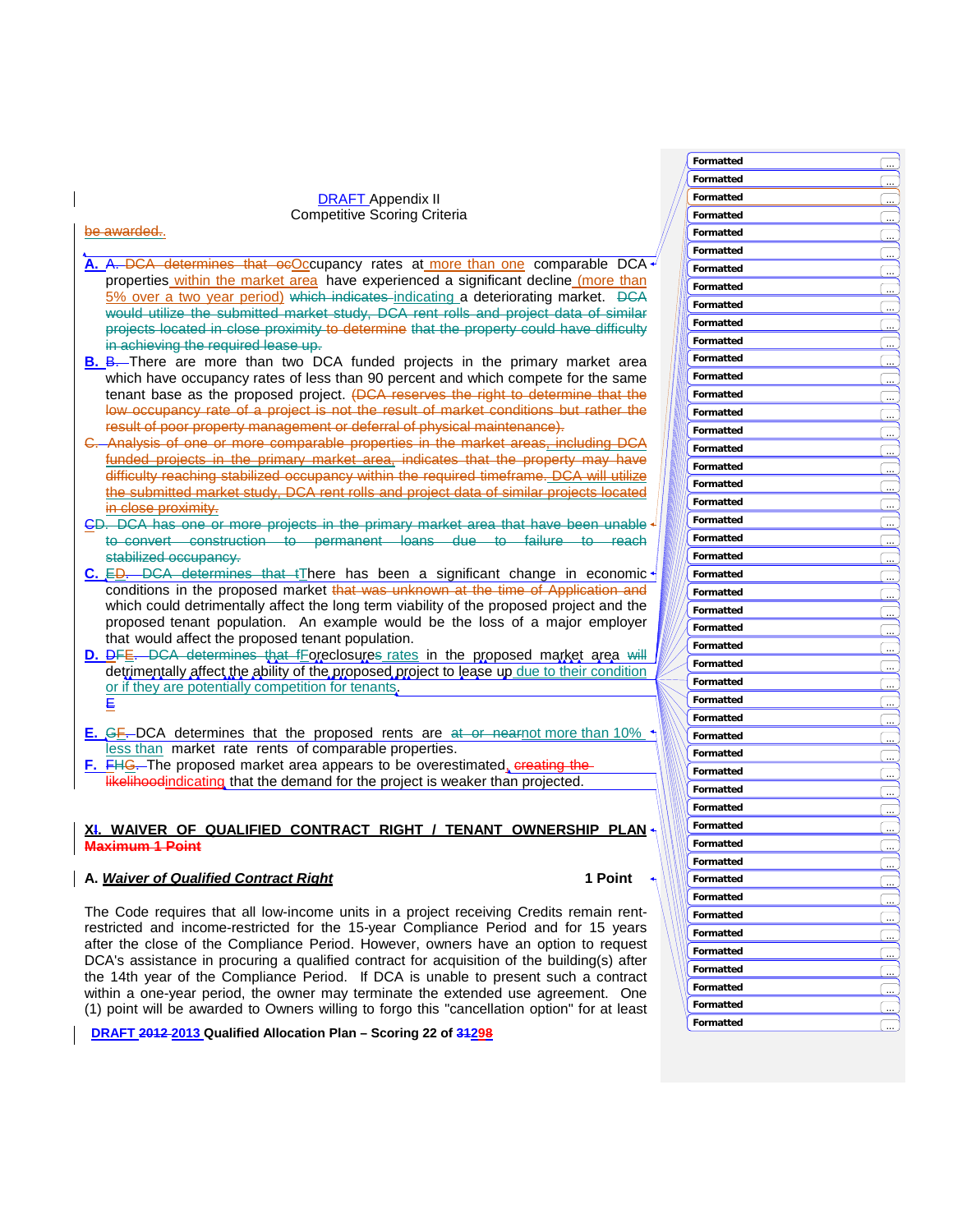DRAFT Appendix II Competitive Scoring Criteria five years after the close of the Compliance Period.

## **OR**

## **B***. Tenant Ownership* **1 Point**

One (1) point will be awarded to Owners that commit to submit a plan for tenant  $\div$ ownership, acceptable to DCA, at the end of the 15-year Compliance Period. Only single family styled units are eligible for these points. In order to qualify for tenant ownership plan points, Applicants must agree to submit a viable homeownership strategy for residents who inhabit the units before the end of the Compliance Period. The strategy must outline the Applicant's exit strategy and calculation of the estimated affordable purchase price for the unit occupied by the tenant and pre-purchase homeownership counseling. All sites must be owned by the Applicant (long-term leases are unacceptable). Applicant must clearly show how the property will be managed during the compliance period and how the tenant's down payment will be managed.

## *Documentation***:**

• Copy of Strategy meeting requirements.

## **XII. NONPROFIT 3 Points**

DCA will award three (3) points to four (4) applications in which the Project Team includes a qualified Nonprofitinvolving nonprofit organizations which has with a successful record of delivering measurable benefits to the communities and individuals which they serve. Only Applicants who apply for and are eligible for the nonprofit set aside aside are eligible for points in this category will receive consideration.

Applicants for these points will be evaluated and ranked according to how they meet each of the following criteria:

*A. Successful Development And Ownership experience inExperience In The Tax Credit Program.* DCA will evaluate the Project Team's tax credit experience according to materials submitted in the Qualifications for Project Participants category in Appendix I. Applications with an ownership entity comprised of a single nonprofit with a record of successful experience will receive preference over Applications comprised of joint ventures with a similar record of successful experience.

*Drganizational Capacity Of The Nonprofit.* In its evaluation of the nonprofit's organization capacity, DCA will consider the following:

- 1. Technical expertise of the staff in the tax credit program
- 2. Whether a strategic plan leads to program and organizational results that are regularly achieved, tracked, evaluated and reported

**Formatted:** Justified, Numbered + Level: 1 + Numbering Style: 1, 2, 3, … + Start at: 1 + Alignment: Left + Aligned at: 0" + Indent at: 0.25"

**Formatted:** Font: (Default) Arial, 12 pt, Bold,

**Formatted:** Font: (Default) Arial, 12 pt

**Formatted:** Font: (Default) Arial, 12 pt

**DRAFT 2012 2013 Qualified Allocation Plan – Scoring 23 of 31298**

**Formatted:** Justified, Right: 5.28", Space Before: 0 pt, Line spacing: single

**Formatted:** Font: (Default) Arial, 12 pt

**Formatted:** Font: (Default) Arial, 12 pt **Formatted:** Font: (Default) Arial, 12 pt **Formatted:** Font: (Default) Arial, 12 pt **Formatted:** Font: (Default) Arial, 12 pt **Formatted:** Font: (Default) Arial, 12 pt **Formatted:** Font: (Default) Arial, 12 pt **Formatted:** Justified, Don't adjust space between Latin and Asian text

**Formatted:** Justified

Italic

**Formatted:** Indent: Left: 0" **Formatted:** Indent: Left: 0"

**Formatted:** Indent: Left: 0"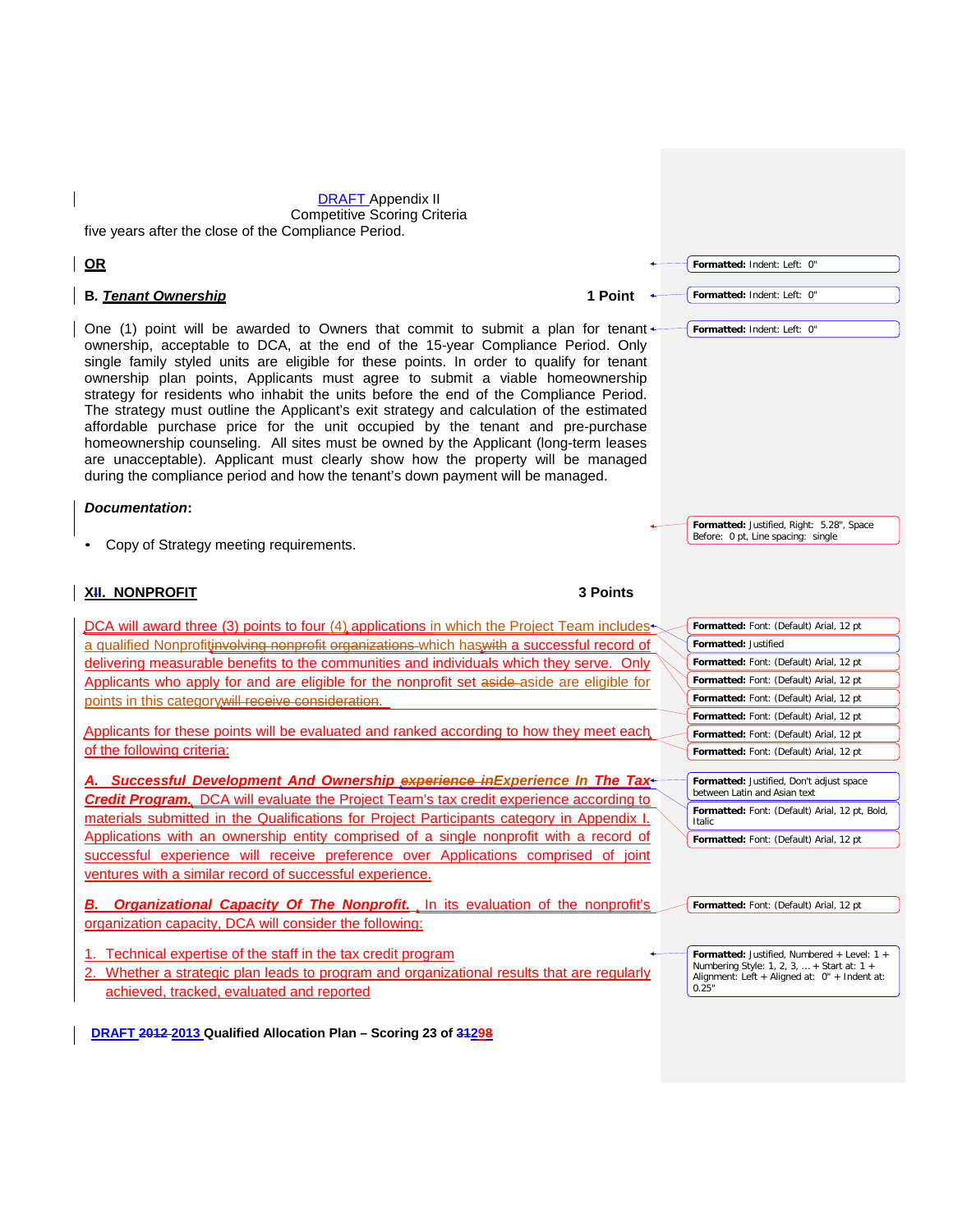- 3. Governance structure demonstrates a knowledgeable, involved Board of Directors that moves the organization forward
- 4. Use of technology, communications strategy, and other resources to increase effectiveness in accomplishing stated mission

*Financial Capacity of the Nonprofit.* In its evaluation of the nonprofit's financialcapacity, DCA will consider the following:

- Adequate cash reserves protecting the organization against contingencies and risk
- 2. To what extent the organization relies on multiple funding sources to support the core operations of the program

**D. Community Impact.** Nonprofits with a demonstrated record of engaging in activities<sup>\*</sup> beyond housing tax credit development that have positively impacted communities will receive preference.

*E. Impact On Proposed Project.* DCA will evaluate Applications according to the financial, social, and other positive benefits made possible because of the nonprofit's participation in the proposed project. Examples of positive financial impacts could include the availability of grant funding, property tax exemptions, or rental assistance.

## *Documentation:*

- Completed DCA Nonprofit Assessment Form
- Copy of organization's publicly available federal Form 990
- Most recent aAnnual audit, completed by- an independent auditor  $3<sup>rd</sup>$  party accountant

DCA is required to allocate 10% of its resources to projects that include participation by nonprofit organizations. In order to maximize the success of projects which include nonprofit participation, DCA may, but is not required to, award three (3) points to no more than four projects that are eligible for and apply for the nonprofit set aside and

**Formatted:** Font: (Default) Arial, 12 pt, Bold, Italic **Formatted:** Justified, Don't adjust space between Latin and Asian text **Formatted:** Font: (Default) Arial, 12 pt, Bold, Italic **Formatted:** Font: (Default) Arial, 12 pt **Formatted:** Justified, Numbered + Level: 1 + Numbering Style: 1, 2, 3, … + Start at: 1 + Alignment: Left + Aligned at: 0" + Indent at:  $0.25"$ **Formatted:** Font: (Default) Arial, 12 pt **Formatted:** Justified, Don't adjust space between Latin and Asian text **Formatted:** Font: (Default) Arial, 12 pt **Formatted:** Font: (Default) Arial, 12 pt **Formatted:** Font: (Default) Arial, 12 pt **Formatted:** Font: (Default) Arial, 12 pt **Formatted:** Font: (Default) Arial, 12 pt, Bold, Italic **Formatted:** Space After: 0 pt **Formatted:** Font: (Default) Arial, 12 pt **Formatted:** List Paragraph, Indent: Left: 0", Bulleted + Level: 1 + Aligned at: 0.25" -Indent at: 0.5", Don't adjust space between **Formatted:** Font: (Default) Arial, 12 pt **Formatted:** Font: (Default) Arial, 12 pt **Formatted:** Font: (Default) Arial, 12 pt **Formatted:** Font: (Default) Arial, 12 pt **Formatted:** Font: (Default) Arial, 12 pt

Latin and Asian text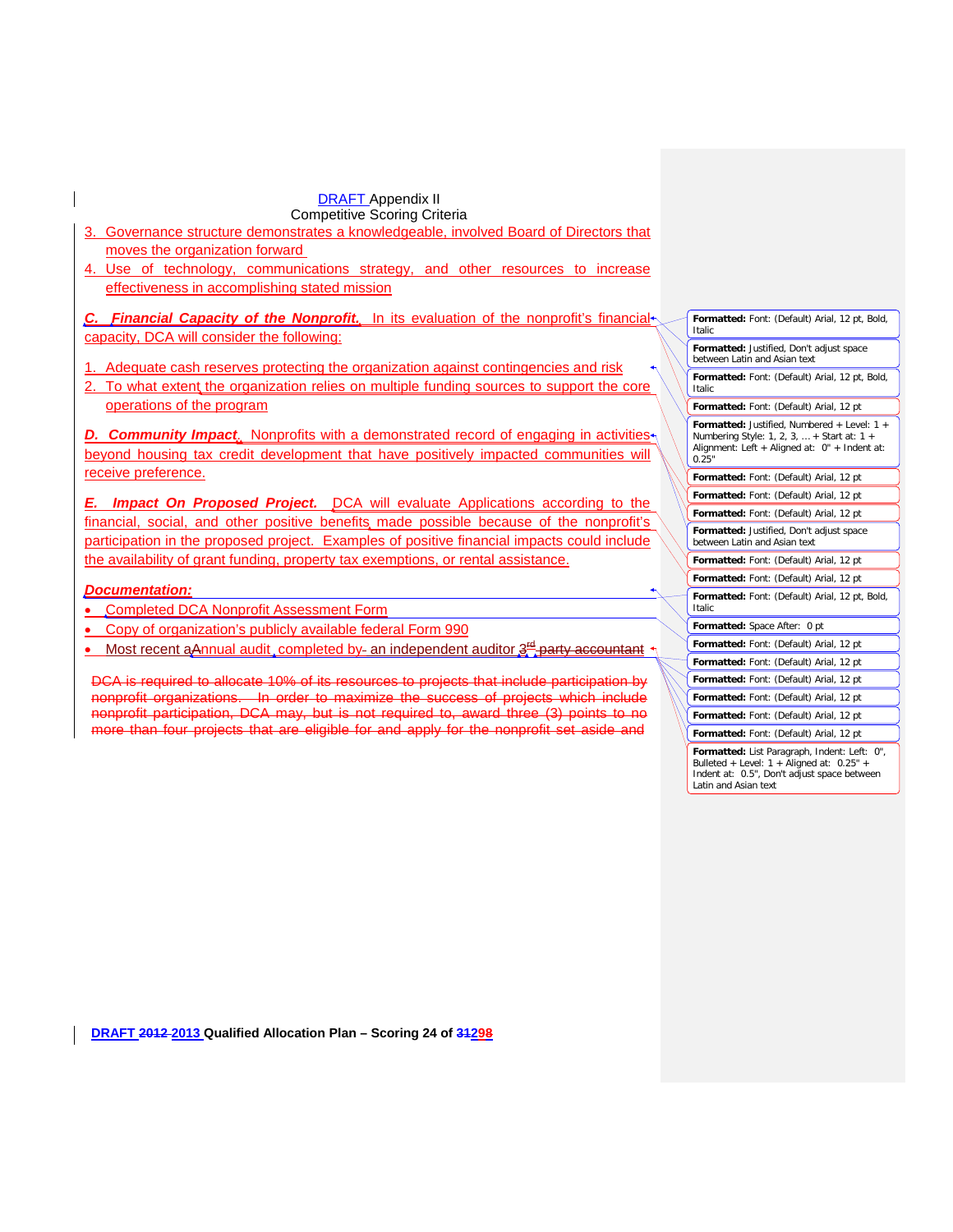which demonstrate the best chance of success based on one or more of the following

 $\overline{\phantom{a}}$ 

| critoria:                                                                                                                                                                                                                                                                                                                                                                                                                                                                                                                                                                                                                                                                                                                                                                                                                                                                                                                                                                                                                                             |                                                                                               |
|-------------------------------------------------------------------------------------------------------------------------------------------------------------------------------------------------------------------------------------------------------------------------------------------------------------------------------------------------------------------------------------------------------------------------------------------------------------------------------------------------------------------------------------------------------------------------------------------------------------------------------------------------------------------------------------------------------------------------------------------------------------------------------------------------------------------------------------------------------------------------------------------------------------------------------------------------------------------------------------------------------------------------------------------------------|-----------------------------------------------------------------------------------------------|
| A. Technical expertise in the tax credit program.<br>B. Successful development and ownership in the tax credit program by Project Team.<br>C. Sufficient liquidity or guarantees to increase chances for syndication.<br>D. Additional resources included in the project including grants, project based rental<br>assistance or other government funds.<br>E. Mission-oriented concept designed to serve populations with a critical housing need,<br>including, but not limited to, individuals with special needs, homeless veterans, and<br>frail elderly.<br>F. Unique project concept.                                                                                                                                                                                                                                                                                                                                                                                                                                                          |                                                                                               |
| <b>Decumentation:</b><br>a) Description of nonprofit in Application project narrative<br>b) IRS Tax-Exempt Status Determination Letter<br>c) Secretary of State Certification of Nonprofit Status<br>d) General Partnership Joint Venture Agreement if applicable<br>e) Current Legal Opinion regarding nonprofit tax-exempt status-<br>f) Documentation of Nonprofit's ownership interest<br>g) Board of Directors information: name, address, phone, occupation, positions<br>h) Development Agreement<br>i) By-Laws or Articles of Incorporation for Nonprofit<br>Copy of State CHDO Pre-qualification or Renewal Letter if requesting DCA HOME<br>funds from CHDO set aside<br>k) Evidence of CHDO Predevelopment Loan if requesting DCA HOME funds from<br>CHDO set aside<br>I) Evidence that project is within CHDO service area if requesting DCA HOME funds<br>from CHDO set aside<br>XIII. RURALPROJECT LOaCATION CHARACTERISTICS<br>_3 Points<br>Projects involving new construction that are located in a Rural area that have eighty (80) | Formatted: Indent: Left: 0.08", Right:<br>-0.01", Space Before: 0 pt, Line spacing:<br>single |
| or less total units are eligible for up to three points.<br><u>A. Rural </u><br>3 Points                                                                                                                                                                                                                                                                                                                                                                                                                                                                                                                                                                                                                                                                                                                                                                                                                                                                                                                                                              | Formatted: Font: Bold                                                                         |
|                                                                                                                                                                                                                                                                                                                                                                                                                                                                                                                                                                                                                                                                                                                                                                                                                                                                                                                                                                                                                                                       | Formatted: Font: Bold, Italic, Underline                                                      |
| New construction projects consisting of eighty (80) or fewer total units in a Rural area are<br>eligible for three points.                                                                                                                                                                                                                                                                                                                                                                                                                                                                                                                                                                                                                                                                                                                                                                                                                                                                                                                            | Formatted: Indent: Left: 0"                                                                   |
| Each Applicant will be limited to claiming three-Rural points for one project in which they +<br>have a direct interest.                                                                                                                                                                                                                                                                                                                                                                                                                                                                                                                                                                                                                                                                                                                                                                                                                                                                                                                              | Formatted: Justified, Indent: Left: 0"                                                        |
|                                                                                                                                                                                                                                                                                                                                                                                                                                                                                                                                                                                                                                                                                                                                                                                                                                                                                                                                                                                                                                                       | Formatted: Justified, Right: 0.04", Space<br>Before: 0 pt, Line spacing: single               |
| Failure by the Applicant to designate these points to qualified projectsonly one qualified                                                                                                                                                                                                                                                                                                                                                                                                                                                                                                                                                                                                                                                                                                                                                                                                                                                                                                                                                            | Formatted: Justified                                                                          |
| project, or to incorrectly designate these points, will result in no points being awarded.                                                                                                                                                                                                                                                                                                                                                                                                                                                                                                                                                                                                                                                                                                                                                                                                                                                                                                                                                            | Formatted: Justified, Indent: Left: 0", Right:<br>$-0.01"$                                    |
| DRAFT 2012-2013 Qualified Allocation Plan - Scoring 25 of 34298                                                                                                                                                                                                                                                                                                                                                                                                                                                                                                                                                                                                                                                                                                                                                                                                                                                                                                                                                                                       | Formatted: Indent: Left: 0", Right: -0.01"                                                    |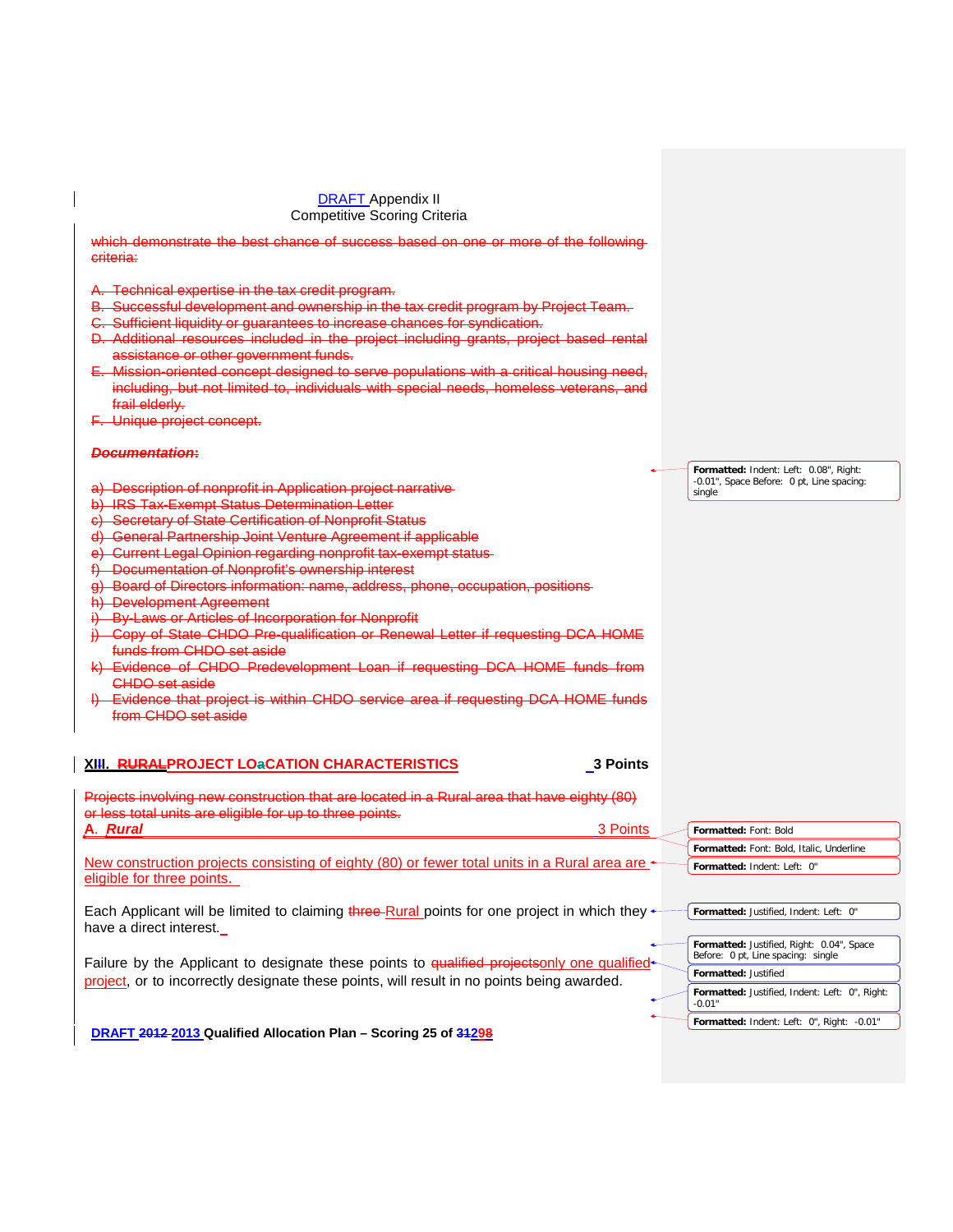| <b>OR</b>                                                                                                                                                                                                                                                                        |                                                                                                                                    |
|----------------------------------------------------------------------------------------------------------------------------------------------------------------------------------------------------------------------------------------------------------------------------------|------------------------------------------------------------------------------------------------------------------------------------|
| <b>B.</b> Georgia Growth Areas<br>2 Points ∗                                                                                                                                                                                                                                     | Formatted: Indent: Left: 0", Right: -0.01",<br>Don't adjust space between Latin and Asian                                          |
| Family projects to be located in an area of high growth are eligible for two (2) points.                                                                                                                                                                                         | Formatted: Underline                                                                                                               |
| Senior projects in high growth areas are eligible for one (1) point. In order to be                                                                                                                                                                                              | Formatted: Indent: Left: 0", Right: -0.01"                                                                                         |
| considered a high-growth area, the population percent change of the jurisdiction must be<br>greater than the population percent change of the State for the most recent year that data<br>is available. Applicants must use the most appropriate jurisdiction listed in the U.S. | Formatted: Justified, Indent: Left: 0", Right:<br>-0.01", Don't adjust space between Latin and<br>Asian text                       |
| Bureau's<br><b>QuickFacts</b><br>platform,<br>Census<br>currently<br>located<br>at                                                                                                                                                                                               | Formatted: Font:                                                                                                                   |
| http://quickfacts.census.gov/qfd/index.html.                                                                                                                                                                                                                                     |                                                                                                                                    |
| Data updates to QuickFacts after the Application deadline date will not be considered in                                                                                                                                                                                         |                                                                                                                                    |
| DCA's evaluation for these points if the Applicant demonstrates eligibility for these points                                                                                                                                                                                     |                                                                                                                                    |
| at the Application date.                                                                                                                                                                                                                                                         |                                                                                                                                    |
|                                                                                                                                                                                                                                                                                  | Formatted: Indent: Left: 0.06", Right: -0.01"                                                                                      |
| <b>Documentation:</b><br>-Copy of the comparison of jurisdiction to state data from the QuickFacts website.                                                                                                                                                                      | Formatted: Indent: Left: 0", Right: -0.01",<br>Don't adjust space between Latin and Asian                                          |
|                                                                                                                                                                                                                                                                                  | Formatted: List Paragraph, Indent: Left: 0",<br>Right: -0.01", Bulleted + Level: $1 +$ Aligned at:<br>0.31" + Indent at: 0.56"     |
| 1 Point<br><b>XIVXIII. DCA COMMUNITY INITIATIVES</b>                                                                                                                                                                                                                             | Formatted: List Paragraph, Indent: Left:<br>0.25", Space Before: 0 pt, Line spacing: single                                        |
| One (1) point will be awarded for projects that have a letter from an eligible designated                                                                                                                                                                                        | Formatted: Space Before: 0 pt, Line spacing:<br>Multiple 1.15 li                                                                   |
| DCA Georgia_-Initiative_-for_-Community_-Housing_(GICH) -cCommunity -or- DCA<br>Community - of Opportunity which clearly:                                                                                                                                                        | Formatted: Left: 0.92", Right: 0.92", Top:<br>0.88", Bottom: 0.65", Section start:<br>Continuous, Header distance from edge: 0.52" |
| A. A. lidentifies the project as located within their political                                                                                                                                                                                                                  | Formatted: Font: (Default) Arial, 12 pt                                                                                            |
| jurisdiction,                                                                                                                                                                                                                                                                    | Formatted: List Paragraph, Numbered +                                                                                              |
| <b>B.</b> B. It indicative of the community's affordable housing goals,                                                                                                                                                                                                          | Level: 1 + Numbering Style: A, B, C,  + Start                                                                                      |
| C. C. Lidentifies that the project meets one of the objectives of the Community,                                                                                                                                                                                                 | at: $1 +$ Alignment: Left + Aligned at: $0" +$<br>Indent at: 0.25"                                                                 |
| and                                                                                                                                                                                                                                                                              | Formatted: Font: (Default) Arial, 12 pt                                                                                            |
| D. D. Its executed by the official representative of the                                                                                                                                                                                                                         | Formatted: Font: (Default) Arial, 12 pt                                                                                            |
| Community.                                                                                                                                                                                                                                                                       | Formatted: Font: (Default) Arial, 12 pt                                                                                            |
|                                                                                                                                                                                                                                                                                  | Formatted: Font: (Default) Arial, 12 pt                                                                                            |
| GICH communities in the Freshman Year of the program at the time of application are                                                                                                                                                                                              |                                                                                                                                    |
| not eligible for this point category. Each community may issue only one (1) letter for one                                                                                                                                                                                       |                                                                                                                                    |
| project in this year's competitive round. If more than one letter is issued, no project in                                                                                                                                                                                       |                                                                                                                                    |
| that community shall be awarded any points.                                                                                                                                                                                                                                      |                                                                                                                                    |
| <b>Documentation:</b>                                                                                                                                                                                                                                                            |                                                                                                                                    |
| Letter executed by Official Representative                                                                                                                                                                                                                                       | Formatted: Indent: Left: 0"                                                                                                        |
| For Scattered Site Projects, the above documentation is required from each local<br>government for each non-contiguous site.                                                                                                                                                     |                                                                                                                                    |
| <b>LEVERAGING.</b><br><b>LEVERAGING</b><br><b>OF</b><br><b>RESOURCES</b><br><u>XIV—</u><br><b>Maximum 7 Points</b><br>DRAFT 2012-2013 Qualified Allocation Plan - Scoring 26 of 34298                                                                                            |                                                                                                                                    |

 $\begin{array}{c} \hline \end{array}$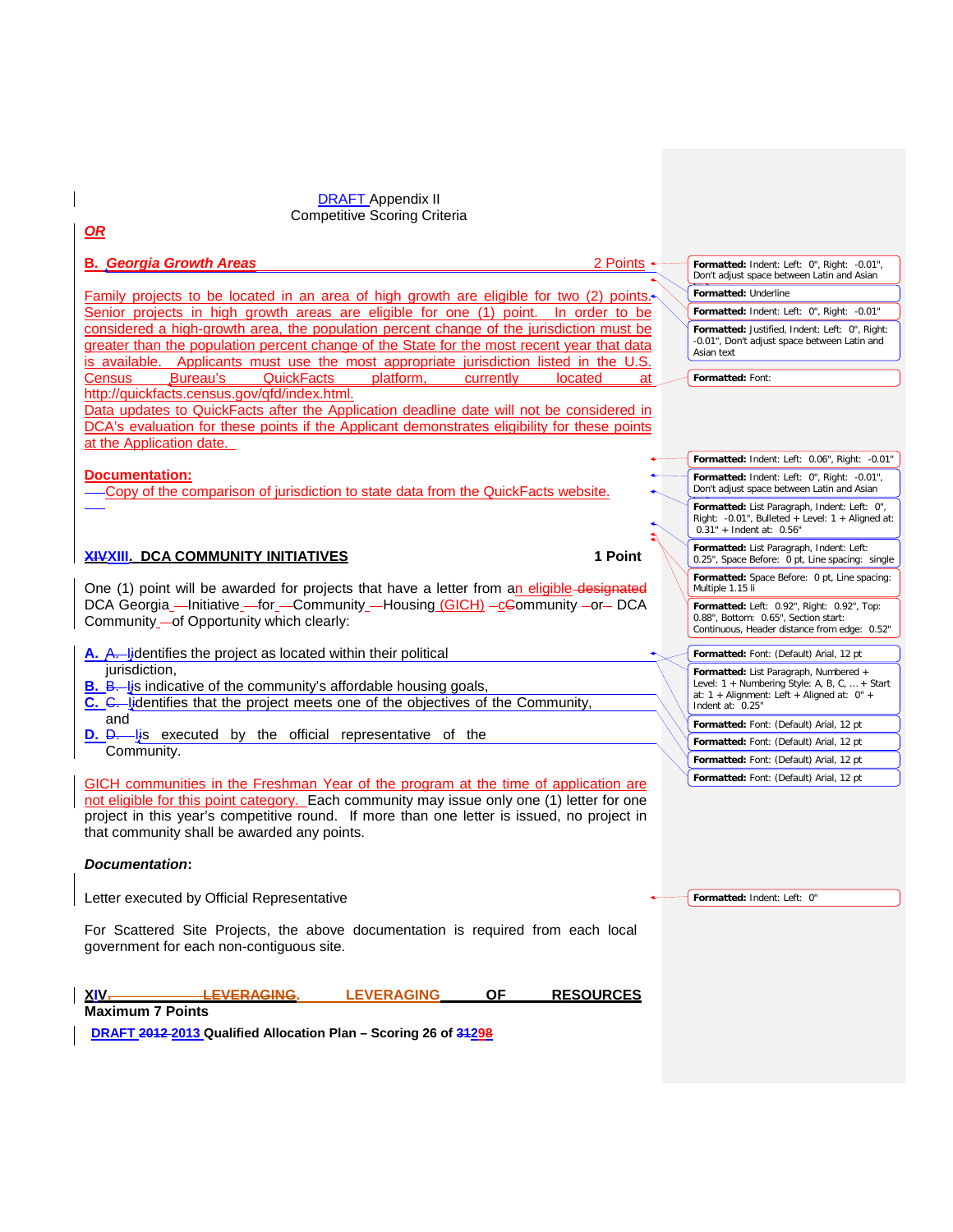To be eligible for points under section A or B below, the following criteria must be met:

- 1. Funding or assistance provided above must be binding and unconditional except as set forth in this section.
- 2. Resources must be utilized if the project is selected for funding by DCA.
- 3. Only loans that are for both construction and permanent financing phases will be considered for points in this section.
- 4. Loans must be for a minimum period of ten years and reflect interest rates at or below AFR.
- 5. Commitment or award documentation must meet the terms and conditions as applicable specified in Appendix I, Threshold Criteria, Section I. (I) (Permanent financing, limited partnership equity, deferred developer fee and other financing Commitment).

#### **A.** *Grants/Loans* **Maximum 4 Points**

- *1. Qualifying Sources*. New loans or new grants from the following sources that will provide new capital funding will qualify for points under this category:
- **DRAFT 2012 2013 Qualified Allocation Plan – Scoring 27 of 31298** a) Community Development Block Grant (CDBG) program funds b) Federal) Federal Home Loan Bank Affordable Housing Program (AHP) c) HOME funds d) NSP) NSP e) Beltline Grant f) Housing Opportunity Bonds g) HUD 202 or 811 program funds h) Other funding sources approved at DCA's sole discretionHistoric tax credit proceeds **Replacement Housing Funds 2. Point Scale**. New loans and/or new grants will qualify for points according to the following scale: Loan/grant amount at least 15% of Total Development Cost (TDC) 4 Points<br>Loan/grant amount at least 10% but less than 15% of TDC 3 Points Loan/grant amount at least 10% but less than 15% of TDC 3 Points<br>
Loan/grant amount at least 5% but less than 10% of TDC 3 Points Loan/grant amount at least 5% but less than 10% of TDC  $\qquad \qquad \qquad$  2 Point<br>Loan/grant amount at least 2% but less than 5% of TDC  $\qquad \qquad$  1 Point Loan/grant amount at least 2% but less than 5% of TDC *3. Documentation***:** Commitment letter for such new loan and/or grant **B.** *Local Government/Nonprofit Contribution* **1 Point** One (1) point will be awarded for projects receiving long-term (no less than 45-year) ground leases from a local public housing authority, local government or a charitable nonprofit organization for nominal consideration and no other land costs **Formatted:** Indent: Left: 0.25", Right: -0.03" **Formatted:** Indent: Left: 0.25", Right: -0.03" **Formatted:** Indent: Left: 0.25", Hanging: 0.25", Right: -0.03" **Formatted:** Indent: Left: 0" **Formatted:** Indent: Left: 0" **Formatted:** Justified, Right: 5.03", Space Before: 0 pt, Line spacing: single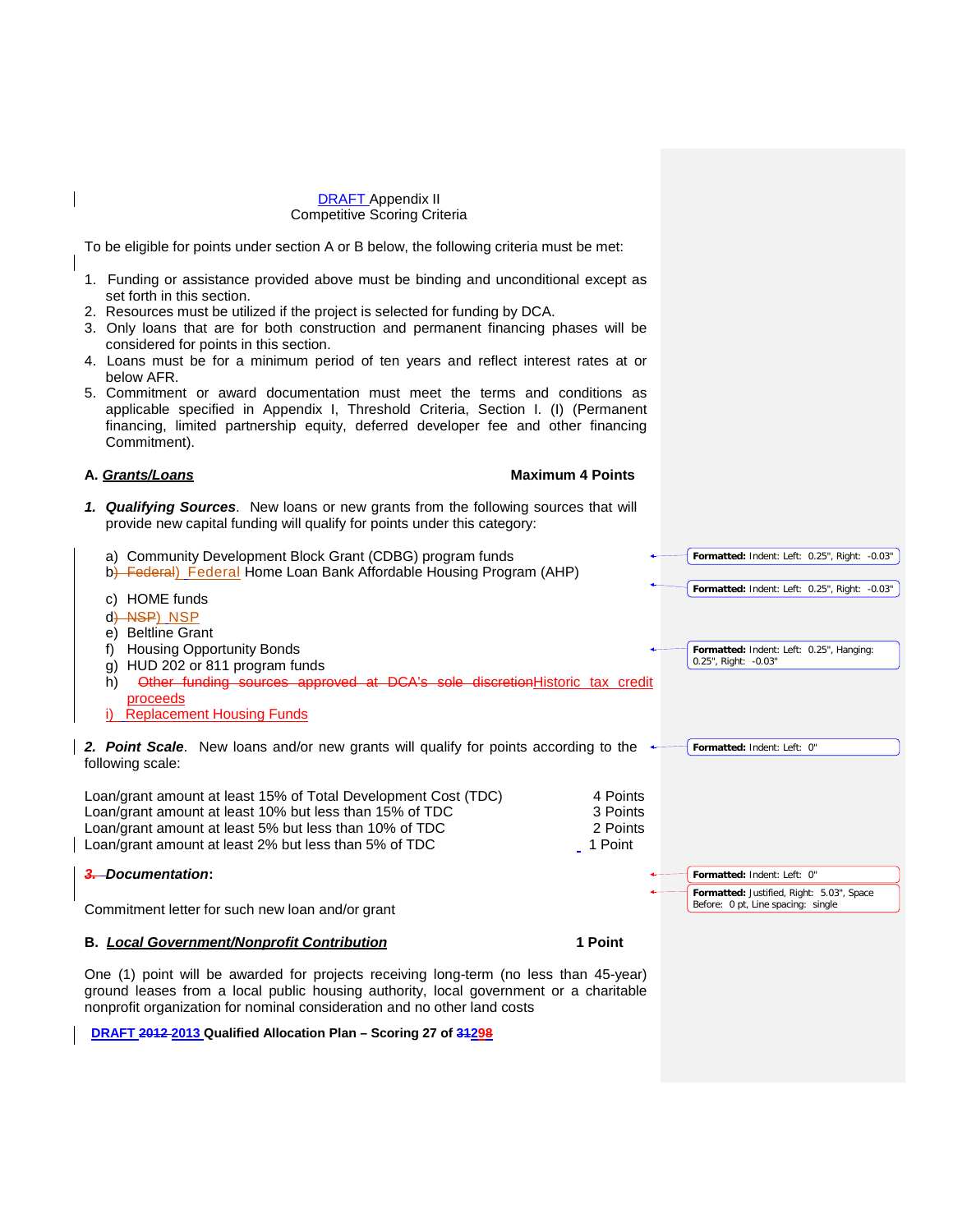*Documentation***:**

A copy of the ground-lease agreement

*C. Off Site Improvement, Amenity and Facility Investment* **2 Points**

*1. Point Scale*. An applicant may earn points if an unrelated third party (foundation, trust, and/or government) investment of resources is provided that will result in off-site infrastructure improvements adjacent to the project site, and/or the development of parks, green space and shared amenities, recreational facilities and improvements adjacent to the proposed project site that will serve the tenant base for the subject project. Points will be awarded according to the following scale:

| Investment amount at least 10% of TDC                  | 2 Points |
|--------------------------------------------------------|----------|
| Investment amount at least 5% but less than 10% of TDC | 1 Point  |

2. Amenity **Examples**. The proposed improvements, amenities and/or facilities must be completed prior to the proposed placed in service date for the project. The development cost and source of funding associated with the development of the improvements, amenities and/or facilities must be mutually exclusive of the development cost and sources of funding for the subject property. The cost for the

improvement must be paid for in full by the unrelated third party. Examples of third party improvement, amenity, and facility investment of resources include, but are not limited to, the following:

| 1. $\theta$ Construction of off-site or on-site access road which is required for access to                                                                                                                                                                                                                                                                                      | Formatted: Font: (Default) Arial, 12 pt                                                                                                                        |
|----------------------------------------------------------------------------------------------------------------------------------------------------------------------------------------------------------------------------------------------------------------------------------------------------------------------------------------------------------------------------------|----------------------------------------------------------------------------------------------------------------------------------------------------------------|
| the property.<br>$2.$ b) Development of parks, green space or walking trails on a master plan<br>development site,                                                                                                                                                                                                                                                               | Formatted: List Paragraph, Numbered +<br>Level: $1 +$ Numbering Style: 1, 2, 3,  + Start<br>at: $1 +$ Alignment: Left + Aligned at: $0" +$<br>Indent at: 0.25" |
| 3. c) Development of YMCA, youth center, senior center,                                                                                                                                                                                                                                                                                                                          |                                                                                                                                                                |
| and/or<br>4. $\theta$ )—Construction of sidewalks or streetscape adjacent to the<br>property.                                                                                                                                                                                                                                                                                    |                                                                                                                                                                |
| *Third party investments that are community wide in scope, part of the community local $\star$<br>action plan or that will be developed regardless of the development of the proposed<br>project will not be eligible for points in this section. Additionally, improvements that were<br>completed prior to application submission are not eligible for points in this section. | Formatted: Indent: Left: 0"                                                                                                                                    |
| 3. Documentation:                                                                                                                                                                                                                                                                                                                                                                |                                                                                                                                                                |
| a) Commitment of funds                                                                                                                                                                                                                                                                                                                                                           | Formatted: Justified, Indent: Left: 0",<br>Hanging: 0.25", Right: 5.03", Space Before: 0<br>pt, Line spacing: single                                           |
| Detailed source of -funds-<br>b)<br>c) Amount) - Amount of                                                                                                                                                                                                                                                                                                                       | Formatted: Indent: Left: 0", Hanging: 0.25",<br>Right: 4.22"                                                                                                   |
| investment-                                                                                                                                                                                                                                                                                                                                                                      | Formatted: Indent: Left: 0", Hanging: 0.25"                                                                                                                    |
| d) Timeline for completion.                                                                                                                                                                                                                                                                                                                                                      |                                                                                                                                                                |
| DRAFT 2012-2013 Qualified Allocation Plan – Scoring 28 of 34298                                                                                                                                                                                                                                                                                                                  |                                                                                                                                                                |
|                                                                                                                                                                                                                                                                                                                                                                                  |                                                                                                                                                                |

**Formatted:** Justified, Right: 5.28", Space Before: 0 pt, Line spacing: single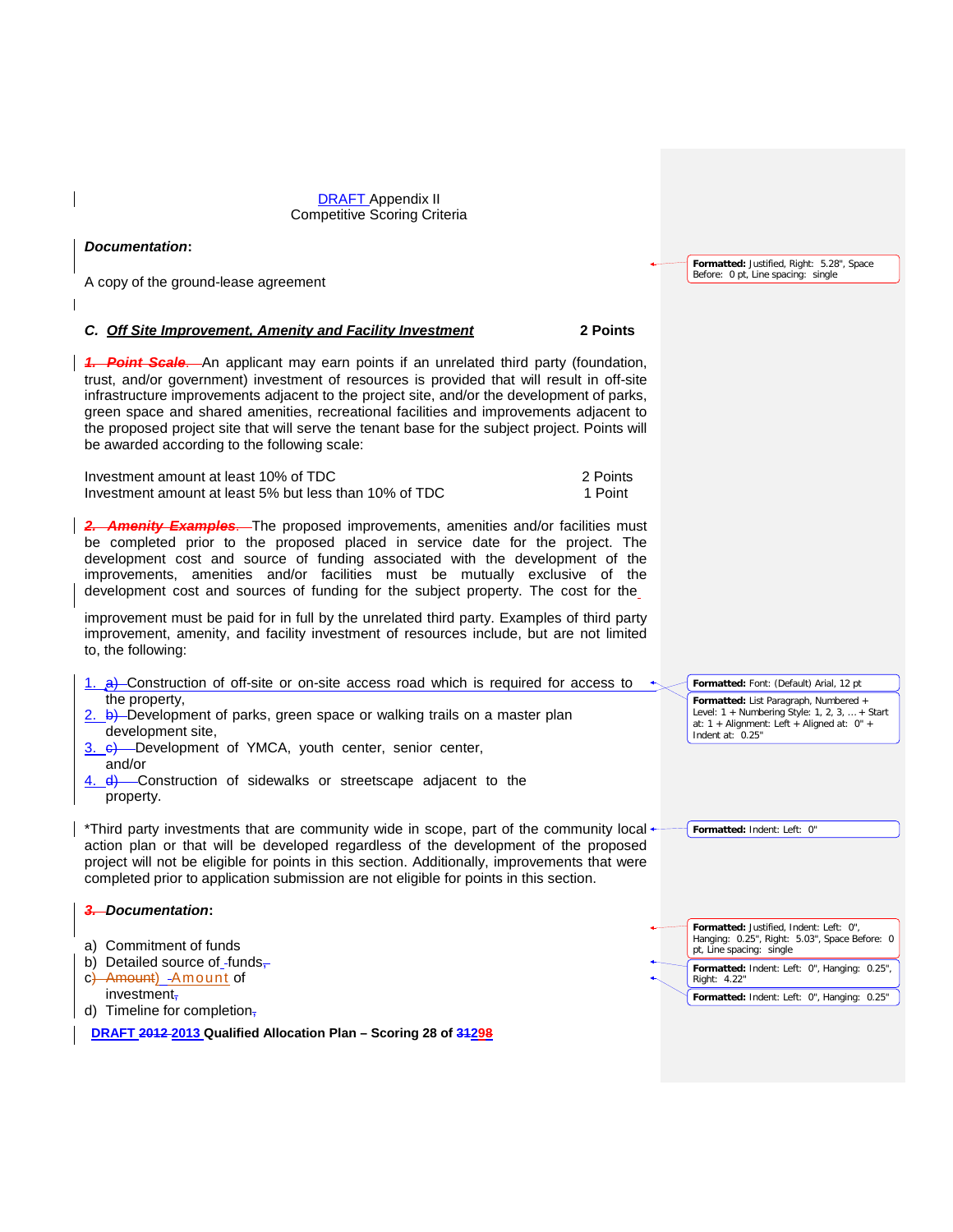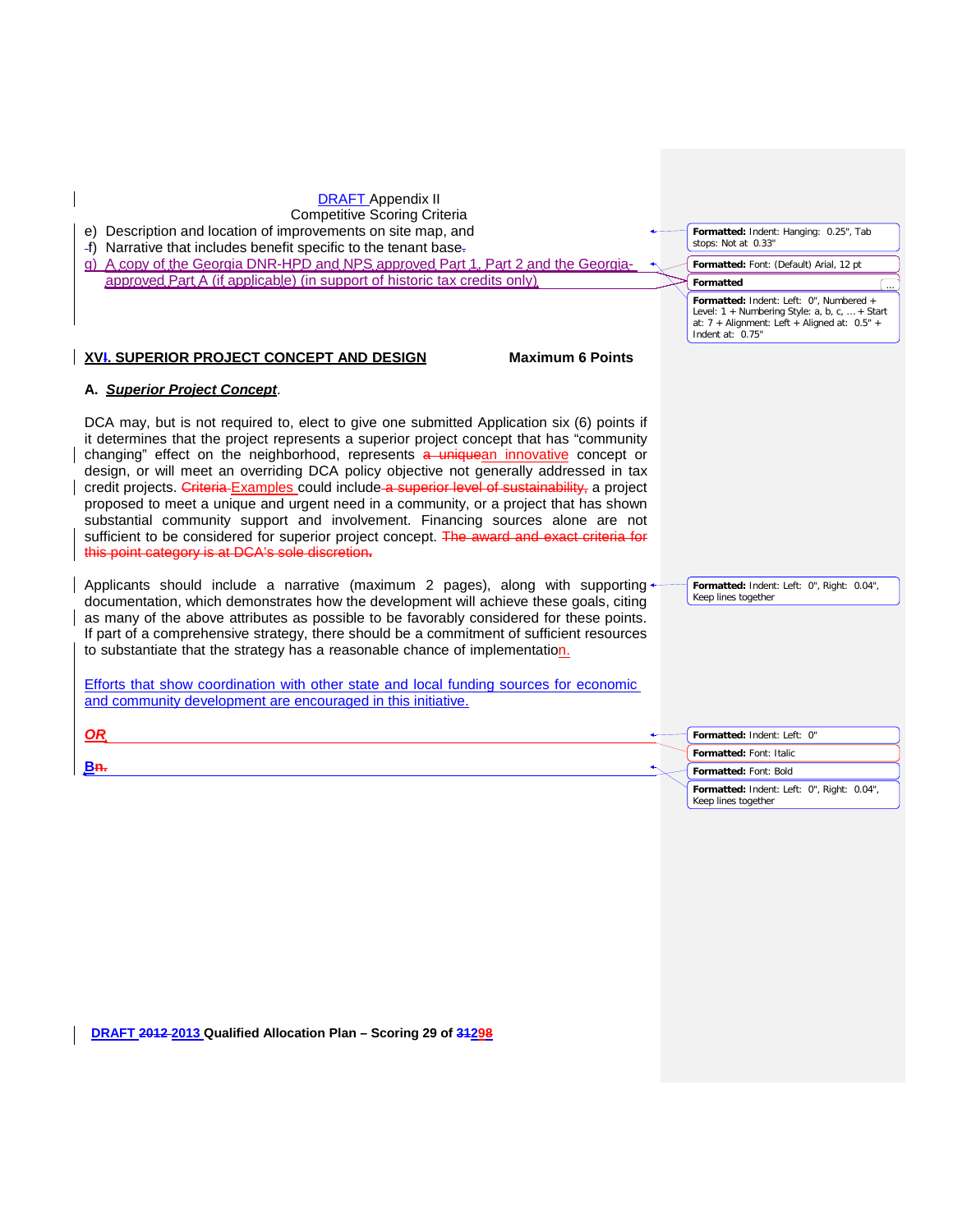#### . **XVII. BONUS POINTS 5 Points**

points.

## **A.** *Integrated Supportive Housing* **3 Points**

Three (3) points will be awarded to an application that agrees to accept rental assistance from a state (e.g. Georgia Rental Assistance Program), federal (e.g. HUD Section 811 project-based rental assistance) or other approved entity for up to 155% of the units for the purpose of providing integrated housing opportunities to individuals with mental illness, as defined in the Settlement Agreement between the State of Georgia and the Department of Justice (#1:10-CV-249-CAP).

Applicants that agree to this provision are not required to provide project based rental assistance, reduce rents or provide onsite supportive services or a service coordinator. They will also not be required to displace existing residents. No participant will be required to violate the terms of any statute, program requirement, regulation which is in place at any of their developments.

**DRAFT 2012 2013 Qualified Allocation Plan – Scoring 30 of 31298**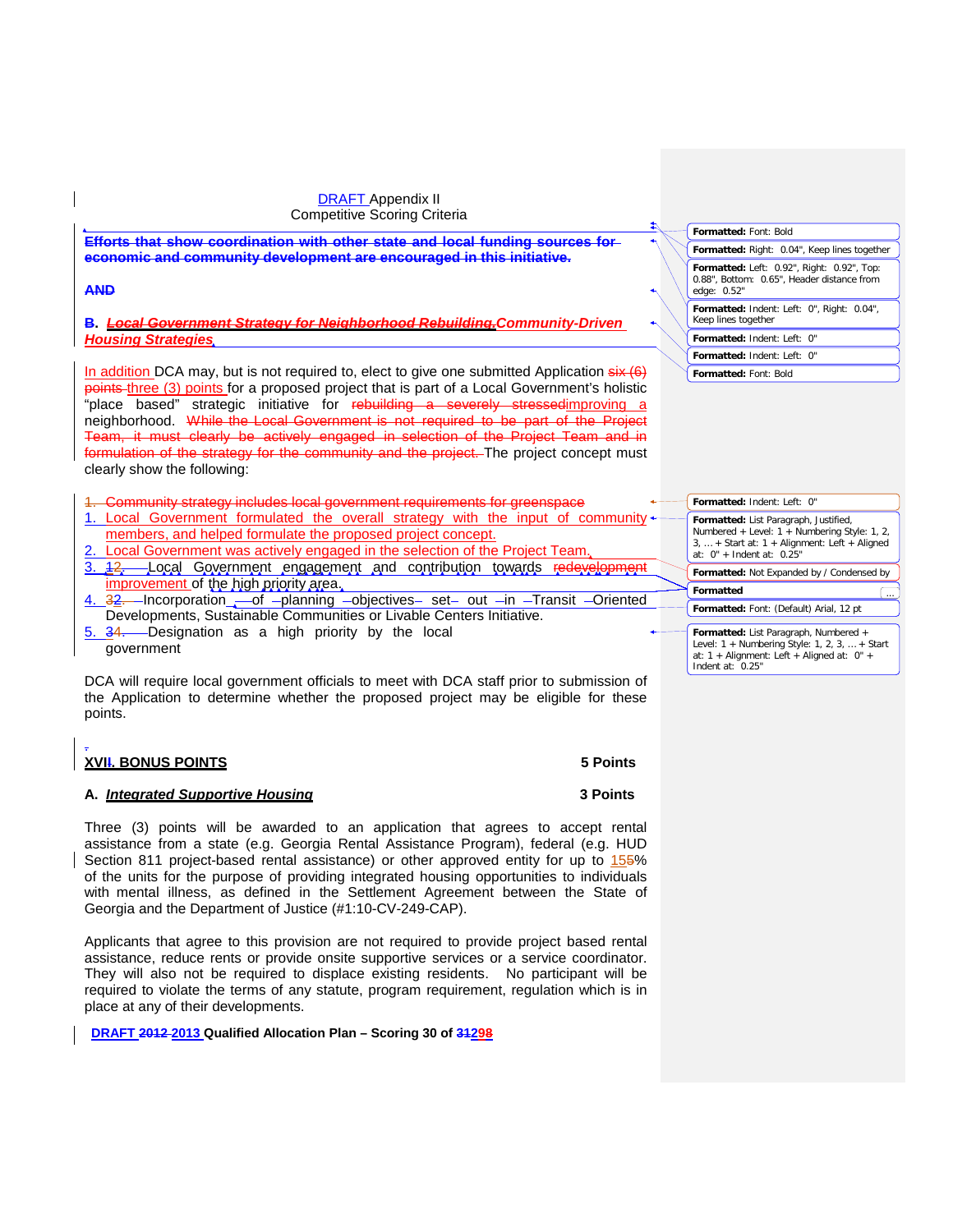## **B***. Historic Preservation* **2 Points**

*1. Points*

**Formatted:** Justified, Right: 0.12", Space Before: 0 pt, Line spacing: Exactly 13.55 pt

**DRAFT 2012 2013 Qualified Allocation Plan – Scoring 31 of 31298**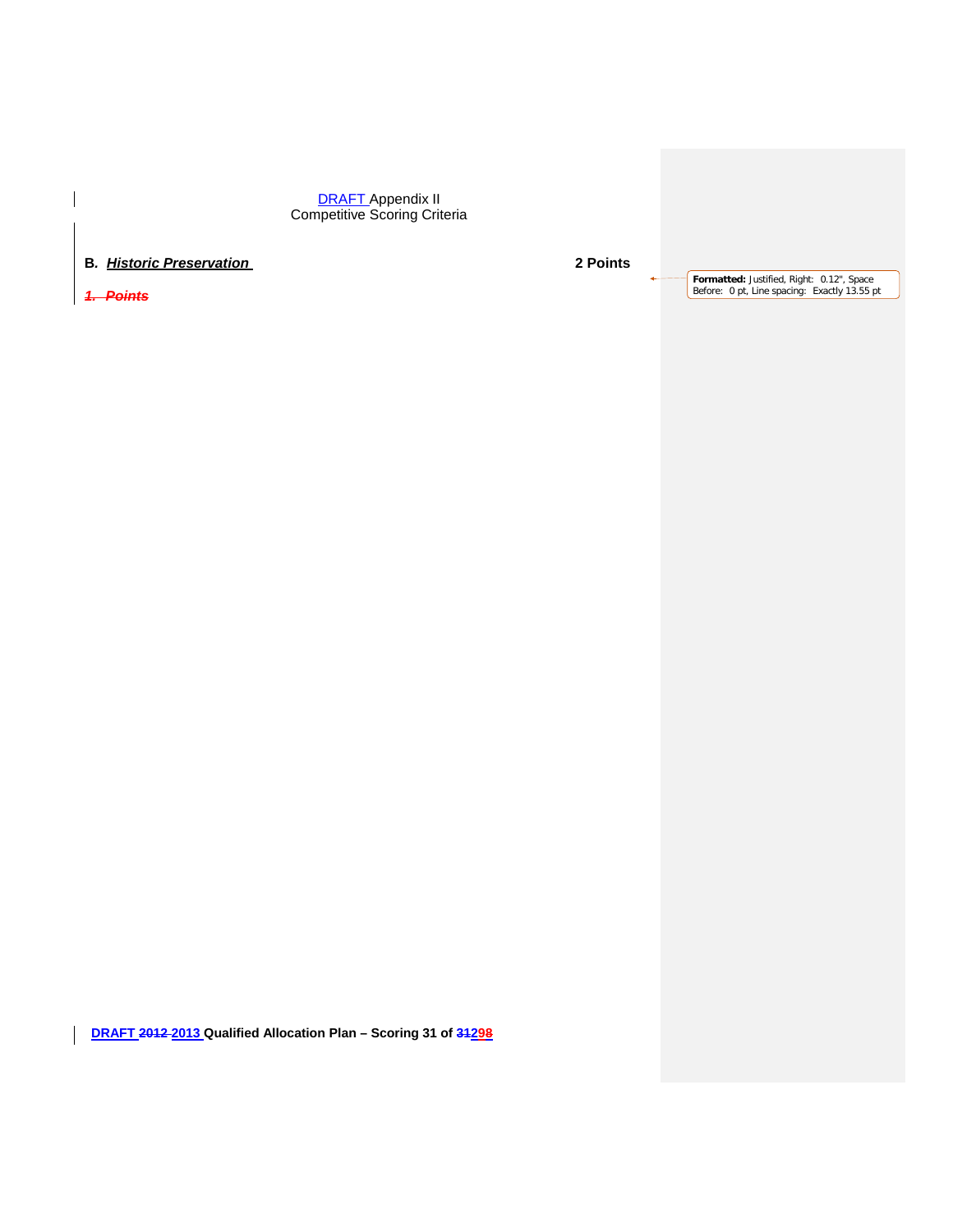**DRAFT 2012 2013 Qualified Allocation Plan – Scoring 32 of 31298** a) Two (2) points will be awarded if the property is a certified historic structure with an approved Part 1-Evaluation of Significance AND has submitted a Part 2- Description of Rehabilitation (and/or the Georgia equivalent, Part A-Preliminary Certification) and has received approval from the Georgia DNR-HPD and the NPS of the scope of the rehabilitation as presented in the Part 2 and/or Part A application(s). OR **1.** *a. Twoa. Two (2) points* will be awarded if the proposed development is an adaptive reuse of a certified historic structure (either listed individually on the National Register, or as a contributing structure in a National Register Historic District), or is deemed via a Georgia DNR-HPD approved NPS Part 1- Evaluation of Significance to have a preliminary determination of listing on the National Register. Adaptive reuse is defined as the change in use of a building. For purposes of this scoring section, the building or buildings being adaptively reused must constitute at least 50% of the residential units Slabs, sheds, gazebos, trailers/mobile homes, pavilions, pump houses, barns, garages and single-family homes are not eligible for these points. *Documentation:* Documentation on the previous use of the building. • Documentation of whether or not the building is occupied. Narrative of how building will be reused. • Copy of Georgia DNR-HPD and NPS approved Part 1 - Evaluation of Significance. **OR 2.** *bb) Two One (21) points* will be awarded if property is a certified historic structure (either listed individually on the National Register, or as a contributing structure in a National Register Historic District), or is deemed via a Georgia DNR-HPD approved NPS Part 1- Evaluation of Significance to have a preliminary determination of listing on the National Register. *2. Documentation***:** a) A copy of the Georgia DNR-HPD and NPS approved Part 1, Part 2 and the Georgiaapproved Part A (if applicable) b) Copy of preliminary equity commitment for federal and Georgia historic rehab credits and such equity must be included as part of the project funding sources. -Copy of Georgia DNR-HPD and NPS approved Part 1 - Evaluation of Significance.: Copy of preliminary equity commitment for federal and Georgia historic rehab credits and such equity must be included as part of the project funding sources. (DCA encourages Applicants to see [http://hpd.dnr.state.ga.us](http://hpd.dnr.state.ga.us/) for further guidance on **Formatted:** Indent: Left: 0", Don't adjust space between Latin and Asian text **Formatted:** Indent: Left: 0" **Formatted:** Font: 13 pt, Bold, Italic **Formatted:** List Paragraph, Justified, Numbered + Level: 1 + Numbering Style: 1, 2, 3, … + Start at: 1 + Alignment: Left + Aligned at: 0" + Indent at: 0.25" **Formatted:** Font: Bold, Italic **Formatted:** List Paragraph, Right: 0", Numbered + Level: 1 + Numbering Style: 1, 2, + Start at: 1 + Alignment: Left + Aligned at: 0" + Indent at: 0.25" **Formatted:** Indent: Left: 0.25" **Formatted:** Font: (Default) Arial, 12 pt, Expanded by 0.05 pt **Formatted:** Font: Bold, Italic **Formatted:** Indent: Left: 0.25" **Formatted:** Font: (Default) Arial, 12 pt, Expanded by 0.05 pt **Formatted:** List Paragraph, Indent: Left: 0.25", Bulleted + Level: 1 + Aligned at: 0.33" + Indent at: 0.58" **Formatted:** Font: Bold **Formatted:** Indent: Left: 0" **Formatted:** Font: (Default) Arial, 12 pt, Bold, Italic **Formatted:** List Paragraph, Numbered + Level: 1 + Numbering Style: 1, 2, 3, … + Start at: 1 + Alignment: Left + Aligned at: 0" + Indent at: 0.25" **Formatted:** Font: (Default) Arial, 12 pt **Formatted:** Font: 13 pt **Formatted:** Indent: Left: 0" **Formatted:** Justified, Indent: Left: 0.08", Right: 5.03", Space Before: 0 pt, Line spacing: single **Formatted:** Justified, Indent: Left: 0", First line: 0", Right: 0.21" **Formatted:** Indent: Left: 0", Don't adjust space between Latin and Asian text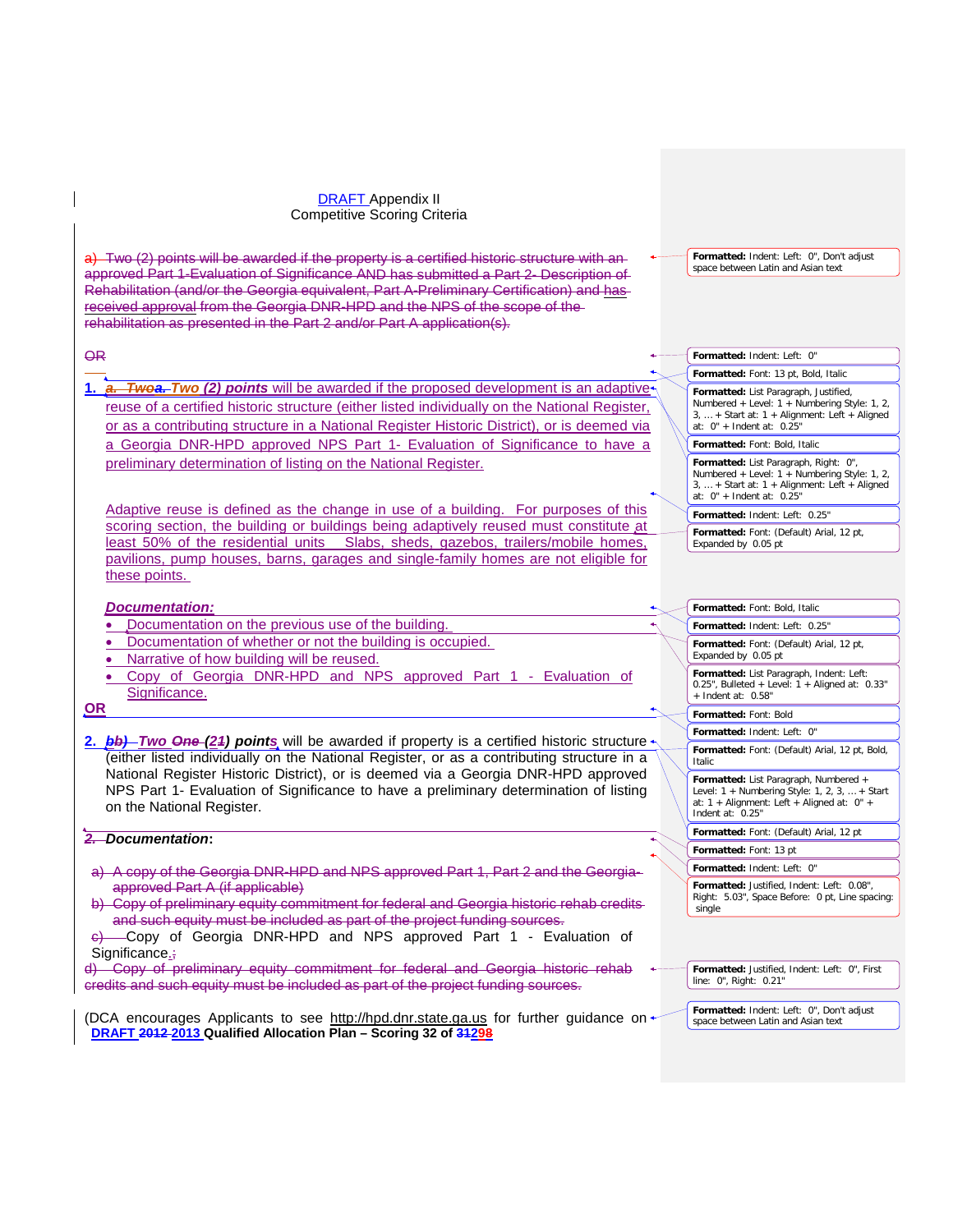the requirements and associated timeframes for the development of projects with historic tax credits. DCA also encourages Applicants to seek the advice of a qualified attorney and/or tax professional before proceeding with any project of this nature.)

## **XVIII. COMPLIANCE / PERFORMANCE 10 Points**

Each project team for a proposed project will receive a compliance history score under this section for inclusion in their DCA Final Score. For purposes of this section, project team will be defined as the General Partner entity, the Development entity and each principal of these entities. Point deductions will be made for project teams and their members that were principals in non performing projects. Project Team members that seem to be qualified based on previous tax credit experience may be required to consider poor compliance performance as a condition of participation.

mustManagers <del>also</del>must <del>submit</del>also documentationrequired - (documentation (see belowsee below). Property Managers will receive a Pass/Fail notification and will not receive a numeric score.

Please note: For purposes of scoring in this section, in addition to Low Income Housing Tax Credit and HOME, DCA will also evaluate the noncompliance of all TCAP, Exchange/Sec. 1602 and NSP projects of the Project Team members according to the criteria in this section.

## **A.** *Overview of Scoring*

Each proposed project will start with compliance history score of ten (10) Compliance Points. Deductions shall be made from that base Compliance Score for each instance of non compliance which exists for any of the defined project team.

Non compliance shall be deemed to be noncompliance which is reportable on Form 8823 and which was not cured within the 90-45 day cure period or within any 6 month state approved extension.

## *1. Funding Programs*

The following funding programs will be reviewed for purposes of calculating the score in this section:

- a) Low Income Housing Tax Credits (LIHTC)
- b) HOME
- c) FDIC/Affordable Housing Disposition Program
- d) Housing) Housing Trust Fund
- e) Department of Agriculture reviews of LIHTC properties
- f) TCAP, Exchange/Sec. 1602 and NSP

Only projects that have these sources of funding should be included on the Compliance History Summary.

**DRAFT 2012 2013 Qualified Allocation Plan – Scoring 33 of 31298**

**Formatted:** Not Expanded by / Condensed by **Formatted:** Not Expanded by / Condensed by **Formatted:** Not Expanded by / Condensed by **Formatted:** Not Expanded by / Condensed by **Formatted:** Not Expanded by / Condensed by **Formatted:** Not Expanded by / Condensed by **Formatted:** Not Expanded by / Condensed by **Formatted:** Not Expanded by / Condensed by **Formatted:** Right: 0.04"

**Formatted:** Left: 0.92", Right: 0.92", Top: 0.88", Bottom: 0.65", Section start: Continuous, Header distance from edge: 0.52"

**Formatted:** Justified, Right: 4.81", Space Before: 0 pt, Line spacing: single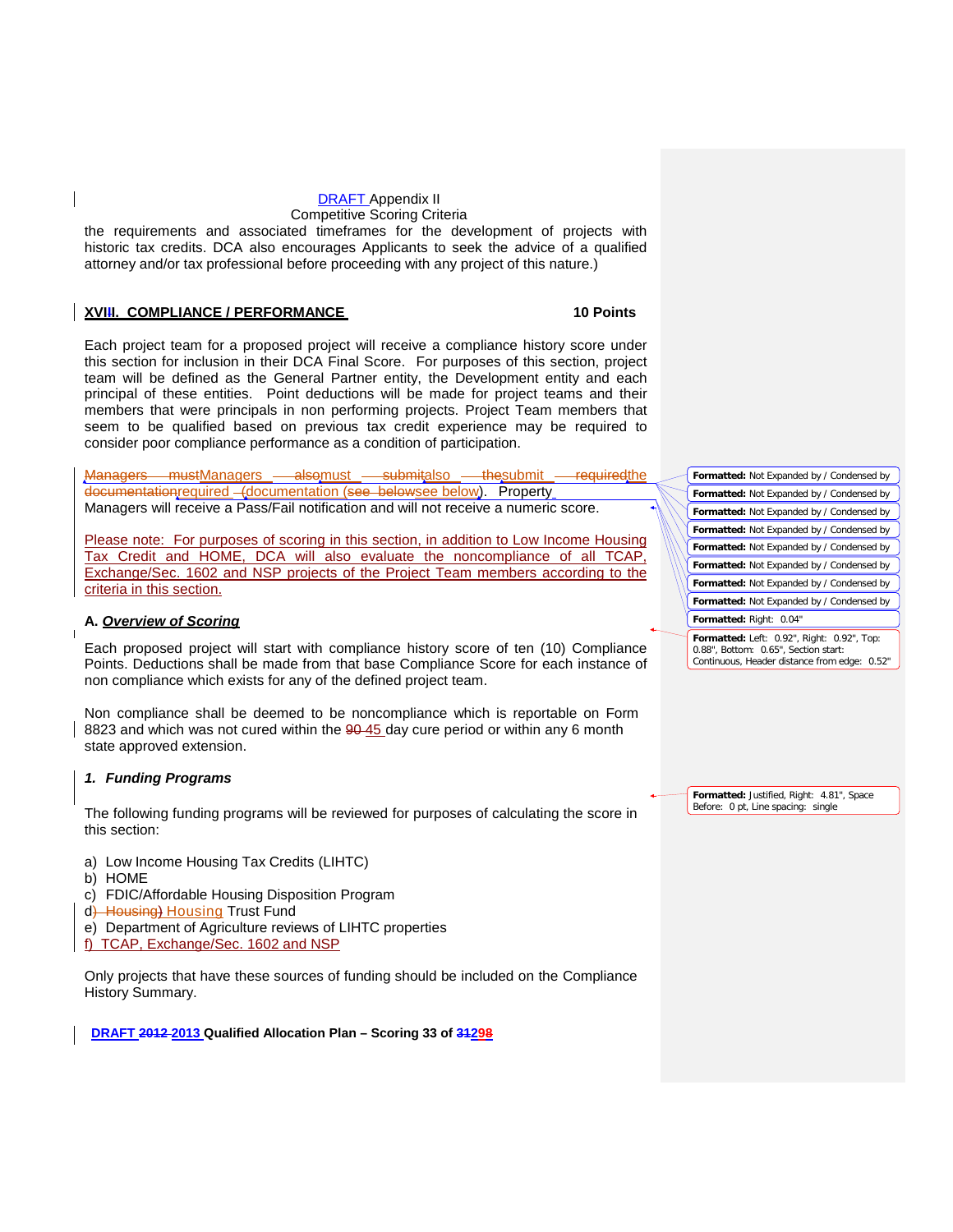#### DRAFT Appendix II Competitive Scoring Criteria **DRAFT 2012 2013 Qualified Allocation Plan – Scoring 34 of 31298** *2. Required Documentation* All Owner/Developer entities as well as principals of each entity and proposed Property Management Companies must submit a DCA Compliance History Form for each project. All Owners/Developer entities as well as principals must also submit a DCA Compliance Certification from each state financing agency from which the Owner/Developer entity or principals have received Low Income Housing Tax Credits or HOME funding. *3. Relevant Time Period* All funding program reviews/audits from 20072008, 20082009, 20092010, 20102011, 201122 through May 1, 20122013 will be considered for point deductions in the following areas:  $\overline{a}$ ) Program Administrative Noncompliance b<sup>+</sup>) .HOME Program Administrative Noncompliance -c) DCA) DCA Program Administrative Noncompliance  $(d)$  ) LIHTC Non-compliance issues that were reported on IRS Form 8823 as uncured **e) Major**) Major Property Condition Violations  $f$   $\rightarrow$  Pattern of minor property condition violations g) Failure) Failure of Project h)- - Occupancy level of a project below 87% In addition, all instances of major project failure/General Partner failures that occurred on or after January 1, 20052 will be considered for point deductions. If a principal has left a company, for three years following the date the principal legally left the company, the compliance history of that company must be submitted on the Compliance History Form and the compliance status of that company's portfolio will be considered for points deductions and for point additions. *4. Calculation of Point Deductions* **a) Point Deductions for Significant Program Administrative Non-compliance Low Income Housing Tax Credits/HOME**: One (1) point will be deducted for each project that is determined to be significantly non compliant with HOME or Tax Credit Program administrative requirements. **Formatted:** Justified, Right: 4.33", Space Before: 0 pt, Line spacing: single **Formatted:** Justified, Right: 4.62", Space Before: 0 pt, Line spacing: single **Formatted:** Not Expanded by / Condensed by **Formatted:** Not Expanded by / Condensed by **Formatted:** Not Expanded by / Condensed by **Formatted:** Not Expanded by / Condensed by **Formatted:** Not Expanded by / Condensed by **Formatted:** Not Expanded by / Condensed by **Formatted:** Not Expanded by / Condensed by **Formatted:** Not Expanded by / Condensed by **Formatted:** Not Expanded by / Condensed by **Formatted:** Not Expanded by / Condensed by **Formatted:** Not Expanded by / Condensed by **Formatted:** Not Expanded by / Condensed by **Formatted:** Not Expanded by / Condensed by **Formatted:** Font: (Default) Arial, 12 pt **Formatted:** Font: (Default) Arial, 12 pt **Formatted:** Justified **Formatted:** Font: Bold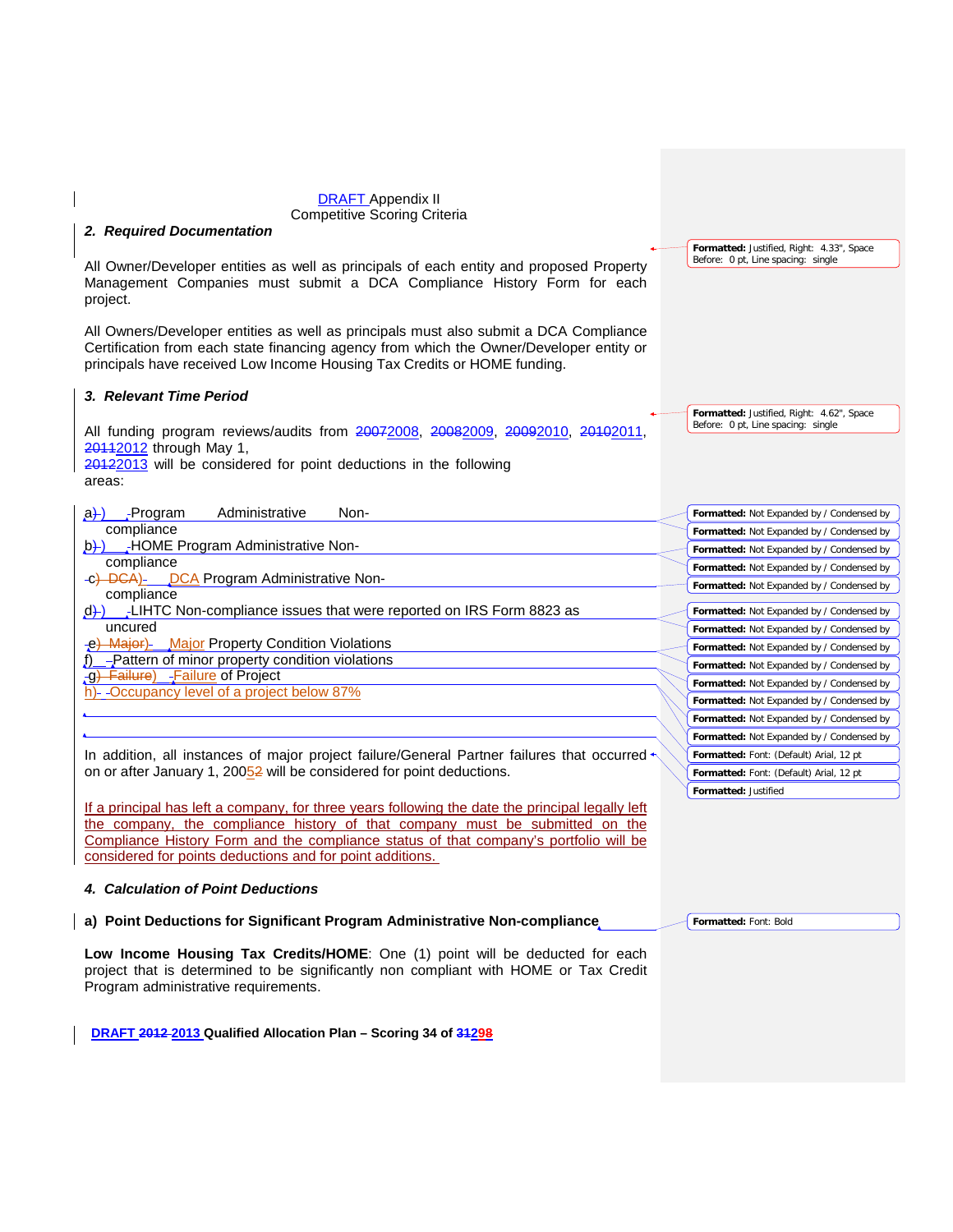**DRAFT Appendix II** Competitive Scoring Criteria For purposes of this section, non-compliance will include:

 $\overline{\phantom{a}}$ 

| <b>• Household-Household Income Above Income Limit upon Initial Occupancy</b>            | Formatted: Font: Not Bold                                                                 |  |
|------------------------------------------------------------------------------------------|-------------------------------------------------------------------------------------------|--|
| • Owner Owner failed to Provide Annual Certifications or Provided Incomplete or          | Formatted                                                                                 |  |
| Inaccurate                                                                               | Formatted: List Paragraph, Indent: Left: 0",                                              |  |
| • Certification,                                                                         | Hanging: $0.19$ ", Bulleted + Level: $1 +$ Aligned                                        |  |
| <b>•</b> Project-Project failed to meet Minimum set aside,                               | at: 0.08" + Indent at: 0.33"                                                              |  |
| . Gross-Gross rents exceed Tax Credit Limits,                                            | Formatted                                                                                 |  |
| • <b>Project</b> Project not available to the General Public                             | Formatted                                                                                 |  |
| • - Failure to maintain high and low HOME rents,                                         | Formatted                                                                                 |  |
| • - Failure to adjust Over Income HOME tenant's rent at recertification                  | Formatted                                                                                 |  |
| • - Failure to Comply with Federal Relocation Requirements,                              | Formatted: Font: (Default) Arial, 12 pt                                                   |  |
| • - Failure to Comply with Davis Bacon                                                   |                                                                                           |  |
| • - Failure to Comply with Section 3                                                     |                                                                                           |  |
| • Failure to complete certification for Sustainable Buildings or Communities prior to    |                                                                                           |  |
| issuance of 8609s from a previous round                                                  |                                                                                           |  |
|                                                                                          |                                                                                           |  |
| b) DCA Program Administrative Non-Compliance:                                            | Formatted: Indent: Left: 0"                                                               |  |
|                                                                                          |                                                                                           |  |
| One (1) point will be deducted for each instance of significant DCA Program.             | Formatted: Indent: Left: 0"                                                               |  |
| Administration non-Compliance. For purposes of this section, non compliance will         |                                                                                           |  |
| include:                                                                                 |                                                                                           |  |
|                                                                                          |                                                                                           |  |
| • Failure to submit completed cost certification for a tax credit project within 6       | Formatted: Font: (Default) Arial, 12 pt                                                   |  |
| months of the required due date. (All cost certifications for Bond Projects in which the | Formatted: List Paragraph, Indent: Left: 0",<br>Hanging: 0.19", Right: 0.03", Bulleted +  |  |
| bonds closed in 20082009 or earlier are now more than six months overdue.)               | Level: $1 +$ Aligned at: $0.08" +$ Indent at:                                             |  |
| • Failure to pay DCA Compliance monitoring fees for a project. Fees paid by April        | 0.33"                                                                                     |  |
| 1,                                                                                       |                                                                                           |  |
| • 20122013 will not be considered non compliance.                                        | Formatted                                                                                 |  |
| • - Failure to respond to DCA requests for Monitoring Reviews.                           |                                                                                           |  |
|                                                                                          |                                                                                           |  |
| conversion date.                                                                         |                                                                                           |  |
| -Repeated failure to comply with administrative requirements such as notifying DCA       |                                                                                           |  |
| in writing at least 30 days prior to any change of ownership or management               |                                                                                           |  |
| -Failure to provide or maintain DCA required amenities,                                  | Formatted: Font: (Default) Arial, 12 pt                                                   |  |
|                                                                                          | Formatted                                                                                 |  |
| • Failure to provide or maintain DCA required support services, and                      | Formatted: Font: (Default) Arial, 12 pt                                                   |  |
| • - Failure to comply with representations made in application.                          |                                                                                           |  |
|                                                                                          |                                                                                           |  |
| • Applications which have an owner or developer that has a property or properties        | Formatted: Font: (Default) Arial, 12 pt                                                   |  |
| determined to be out of compliance with DCA web-based MITAS Property                     | Formatted: List Paragraph, Indent: Left: 0",                                              |  |
| Management system requirements beginning January 1, 20122013 going forward will          | Hanging: 0.19", Right: 0.03", Bulleted +<br>Level: $1 +$ Aligned at: $0.08" +$ Indent at: |  |
| receive a one (1) point deduction for each noncompliant property.                        | 0.33"                                                                                     |  |
| • Applications which have an Owner or Developer that has a property or properties        |                                                                                           |  |
| that has not complied with the required submission of tax credit or HOME Annual          |                                                                                           |  |
| Owner Certification by March 15, 20122013 will receive a one (1) point deduction for     |                                                                                           |  |
| each noncompliant property.                                                              |                                                                                           |  |
|                                                                                          |                                                                                           |  |
| DRAFT 2012-2013 Qualified Allocation Plan – Scoring 35 of 34298                          |                                                                                           |  |
|                                                                                          |                                                                                           |  |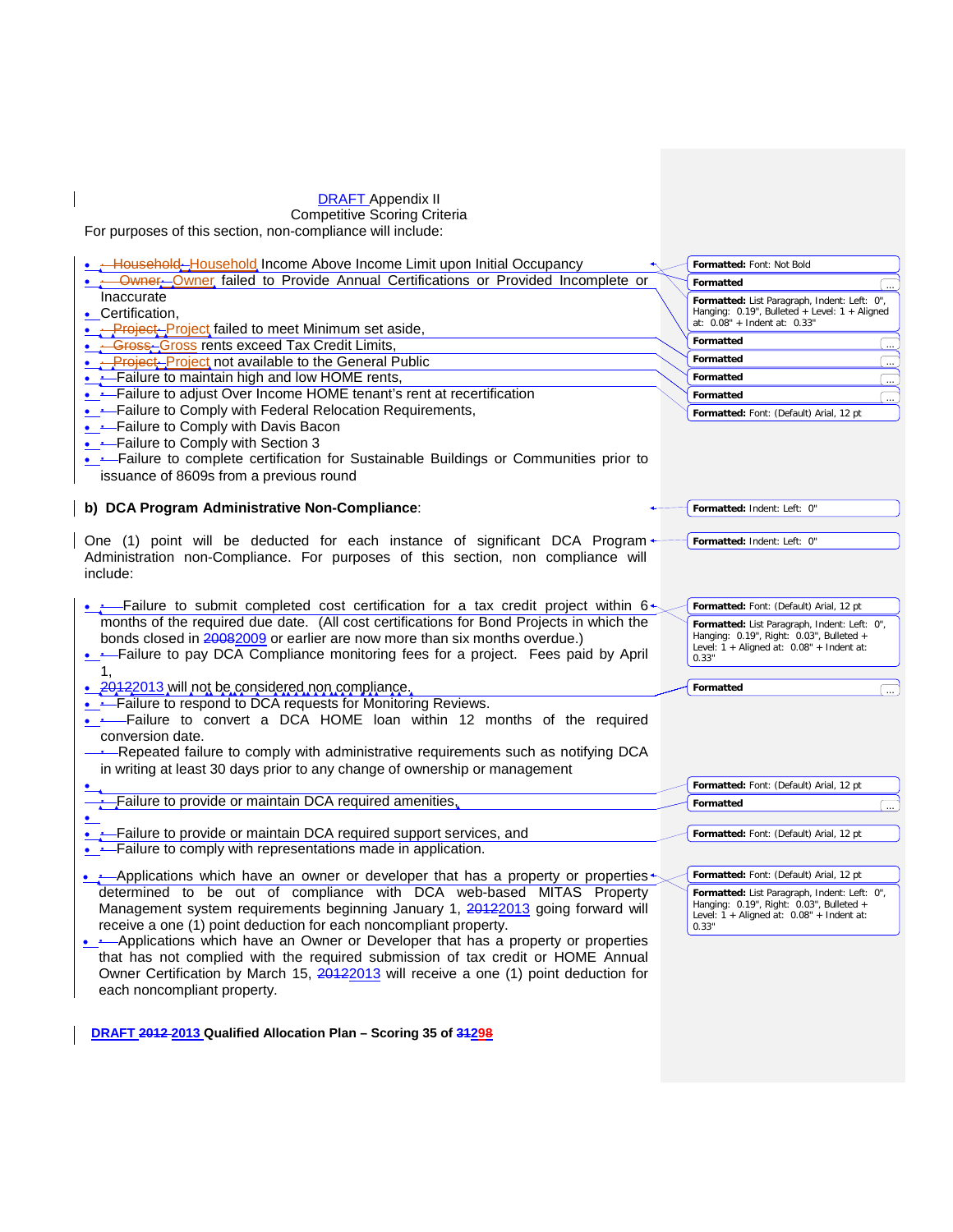| <b>DRAFT</b> Appendix II                                                                                                                                                                                                                                                                                                                                                                                                                                                                                                                                                                                                                                                                                                                                                                                                                                                                                         |                                                                                            |                                                                                                             |
|------------------------------------------------------------------------------------------------------------------------------------------------------------------------------------------------------------------------------------------------------------------------------------------------------------------------------------------------------------------------------------------------------------------------------------------------------------------------------------------------------------------------------------------------------------------------------------------------------------------------------------------------------------------------------------------------------------------------------------------------------------------------------------------------------------------------------------------------------------------------------------------------------------------|--------------------------------------------------------------------------------------------|-------------------------------------------------------------------------------------------------------------|
| <b>Competitive Scoring Criteria</b><br>c) Failure to Maintain Property in accordance with tax-Tax creditCredit, HOME, -                                                                                                                                                                                                                                                                                                                                                                                                                                                                                                                                                                                                                                                                                                                                                                                          |                                                                                            |                                                                                                             |
| FDIC or DCA                                                                                                                                                                                                                                                                                                                                                                                                                                                                                                                                                                                                                                                                                                                                                                                                                                                                                                      |                                                                                            | Formatted: Indent: Left: 0", Hanging: 0.19"                                                                 |
| requirements.                                                                                                                                                                                                                                                                                                                                                                                                                                                                                                                                                                                                                                                                                                                                                                                                                                                                                                    |                                                                                            | Formatted: Justified, Indent: Left: 0",<br>Hanging: 0.19", Right: 0.04"                                     |
| Up to two (2) Points will be deducted for each instance of a failure to maintain property.<br>Projects which have the following uncured conditions at any property as of April 1,<br>20122013 shall have points deducted:                                                                                                                                                                                                                                                                                                                                                                                                                                                                                                                                                                                                                                                                                        |                                                                                            | Formatted: Indent: Left: 0"                                                                                 |
| • Level 1 and 2 Violations of UPCS as set forth in 8823 Guide<br>Level 3 and 4 Violations of UPCS as set forth in 8823 Guide<br><b>Health and Safety Issues</b><br><b>Other code Issues</b><br>Level 1 and 2 Violations of UPCS as set forth in 8823 Guide<br>Level 3 and 4 Violations of UPCS as set forth in 8823 Guide<br><b>Health and Safety Issues</b><br>Other code Issues                                                                                                                                                                                                                                                                                                                                                                                                                                                                                                                                | 1 Point<br>2 Points<br>2 Points<br>1 Point<br>$4$ Point<br>2 Points<br>2 Points<br>4-Point |                                                                                                             |
| d) Significant Physical Issues                                                                                                                                                                                                                                                                                                                                                                                                                                                                                                                                                                                                                                                                                                                                                                                                                                                                                   | 5 Points                                                                                   | Formatted: Indent: Left: 0"                                                                                 |
| Projects which are identified as having significant physical issues shall receive a point $\star$<br>deduction of 5 points. Significant physical issues shall include but not limited to the<br>following:<br>- 2% of units are "down" at a property. (Properties that have experienced a fire may<br>petition for a waiver of this point deduction if the units have been down less than thirty<br>days).<br>Loss of utilities due to the nonpayment of utility bills more than once in a year<br>Mold issues or water infiltration into units<br>Failure of any major system such as heating or air conditioning<br>- Pattern of health and safety issues<br>e) Major Project / General Partner Failure<br>Five (5) points will be deducted for each instance of Major Project/General Partner<br>Failure. Examples of Major Project/General Partner failure includes, but is not limited to<br>the following: |                                                                                            | Formatted: Indent: Left: 0"                                                                                 |
| • Foreclosure of a project loan, including but not limited to a HOME loan, or State<br>Housing Trust Fund Loan<br>• Foreclosure or default on bonds at a property that has DCA Tax Credit or HOME<br>funding<br>• Failure to meet placed in service date which results in the recapture of credits<br>• Project Bankruptcy<br>Failure to file a LURC for a Tax Credit Project within time prescribed by Section<br>42(h)(6)(i)<br>• Project is no longer in Compliance nor participating in Program<br>Submission of fraudulent documents to DCA<br>• Debarred or suspended from participation in similar Federal or State programs in last<br>DRAFT 2012-2013 Qualified Allocation Plan - Scoring 36 of 34298                                                                                                                                                                                                   |                                                                                            | Formatted: Indent: First line: 0"<br>Formatted: Indent: First line: 0"<br>Formatted: Indent: First line: 0" |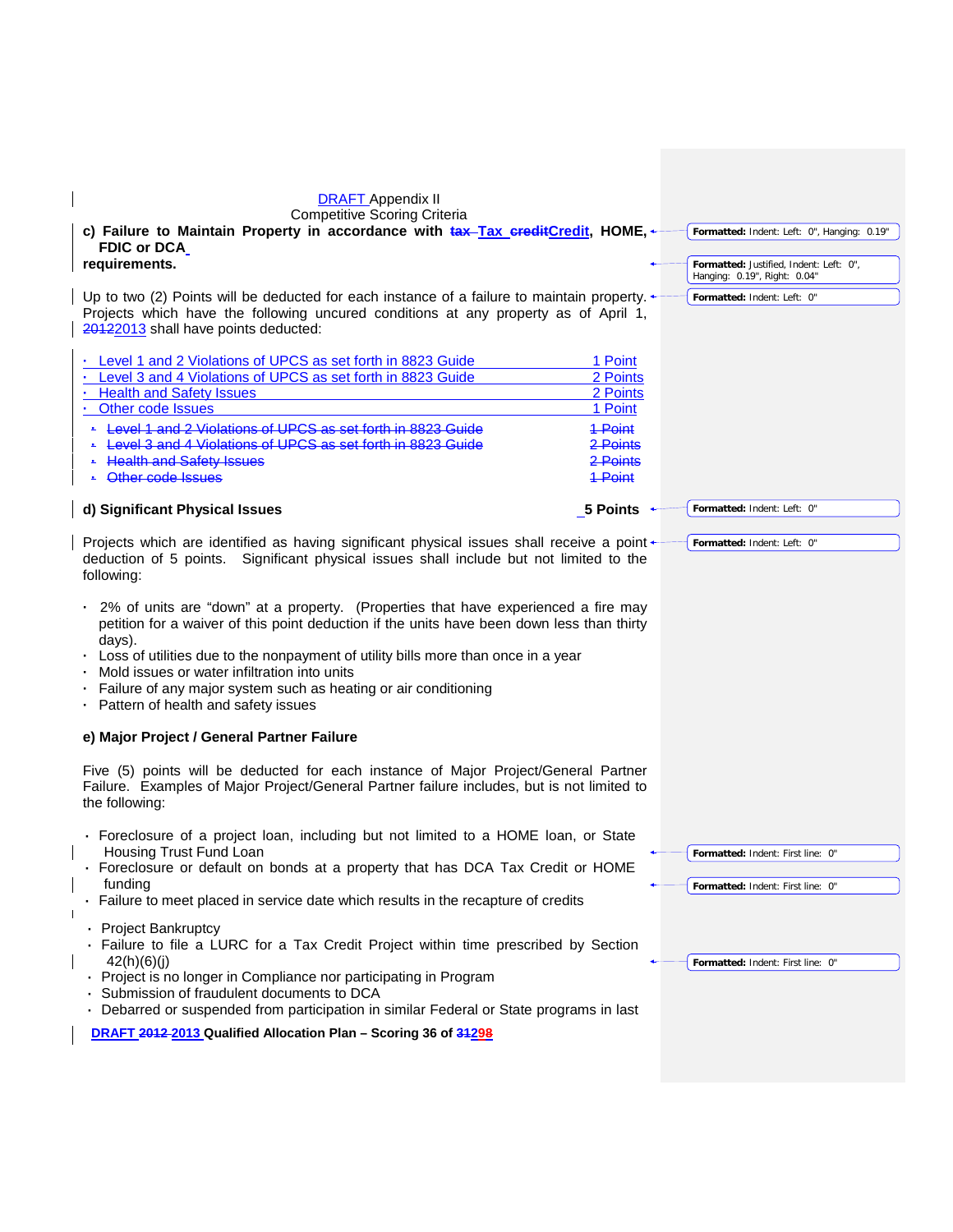| <b>DRAFT</b> Appendix II<br><b>Competitive Scoring Criteria</b>                                                                                                                                                                                                                                                   |                                   |
|-------------------------------------------------------------------------------------------------------------------------------------------------------------------------------------------------------------------------------------------------------------------------------------------------------------------|-----------------------------------|
| six years<br>Fair Housing Act violations                                                                                                                                                                                                                                                                          | Formatted: Indent: First line: 0" |
| General Partners/Developers, principals, or managing members who from January 1,                                                                                                                                                                                                                                  |                                   |
| 2002 through April 1, 20122013 have been removed, debarred, or asked to                                                                                                                                                                                                                                           | Formatted: Indent: First line: 0" |
| voluntarily<br>withdraw from a LIHTC partnership.                                                                                                                                                                                                                                                                 |                                   |
| • Project closing.                                                                                                                                                                                                                                                                                                |                                   |
| DCA may waive this deduction if it determines (prior to Application submittal) that the<br>withdrawal or removal was for reasons beyond the control of the General<br>Partner/Developer.                                                                                                                          |                                   |
| Applicants that have demonstrated a documented good-faith effort to avoid project                                                                                                                                                                                                                                 |                                   |
| failure may petition DCA for a waiver to these point deductions. Applicants that have<br>one or more instances of major project failure may be deemed ineligible to participate                                                                                                                                   |                                   |
| pursuant to DCA Threshold requirement. DCA will, at its sole and absolute discretion,                                                                                                                                                                                                                             |                                   |
| determine if the participant or entity is eligible to participate.                                                                                                                                                                                                                                                |                                   |
| 5. Calculation of Point Additions                                                                                                                                                                                                                                                                                 | Formatted: Indent: Left: 0"       |
| The following points may be added to the Owner/General Partner Compliance Score if $\rightarrow$                                                                                                                                                                                                                  | Formatted: Indent: Left: 0"       |
| the score after deductions is less than ten (10) points:                                                                                                                                                                                                                                                          |                                   |
| a) One (1) point will be added if the General Partner can demonstrate that he has $\star$<br>successfully owned, managed and operated five (5) Georgia Tax Credit Properties<br>within the required time period and that none of the projects received any point<br>deductions as set forth in the above section. | Formatted: Indent: Left: 0"       |
| $\overline{R}$                                                                                                                                                                                                                                                                                                    | Formatted: Font: Bold             |
| b) Two (2) points will be added if the General Partner can demonstrate that he has $\star$                                                                                                                                                                                                                        |                                   |
|                                                                                                                                                                                                                                                                                                                   |                                   |
|                                                                                                                                                                                                                                                                                                                   | Formatted: Indent: Left: 0"       |
| successfully owned, managed and operated eight (8) Georgia Tax Credit Properties<br>within the required time period and that none of the projects received any point<br>deductions as set forth in the above section.                                                                                             |                                   |
|                                                                                                                                                                                                                                                                                                                   |                                   |
| OR <sub>.</sub>                                                                                                                                                                                                                                                                                                   | Formatted: Font: Bold             |
| Three (3) points will be added if the General Partner can demonstrate that he has $\div$<br>C)                                                                                                                                                                                                                    | Formatted: Indent: Left: 0"       |
| successfully owned, managed and operated ten (10) Georgia Tax Credit Properties                                                                                                                                                                                                                                   |                                   |
| within the required time period and that none of the projects received any point<br>deductions as set forth in the above section.                                                                                                                                                                                 |                                   |
|                                                                                                                                                                                                                                                                                                                   |                                   |
| <b>B.</b> Exceptions                                                                                                                                                                                                                                                                                              | Formatted: Indent: Left: 0"       |
| 1. In the event DCA determines that a Project qualifies for a point deduction for an                                                                                                                                                                                                                              |                                   |
| instance of non-compliance in which the cure was not completed by the DCA cure                                                                                                                                                                                                                                    |                                   |
| date, for the 2012/2013 round only, the point will not be deducted if the cure is<br>completed prior to Application Submission. The Applicant must submit sufficient                                                                                                                                              |                                   |
| DRAFT 2012 2013 Qualified Allocation Plan - Scoring 37 of 34298                                                                                                                                                                                                                                                   |                                   |
|                                                                                                                                                                                                                                                                                                                   |                                   |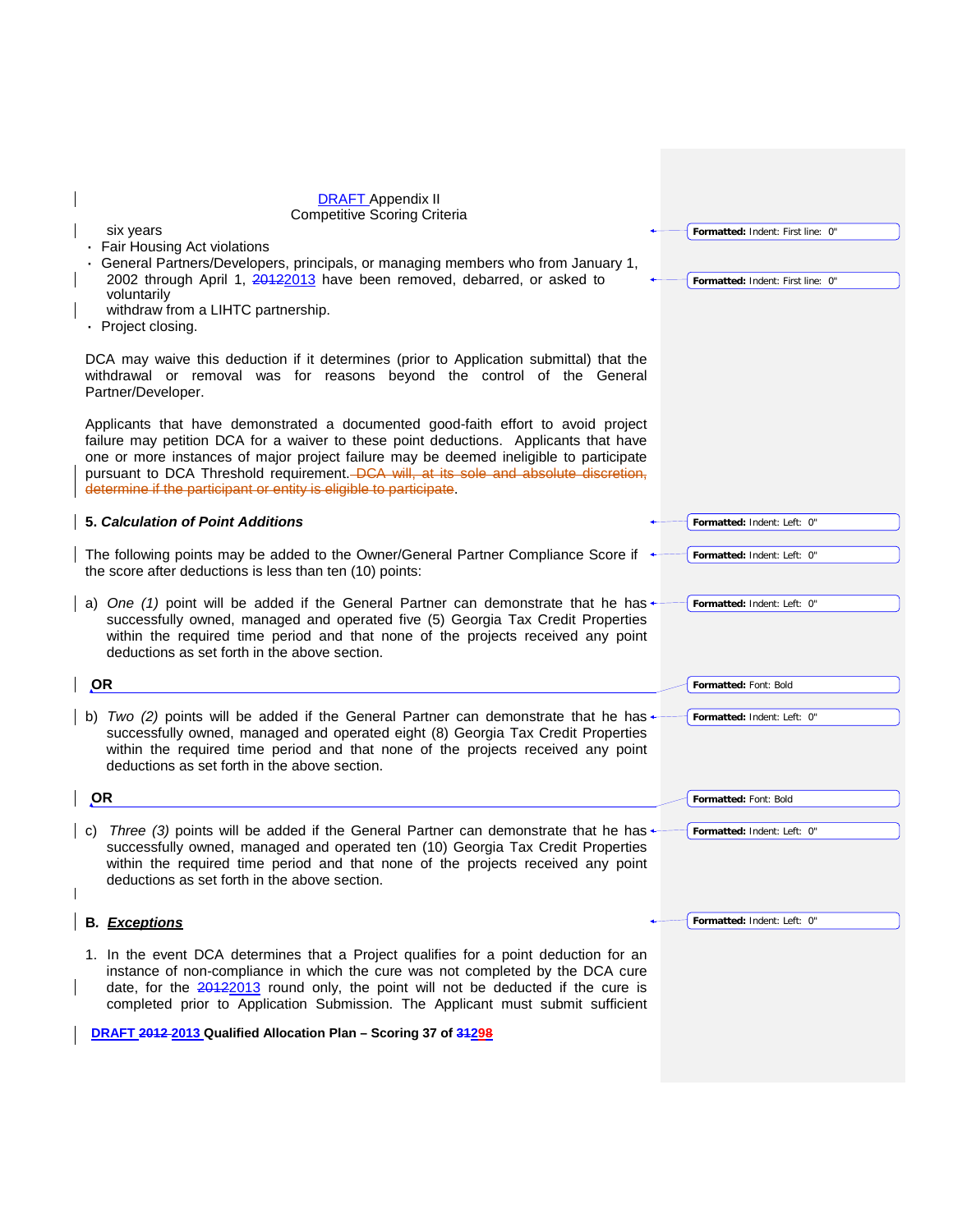evidence and documentation of the cure in the Application.

- 2. In the event DCA determines that a Project qualifies for a point deduction for Program Administrative Non compliance that cannot be cured such as the placement of a over income tenant in a unit and DCA determines that the noncompliance does not constitute a pattern of non-compliance, the Applicant may submit an explanation to DCA within 14 days of notification outlining the corrective action that has been taken by Management to ensure that the non- compliance will not occur again. DCA, at its discretion, may waive the Point deduction.
- 3. In the event DCA determines that a Project qualifies for a point deduction for Physical issues at the project site, the Applicant may submit evidence that corrective action has commenced, the timeline for completion and that sufficient funds have been set aside to pay for the correction within 14 days of notification. DCA, at its discretion, may waive the point deduction.
- 4. Waivers made for exceptions may be withdrawn if the Applicant does not take the proposed corrective action with the approved timeframe.
- 5. Participants who have significant successful tax credit experience outside of Georgia can submit a request that DCA consider that successful experience for point additions. The determination as to what experience will be considered is within the discretion of DCA.

## **XVIIIIX. PRESERVATION PRIORITY POINTS**

To be eligible for points under this category, the project must apply for and be eligible for the Preservation Set aside. To determine selections under the Preservation Set aside, DCA will assign each Preservation application with a Final Aggregate Score based on the Total Score earned under the general scoring criteria plus any Preservation Priority Points earned under the criteria below. Applications not selected for funding under the Preservation set-aside remain eligible to receive an award of credits but are not eligible to receive Preservation Priority Points.

## **A.** *Core Priority* **Maximum 6 Points**

## *1. DCA HOME Properties* **6 points**

Six (6) points will be awarded to an application proposing to pay the full balance of a DCA HOME loan where the minimum statutory period of affordability has expired.

## *OR*

## *2. Expiring Tax Credit Properties* **4 Points**

Four (4) points will be awarded to an application that proposes to rehabilitate an existing tax credit property which has met or will meet the 15-year Compliance Period prior to the earlier of the date of acquisition by the new development owner or the end of the year of the carryover allocation. (Only properties that originally received an award of 9% credits and continue to be subject to extended use restrictions are eligible for points.)

**DRAFT 2012 2013 Qualified Allocation Plan – Scoring 38 of 31298**

**Formatted:** Underline, Underline color: Auto

**Formatted:** Indent: Left: 0.06"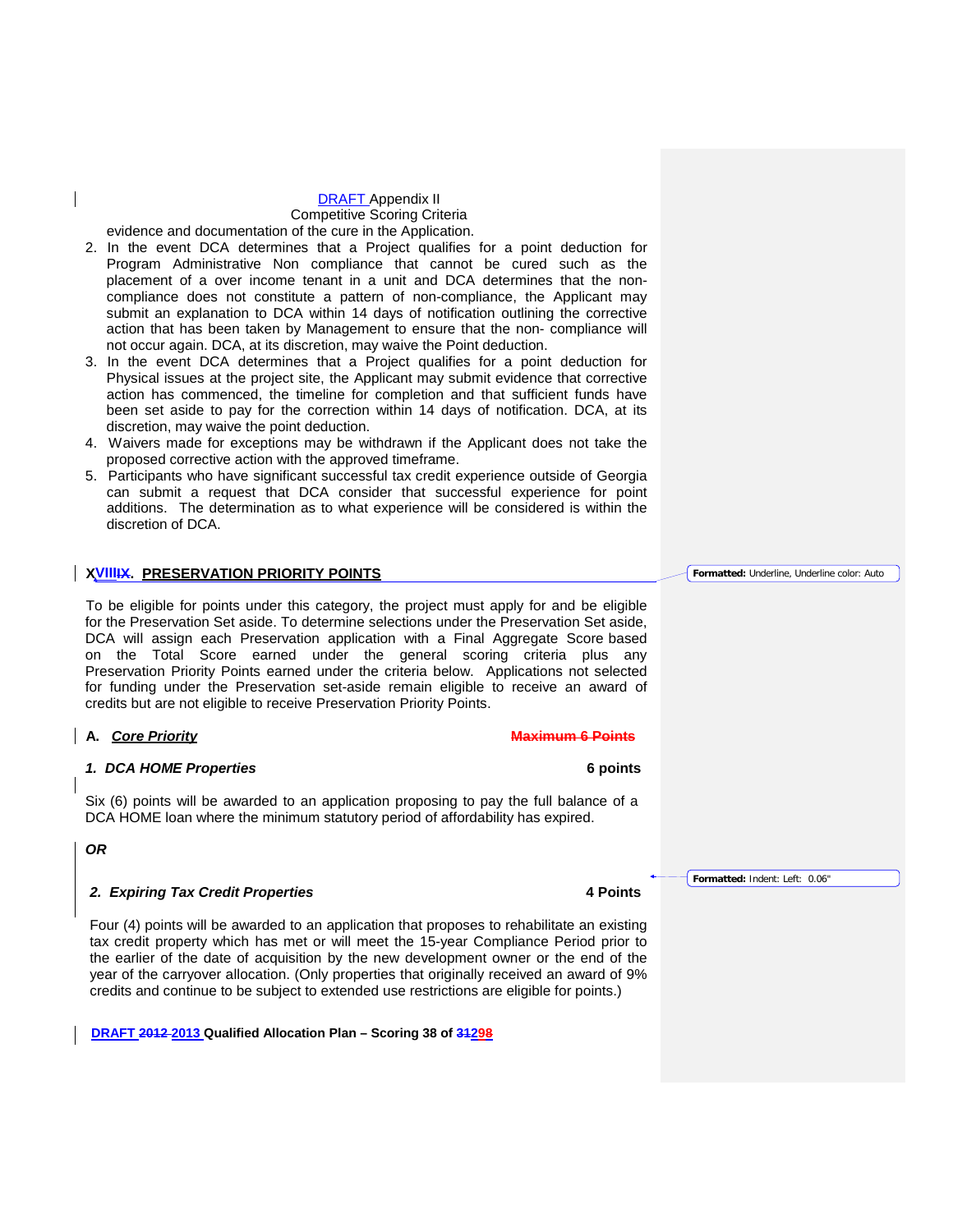DRAFT Appendix II

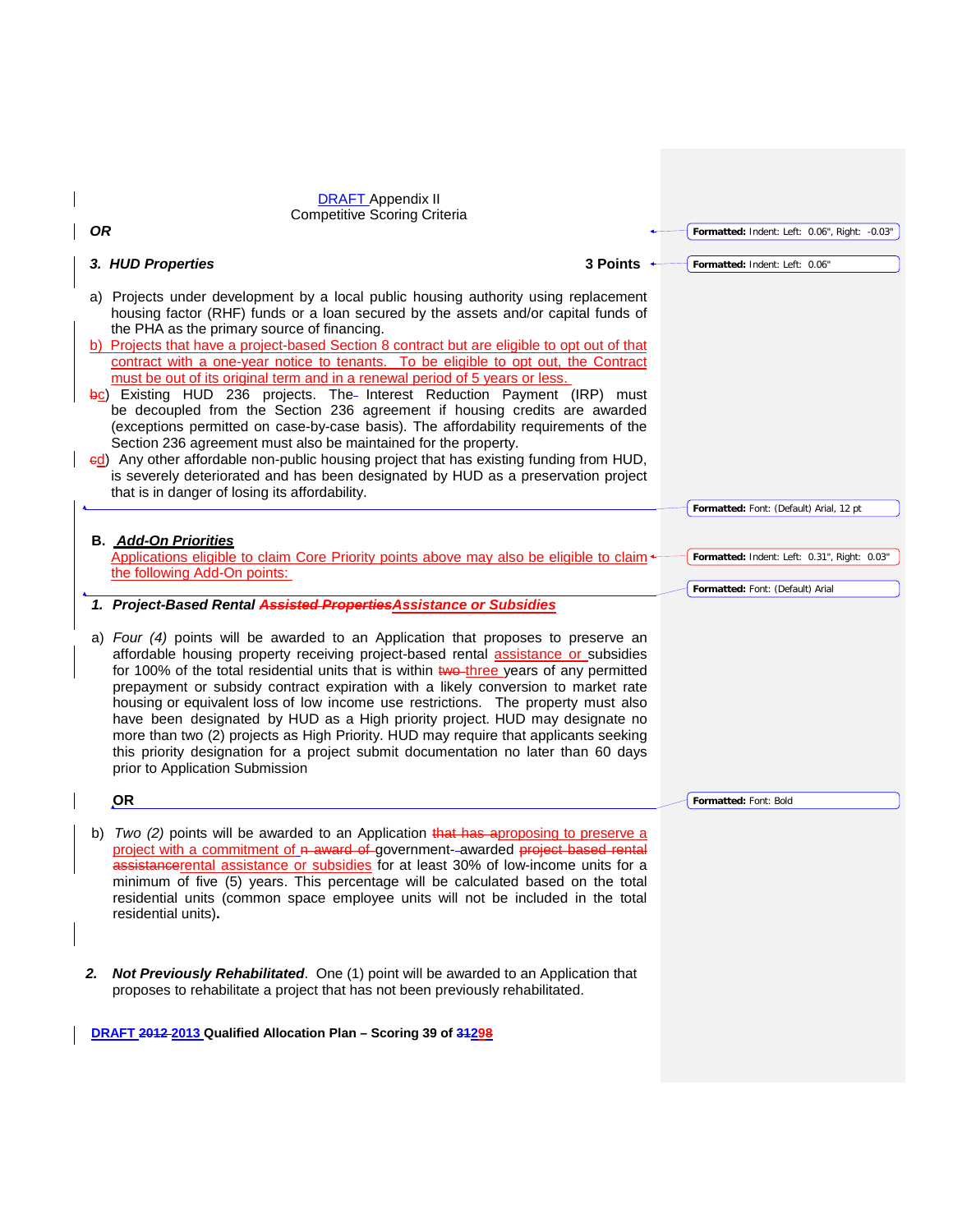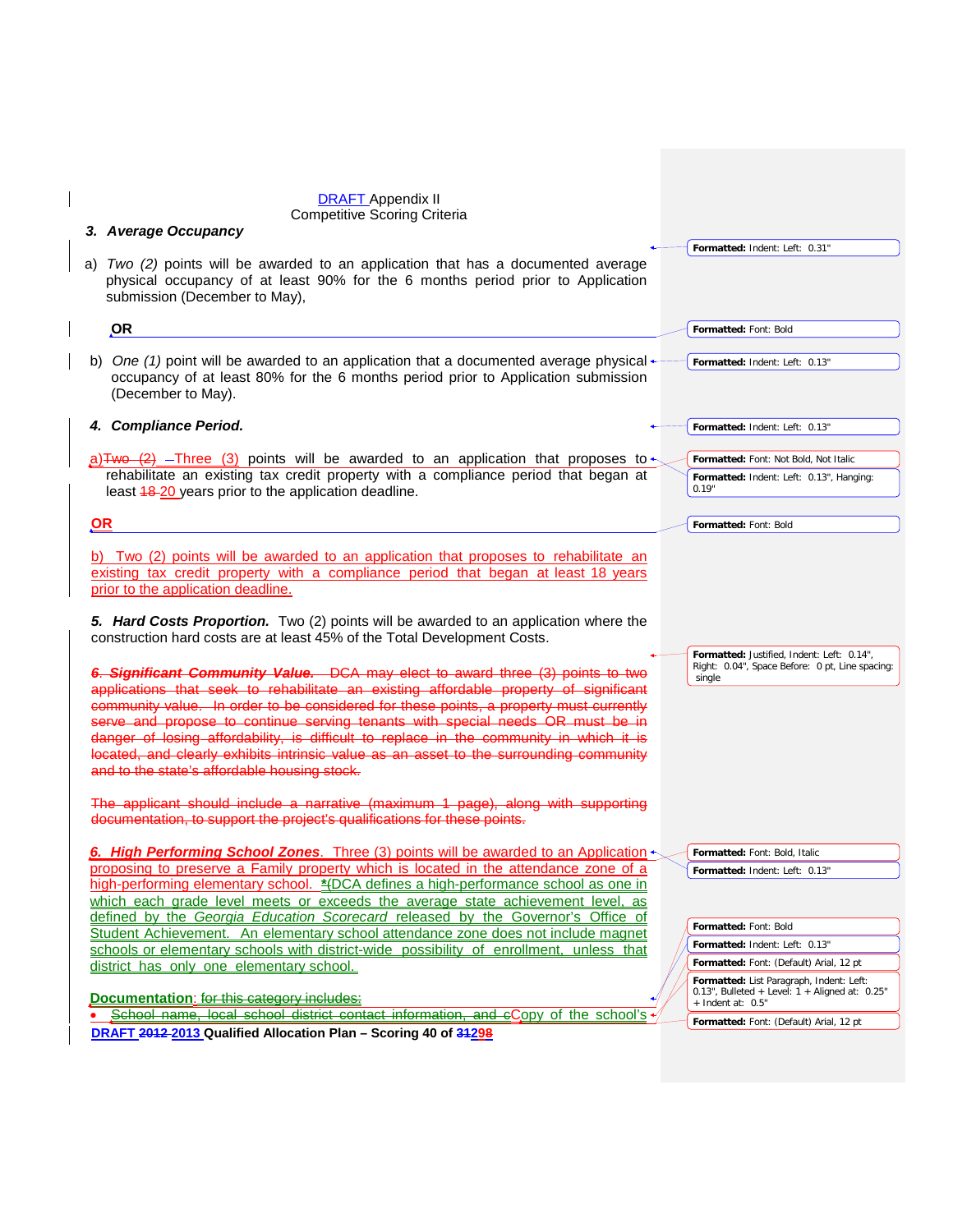| <b>DRAFT</b> Appendix II<br><b>Competitive Scoring Criteria</b>                |                                                                                                  |
|--------------------------------------------------------------------------------|--------------------------------------------------------------------------------------------------|
| most recent Georgia Education Scoreboard results (http://www.gaosa.org/)       | Formatted: Font: (Default) Arial, 12 pt                                                          |
| Documentation showing that property is within the attendance zone of the high- | Formatted: Font: (Default) Arial, 12 pt                                                          |
| performing school                                                              | Formatted: Font color: Auto, Not Expanded<br>by / Condensed by                                   |
|                                                                                | Formatted: Font color: Auto, Not Expanded<br>by / Condensed by                                   |
|                                                                                | Formatted: Font: (Default) Arial, 12 pt                                                          |
|                                                                                | Formatted: List Paragraph, Indent: Left:<br>0.38"                                                |
|                                                                                | Formatted: Left, Indent: Left: 0", Right: 0",<br>Space After: 10 pt, Line spacing: Multiple 1.15 |
|                                                                                |                                                                                                  |

**DRAFT 2012 2013 Qualified Allocation Plan – Scoring 41 of 31298**